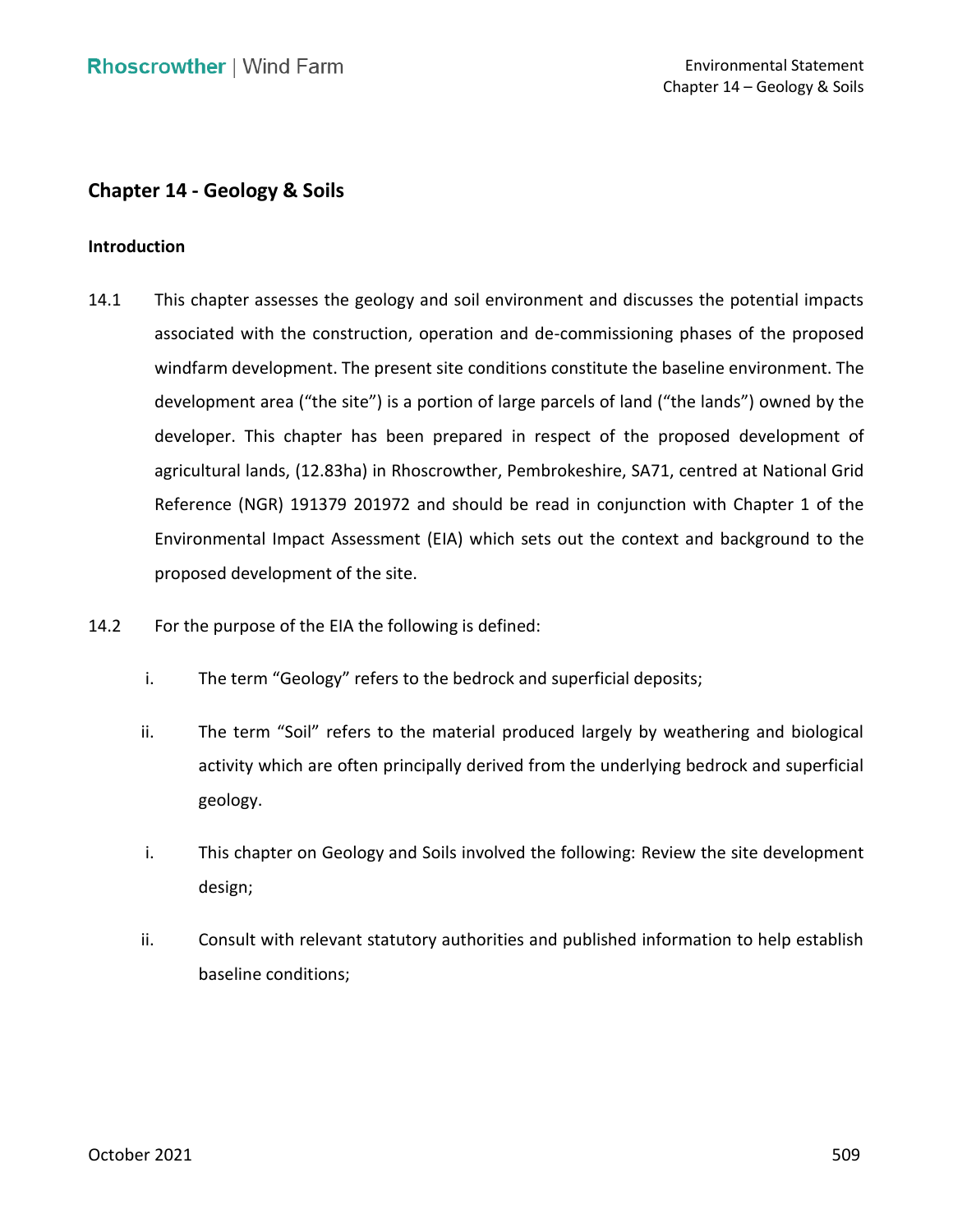- iii. Assess the impact of the wind farm on controlled waters and to evaluate the significance of the impact;
- iv. Characterise the nature and extent of the soil cover at the site and assess the impact of the wind farm on the soil and geology environment;
- v. Identify measures for avoiding / mitigating potential impacts; and,
- vi. Highlight and assess any residual impacts that would exist following mitigation.

# **Methodology for Assessment of Effects**

- 14.3 The assessment has been undertaken in line with the Source Pathway Receptor Model as defined in guidance document Environment Agency Contaminated Land Report (CLR) 11.
- 14.4 At the impact assessment stage, any potentially beneficial or adverse impacts associated with the development are identified and assessed with reference to the baseline environment. This requires consideration of:
	- i. Sensitivity / value of the receptor;
	- ii. Magnitude of the impact;
	- iii. Impact duration;
	- iv. Whether impact occurs in isolation is cumulative or interactive; and
	- v. Performance against environmental quality standards or other relevant thresholds.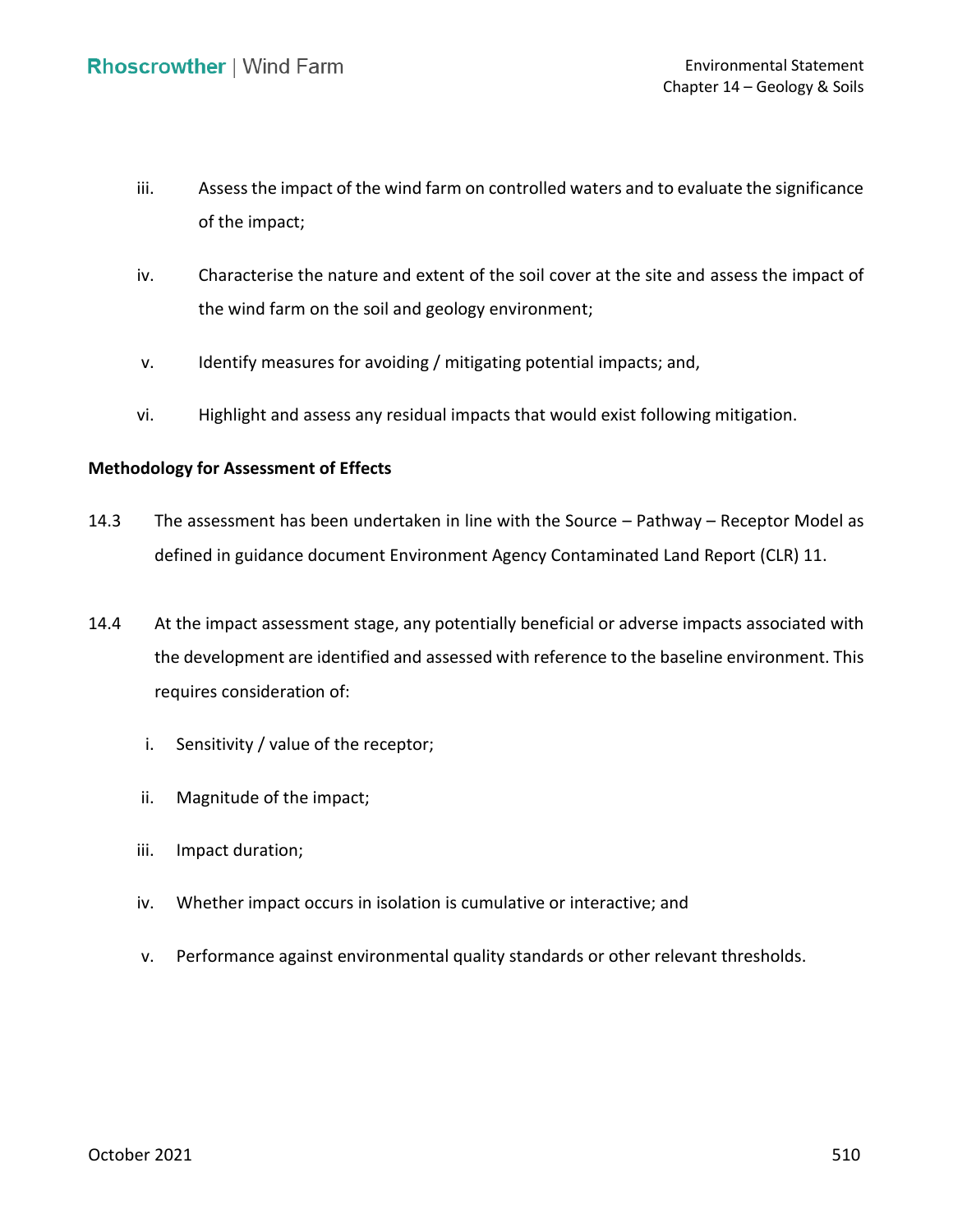## **Assessment Criteria and Impact Assessment Methodology**

- 14.5 This assessment considers the potential risk to environmental receptors and the pathways by which the receptors may be affected. Definitions of the key descriptors are detailed below:
	- i. Source: potential contaminant sources;
	- ii. Pathway: the mechanism by which the source may affect a receptor; and
	- iii. Receptor: identified features that may be affected, based on the sensitivity of the site.
- 14.6 The strength of the pathway between a source and a receptor is a function of the distance between the two and the nature of the migration pathway. For example, on sites underlain by impermeable clays, the migration pathway via groundwater would be weak even over short distances, whereas within sands or gravels, the migration pathway would be strong for receptors in close proximity to a source and weak for receptors at some distance from the source.
- 14.7 The significance of predicted impacts likely to occur during all phases of the proposed that may be affected and the magnitude of the predicted impact. development was determined by considering the value and sensitivity of the key attributes

### **Determining the Value and Sensitivity of the Receptor through Baseline Studies**

 14.8 The value or sensitivity of a receptor is largely determined by its quality, rarity and scale. The determination of value or sensitivity considers the scale at which the attribute is important. For the purpose of assessing the significance of environmental impacts predicted as part of this assessment, the value of receptors is scaled based on the relative importance of the receptor defined as follows: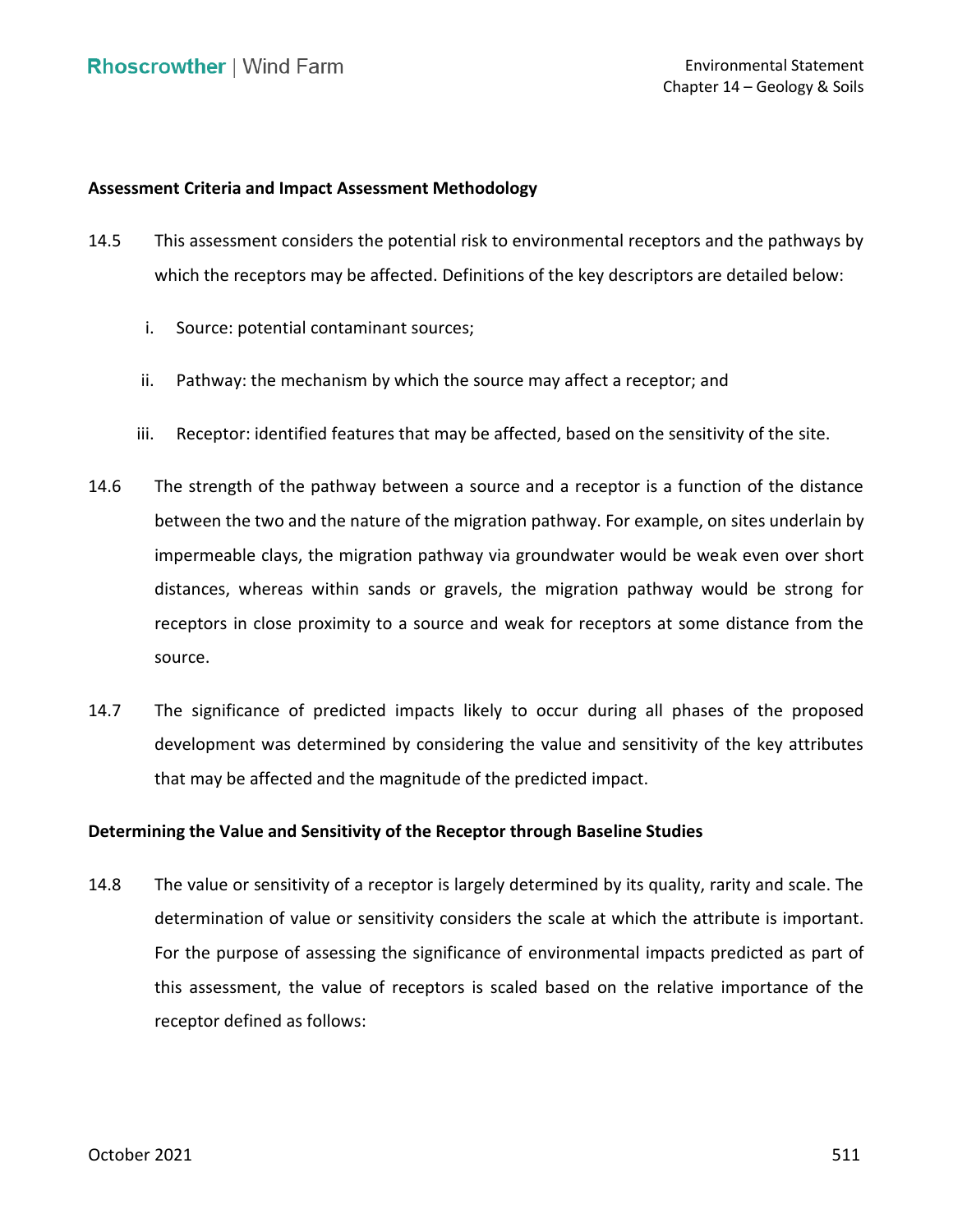- i. LOCAL LEVEL: On the proposed development Site or immediately adjacent;
- ii. DISTRICT LEVEL: Beyond the Site boundary but within the district;
- iii. COUNTY LEVEL: County Level e.g. Pembrokeshire;
- iv. REGIONAL LEVEL: Wales;
- v. NATIONAL LEVEL: United Kingdom;
- vi. INTERNATIONAL LEVEL: European Community;
- 14.9 A receptors value and sensitivity must be defined using available guidance and professional knowledge and considering the site sensitivities. In some cases, the inherent value of the receptor has been recognised and been afforded a statutory designation (e.g. Special Areas of Conservation (SAC's)), which makes the value assignment more simplistic. The judgement of receptor significance is made on a case by case basis for each receptor or resource identified as having the potential to be subject to impacts associated with the proposed development.
- 14.10 Irrespective of its recognised value, all receptors / features would exhibit a degree of sensitivity to the changes imposed by new development. The 'sensitivity' element of the criterion ensures that this characteristic of each receptor is assessed. The classification for determining sensitivity of receptors is detailed in
- [14.11](#page-3-0)
- [14.12](#page-3-0)
- <span id="page-3-0"></span> 14.13 Table*. [14.1: Receptor Sensitivity and](#page-3-0) Typical Descriptors*. This classification is used as a generic methodology and professional judgement has been applied in each case.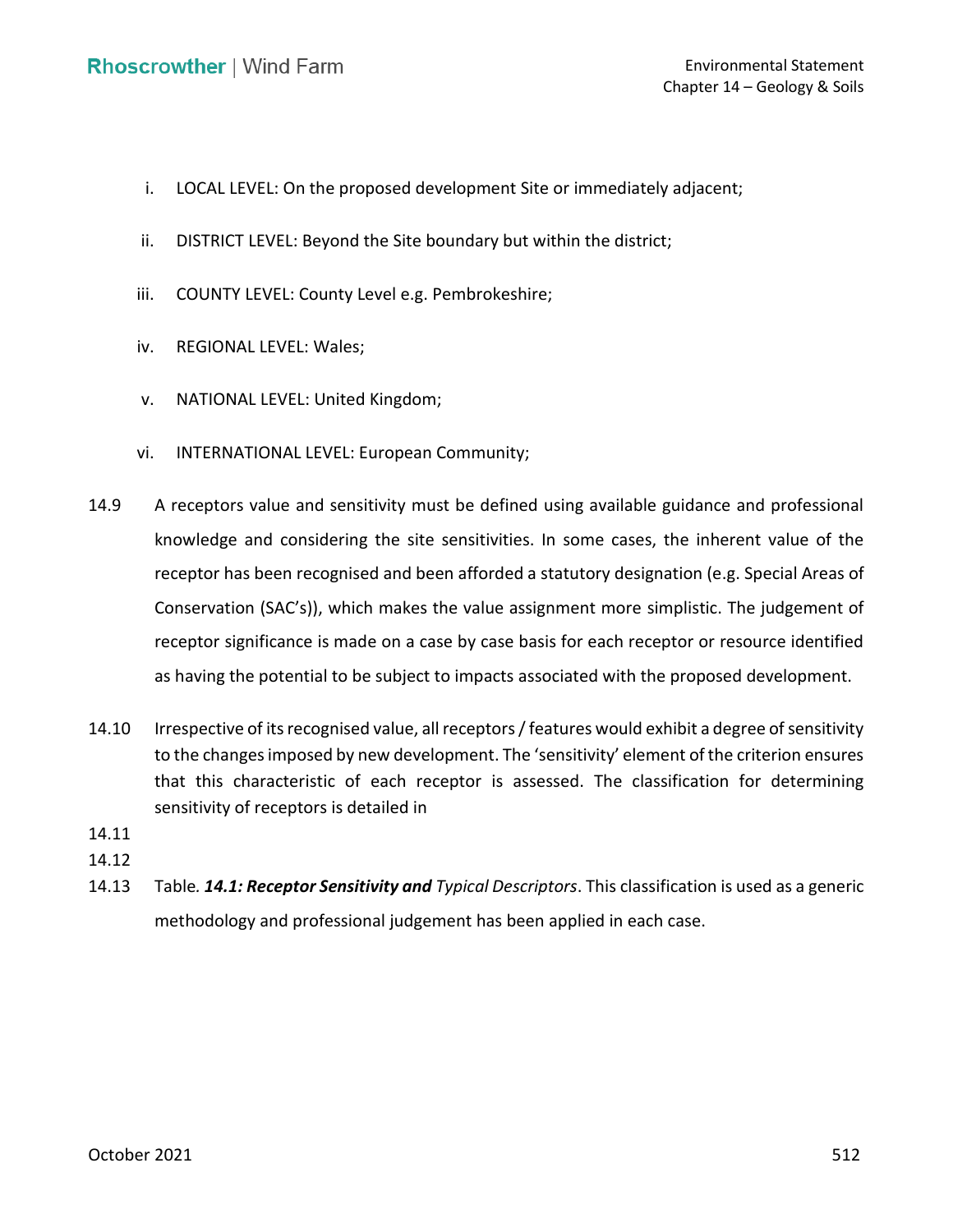| <b>Sensitivity</b> | <b>Descriptors</b>                                                                                                                                                                                             |  |
|--------------------|----------------------------------------------------------------------------------------------------------------------------------------------------------------------------------------------------------------|--|
| Very Low           | Feature / receptor is generally insensitive to impact, no discernible<br>changes e.g. soils are not in use, the land is used for<br>industrial/commercial purposes and /or mainly covered by hard<br>standing. |  |
| Low                | Feature/receptor has some tolerance to accommodate the<br>proposed change. It responds in a minimal way such that only<br>minor changes are detectable e.g. landscaped areas.                                  |  |
| Medium             | Feature / receptor has a low capacity to accommodate the<br>proposed form of change. It clearly responds to effects in a<br>quantifiable manner e.g. low grade agricultural land and<br>recreational ground.   |  |
| High               | Feature / receptor has a very low capacity to accommodate the<br>proposed form of change. The response is a major change e.g.<br>agricultural land use for food production, allotments.                        |  |

## *Table. 14.1: Receptor Sensitivity and Typical Descriptors*

## **Magnitude of Impacts**

 14.14 Magnitude refers to the 'scale' or 'amount' of an impact. Key impacts have been identified and the likely magnitude of each potential impact has been determined through the predicted change from the baseline conditions throughout the various phases of development. The magnitude of an impact is a measure of aspects such as the impacts: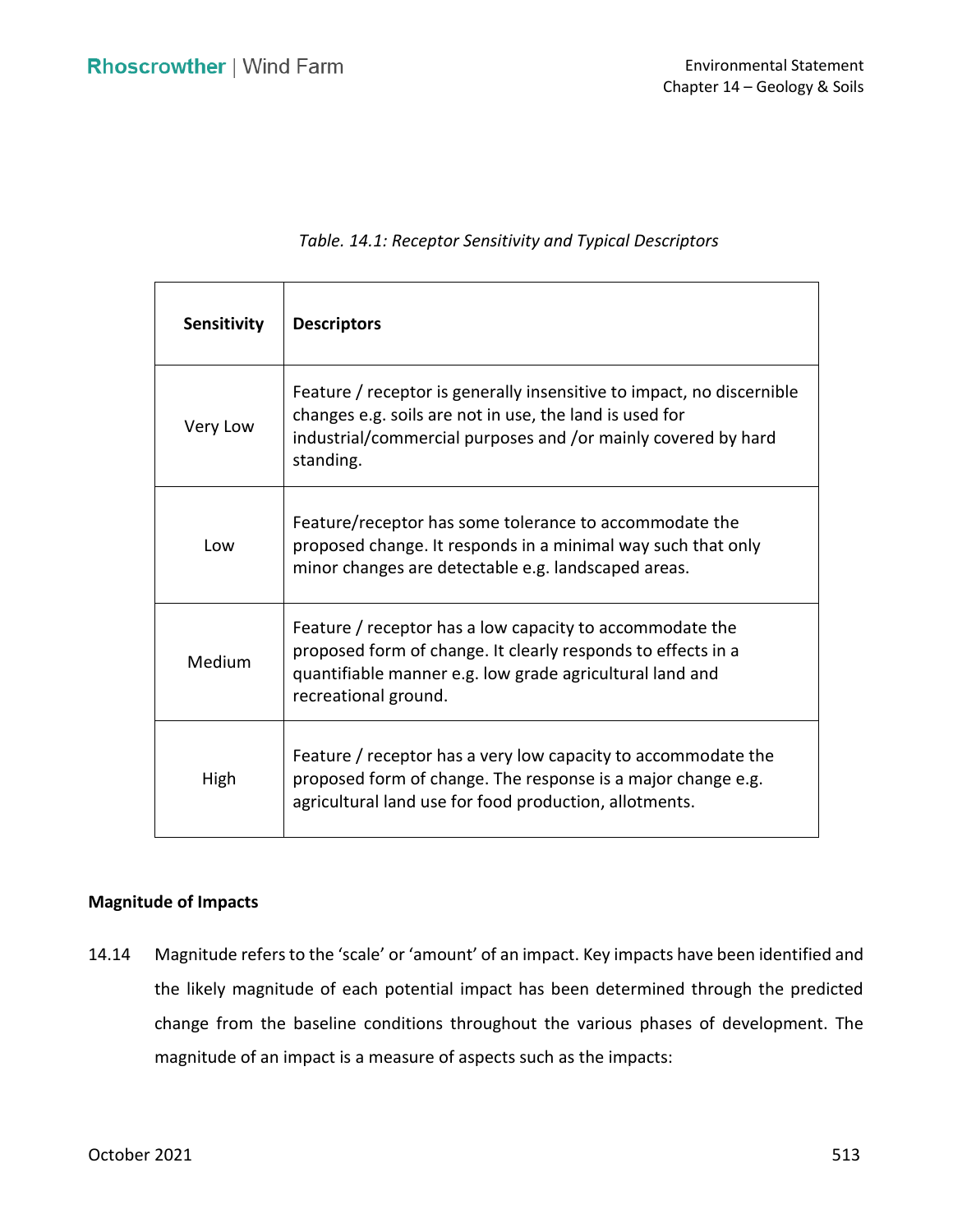- i. Extent (i.e. the geographical area over which the impact occurs);
- ii. Duration (i.e. the time for which the impact is expected to last prior to recovery or replacement of the resource or feature: short, medium or long term);
- iii. Likelihood (i.e. the probability that the impact will occur);
- iv. Direct or Indirect (i.e. difficult to avoid);
- v. Reversibility (i.e. an irreversible (permanent) impact is one from which recovery is not possible within a reasonable timescale or for which there is no reasonable chance of action being taken to reverse it: Temporary or Permanent).
- 14.15 In order to help define the level of impact magnitude the following guidance has been adopted for the purpose of providing a transparent assessment. The professional judgement of the technical author is used in the decision-making process when characterising impacts in accordance with the criteria set out in
- 14.16 Table. *14.2: [Assessment Criteria for](#page-5-0) Magnitude*.

| <b>Magnitude</b> | <b>Assessment Criteria</b>                                                                                         |  |  |
|------------------|--------------------------------------------------------------------------------------------------------------------|--|--|
| No Change        | • No loss or alteration of characteristics, features or elements;<br>• No observable impact on receptors/features. |  |  |
|                  | • Noticeable, temporary (for part of the development duration)<br>change; or                                       |  |  |
| Negligible       | • Barely discernible change for any length of time, over a small<br>area, to any key characteristics or features;  |  |  |
|                  | Impact unlikely or rarely to occur;<br>$\bullet$                                                                   |  |  |

<span id="page-5-0"></span> *Table. 14.2: Assessment Criteria for Magnitude*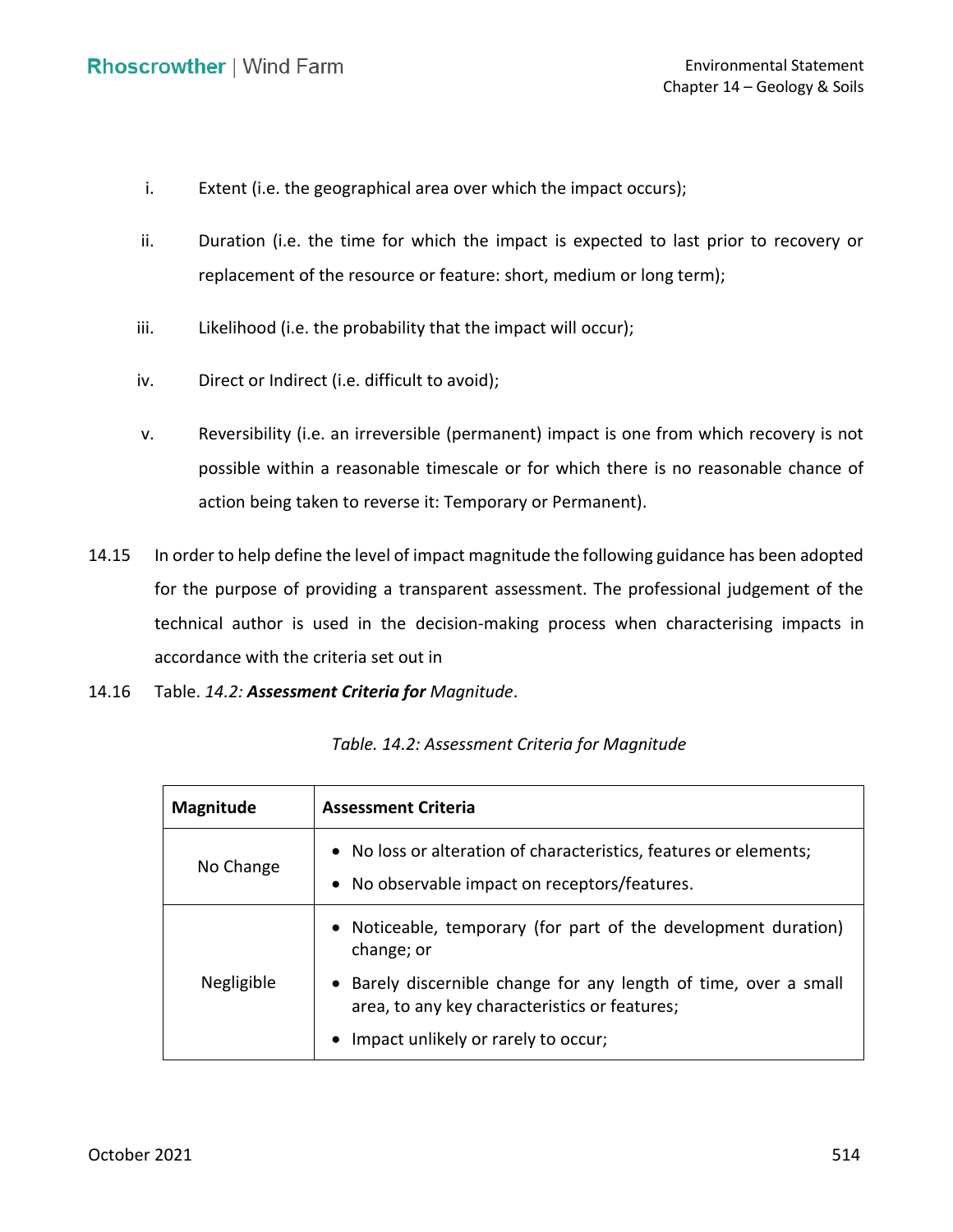|        | • Results in effects on attribute of insufficient magnitude to affect<br>the use/integrity.                                                              |  |  |  |  |
|--------|----------------------------------------------------------------------------------------------------------------------------------------------------------|--|--|--|--|
|        | • Noticeable, temporary (during the project duration) change, over<br>a partial area, to key characteristics or features. Impact will<br>possibly occur; |  |  |  |  |
|        | • Impact predicted to extend over a small area;                                                                                                          |  |  |  |  |
|        | • Impact predicted to affect small numbers of people;                                                                                                    |  |  |  |  |
|        | • Impact predicted to affect a small number of other receptors<br>(ecological, businesses, facilities);                                                  |  |  |  |  |
|        | • Impact not predicted to have trans-boundary effects, but<br>possibility remains;                                                                       |  |  |  |  |
| Slight | • Slight but discernible change in environmental conditions<br>predicted;                                                                                |  |  |  |  |
|        | • Impact not predicted to entail unusual/complex effects for<br>receptors;                                                                               |  |  |  |  |
|        | $\bullet$ Impact<br>predicted to affect particularly<br>not<br>scarce<br>features/resources;                                                             |  |  |  |  |
|        | • Impact not predicted to result in breaches of legislation or<br>statutory Environmental Quality Standard or Objectives;                                |  |  |  |  |
|        | • Impact not predicted to result in loss of attribute;                                                                                                   |  |  |  |  |
|        | • Impact will continue for a short period of time only;                                                                                                  |  |  |  |  |
|        | • Impact will be temporary;                                                                                                                              |  |  |  |  |
|        | • Impact will be intermittent and/or rare;                                                                                                               |  |  |  |  |
|        | • Impact will be reversible;                                                                                                                             |  |  |  |  |
|        | • Impact will be possible to avoid, reduce, repair, or compensate<br>for; or                                                                             |  |  |  |  |
|        | • Slight positive change in environmental conditions resulting in<br>minor improvements in quality or value of a receptor.                               |  |  |  |  |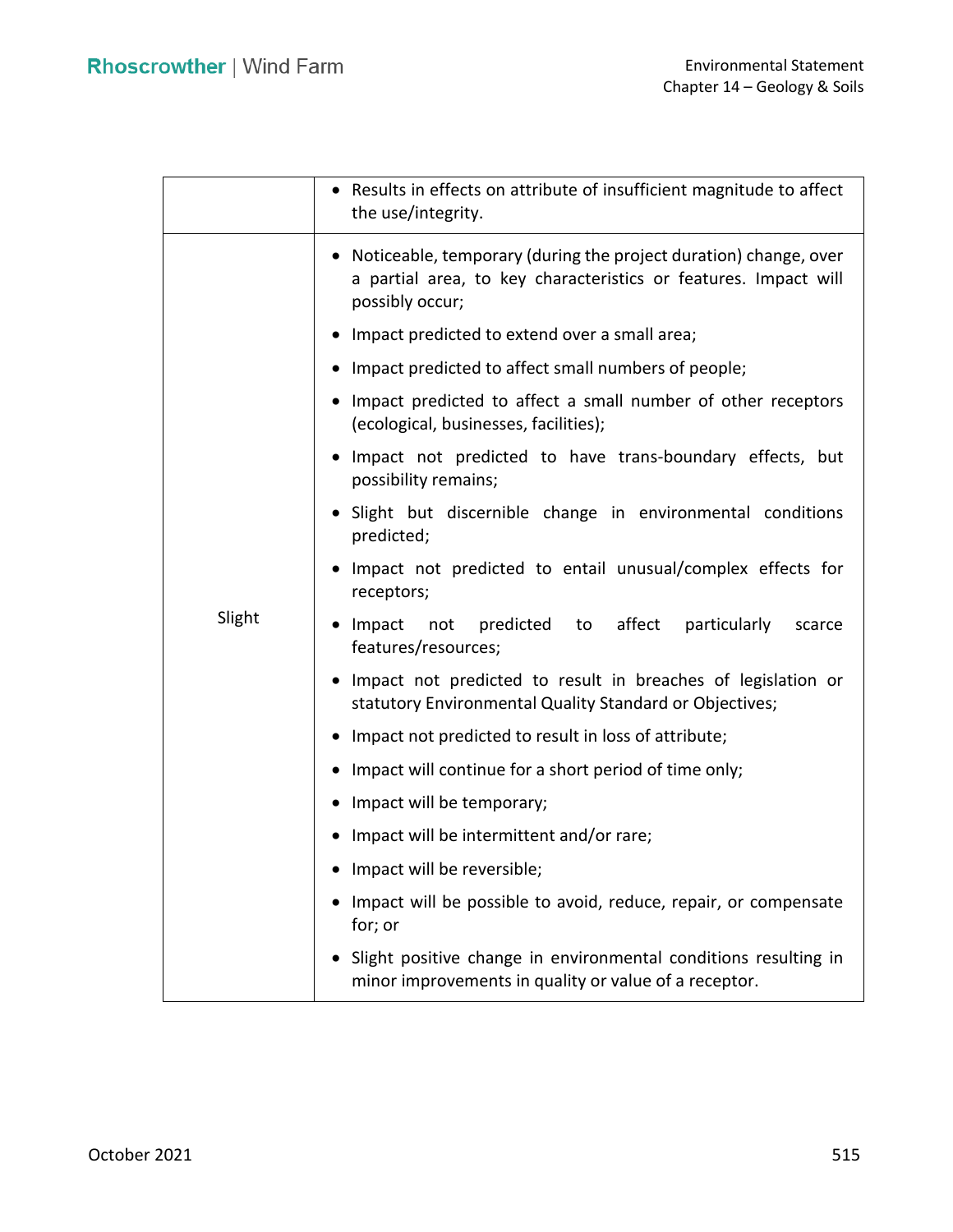|             | • Significant, permanent / irreversible changes, over the majority<br>of the development area and potentially<br>beyond, to key<br>characteristics or features. Impact certain or likely to occur.                              |  |  |  |  |
|-------------|---------------------------------------------------------------------------------------------------------------------------------------------------------------------------------------------------------------------------------|--|--|--|--|
|             | • Impact predicted to extend over a moderate area;                                                                                                                                                                              |  |  |  |  |
|             | • Impact predicted to affect moderate numbers of people;                                                                                                                                                                        |  |  |  |  |
|             | • Impact predicted to affect some other receptors (ecological,<br>businesses, facilities);                                                                                                                                      |  |  |  |  |
|             | • Impact unlikely to have trans-boundary effects, but possibility<br>remains;                                                                                                                                                   |  |  |  |  |
|             | • Moderate change in environmental conditions predicted;                                                                                                                                                                        |  |  |  |  |
|             | • Impact unlikely to entail unusual/complex effects for receptors<br>but possibility remains;                                                                                                                                   |  |  |  |  |
| Moderate    | • Impact unlikely to affect particularly scarce features/resources<br>but possibility remains;                                                                                                                                  |  |  |  |  |
|             | Impact entails a low probability that breaches of legislation or<br>statutory Environmental Quality Standard or Objectives will<br>occur;                                                                                       |  |  |  |  |
|             | . Impact unlikely to result in loss of attribute but possibility<br>remains;                                                                                                                                                    |  |  |  |  |
|             | • Impact will continue for a moderate period of time;                                                                                                                                                                           |  |  |  |  |
|             | • Impact will be semi-permanent;                                                                                                                                                                                                |  |  |  |  |
|             | • Impact will be intermittent;                                                                                                                                                                                                  |  |  |  |  |
|             | • Impact will be possible to avoid, reduce, repair, or compensate<br>for; or                                                                                                                                                    |  |  |  |  |
|             | Notable positive change in environmental conditions resulting in<br>measurable improvements in quality or value of a receptor.                                                                                                  |  |  |  |  |
| Substantial | Very significant, permanent / irreversible changes, over the<br>whole development area and beyond (i.e. off-site), to key<br>characteristics or features of character or distinctiveness. Impact<br>certain or likely to occur; |  |  |  |  |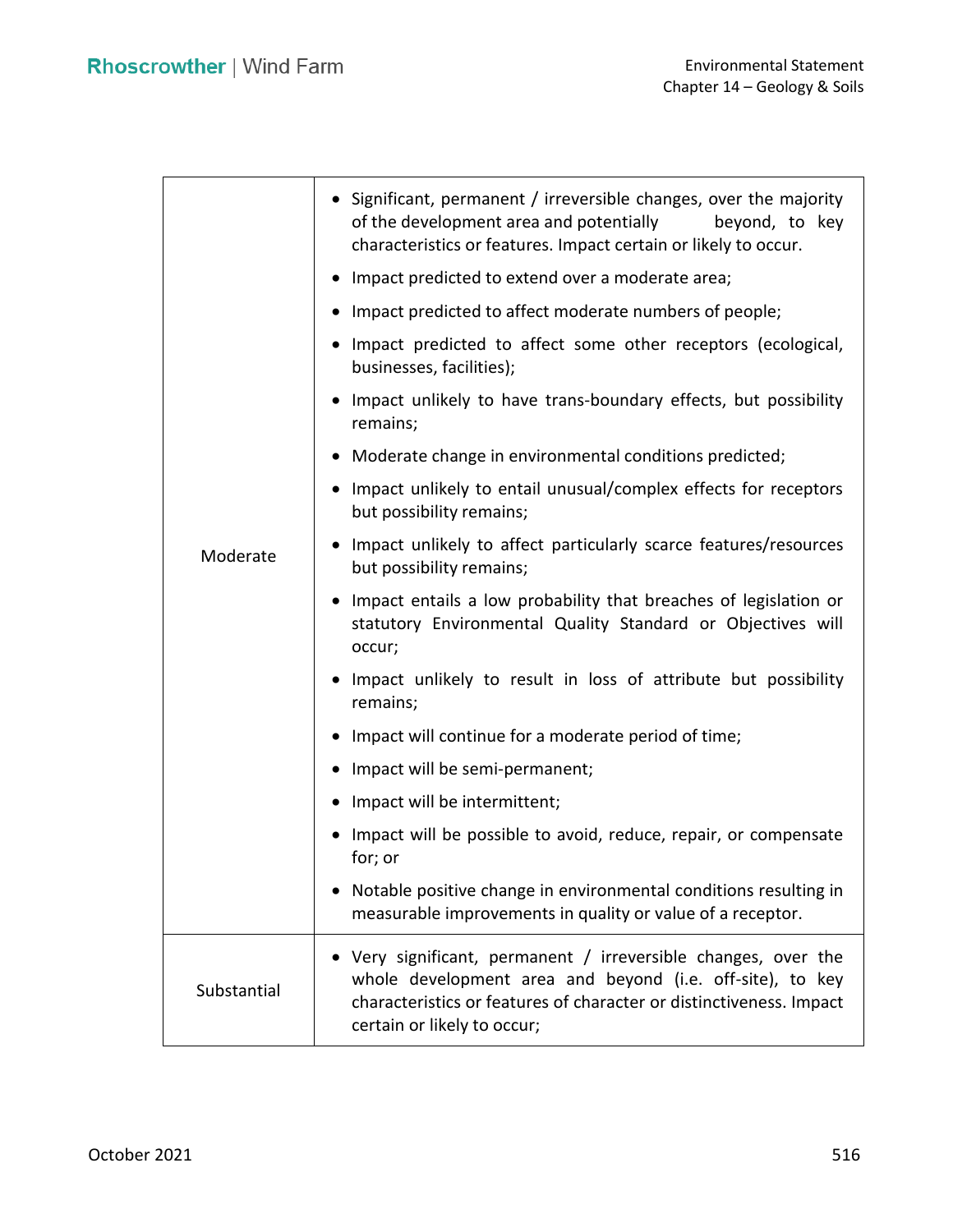| • Impact predicted to extend over a large or very large area;                                                                                |
|----------------------------------------------------------------------------------------------------------------------------------------------|
| • Impact predicted to affect considerable numbers of people;                                                                                 |
| • Impact predicted to affect considerable numbers of other<br>receptors (ecological, businesses, facilities);                                |
| • Impact predicted to have trans-boundary effects;                                                                                           |
| • Significant change in environmental conditions predicted;                                                                                  |
| • Impact will entail unusual/complex effects for receptors;                                                                                  |
| • Impact will affect particularly scarce features/resources;                                                                                 |
| • Impact entails a high probability that breaches of legislation or<br>statutory Environmental Quality Standard or Objectives will<br>occur; |
| • Impact will result in total loss of attribute;                                                                                             |
| • Impact will continue for extended periods of time;                                                                                         |
| • Impact will be permanent rather than temporary;                                                                                            |
| • Impact will be continuous rather than intermittent, or where<br>intermittent, frequent rather than rare;                                   |
| • Impact will be irreversible;                                                                                                               |
| • Impact will be very difficult to avoid, reduce, repair, or<br>compensate for; or                                                           |
| • Significant positive change in environmental conditions resulting<br>in major improvements in quality or value of a receptor.              |

# **Impact Significance**

 14.17 The EIA Regulations (2017) are concerned with 'significance' and the identification of 'significant environmental effects'. Therefore, an assessment of significance is necessary in order to identify the main environmental effects of the proposed development and assist in determining what weight these effects should be given. Although there are published transparent methodologies for assessing significance for certain environmental topics (noise,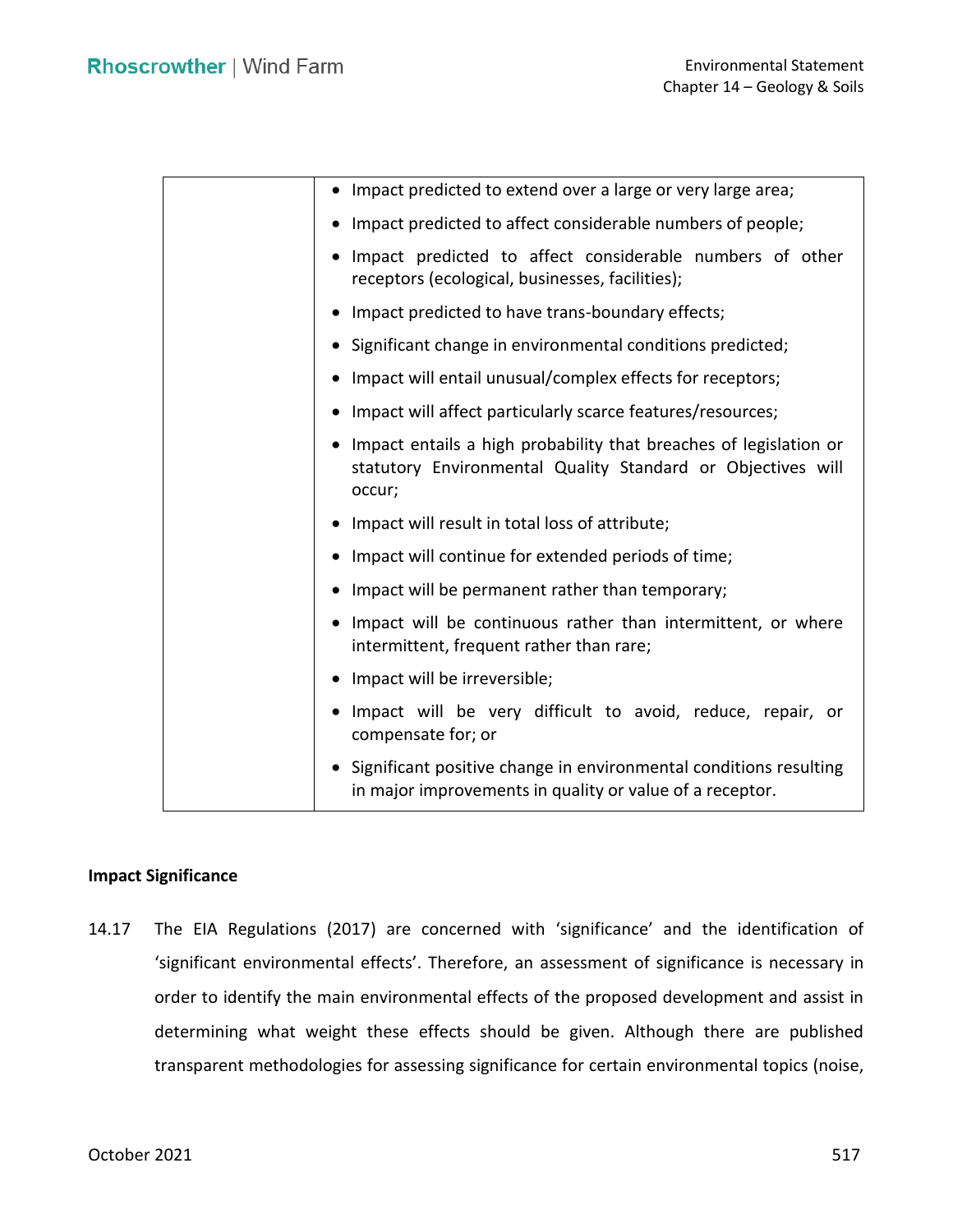ecology, etc.), there is no definitive guidance available specific to the soil or geological environment. From the guidance provided in the revised Development Control Advice Note (DCAN) 10 'Environmental Impact Assessment' and the Amended Circular on EIA consultation paper, published in June 2006 by the Department for Communities and Local Government (DCLG) 'Environmental Impact Assessment: A Guide to Good Practice and Procedures', it can be concluded that a significant effect may be broadly defined as one that should be brought to the attention of those affected and those involved in the decision-making process.

- 14.18 It is widely recognised that 'significance' reflects the relationship between the magnitude of an impact and the sensitivity (or value) of the affected environmental receptor.
- 14.19 To assist in the assessment process, the Impact Significance Matrix (ISM) (Table 14.3) provides a transparent methodology to ensure consistency and ease of interpretation of the judgement of impact significance.
- 14.20 An initial indication of impact significance (adverse or beneficial) is gained by combining magnitude and sensitivity / value in accordance with the ISM provided. It should be noted that although the ISM provides a good framework for the consistent assessment of impacts across all environmental parameters, there is still an important role for professional judgement and further objective assessment to play in moderating an impact's significance. Given that the criteria represent levels on a continuum or continuous gradation, professional judgement and awareness of the relative balance of importance between magnitude and sensitivity / value is required.
- 14.21 Features to which legally derived designations apply have automatically been determined to be of high value (or of a higher value than non-designated features), and any impact tends to be of a greater significance than an impact of features to which no designation applies. Hence,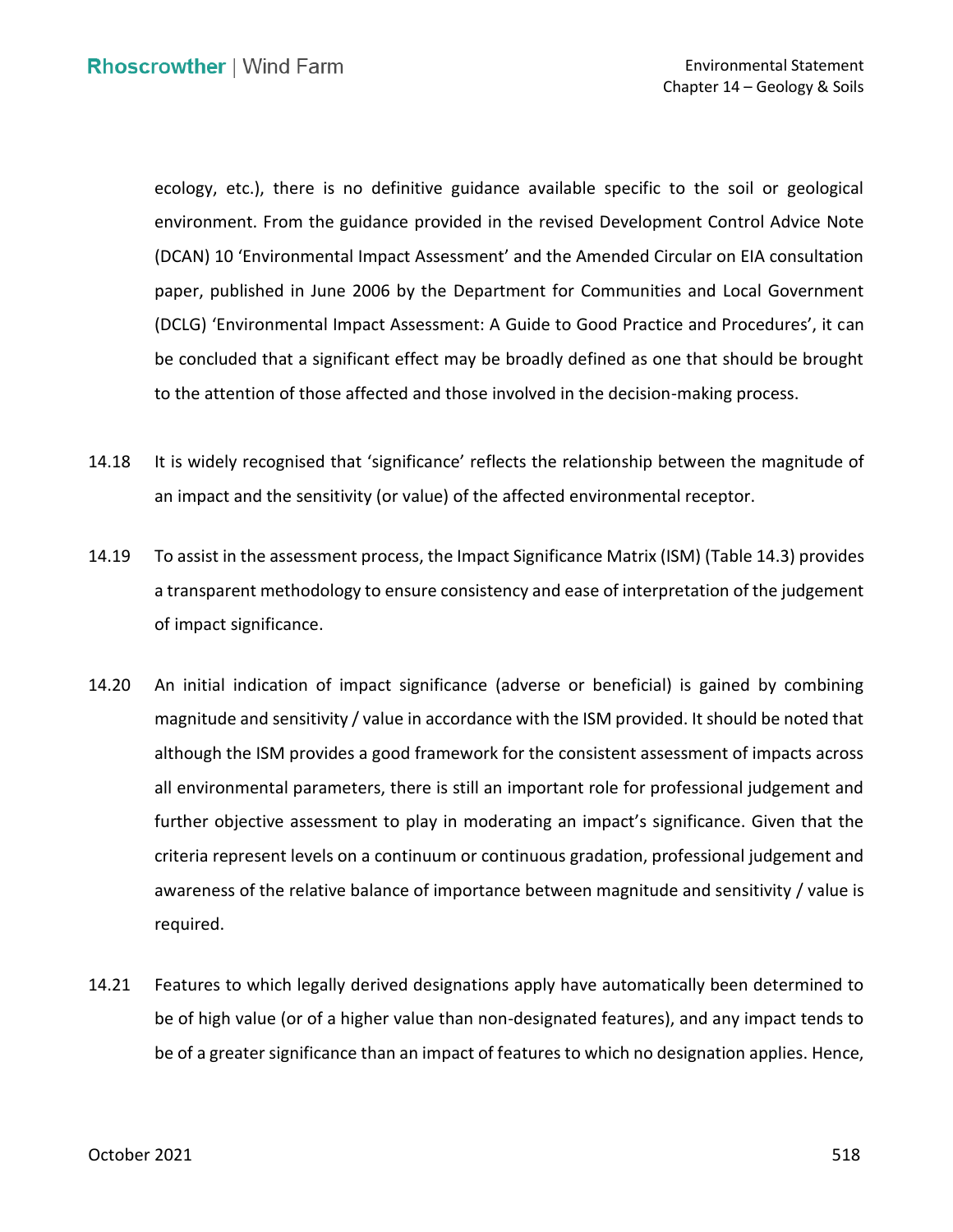for designated features, the use of the value criteria leads to an initial presumption that impacts will be of a high significance. Information on sensitivity can then be used to modify or maintain this initial assessment.

| Magnitude <sup>1</sup> | Value/sensitivity of receptor <sup>2</sup> |            |               |          |
|------------------------|--------------------------------------------|------------|---------------|----------|
|                        | <b>Very Low</b>                            | Low        | <b>Medium</b> | High     |
| <b>No Change</b>       | Negligible                                 | Negligible | Negligible    | Minor    |
| <b>Negligible</b>      | Negligible                                 | Minor      | Minor         | Moderate |
| Slight                 | Minor                                      | Minor      | Moderate      | Major    |
| <b>Moderate</b>        | Minor                                      | Moderate   | Major         | Major    |
| <b>Substantial</b>     | Moderate                                   | Major      | Major         | Major    |

*Table. 14.3: Impact Significance Matrix* 

1 Refer to Table  $14.2$  <sup>2</sup> Refer to Table 14.1

 14.22 Given the use of professional judgement in the assessment process, there may be some variation between subject areas (i.e. different environmental parameters) in the significance rating process. This may be as a result of limited information on the sensitivity of features and / or the complexity of interactions that require assessment in determining the magnitude of change. However, the ratings derived through the impact assessment process, as set out in Table 14.3 can also be described in a generic fashion as given in Table 14.4: Impact Significance Definitions. The following definitions are proposed in relation to the significance of environmental impacts predicted through this ES.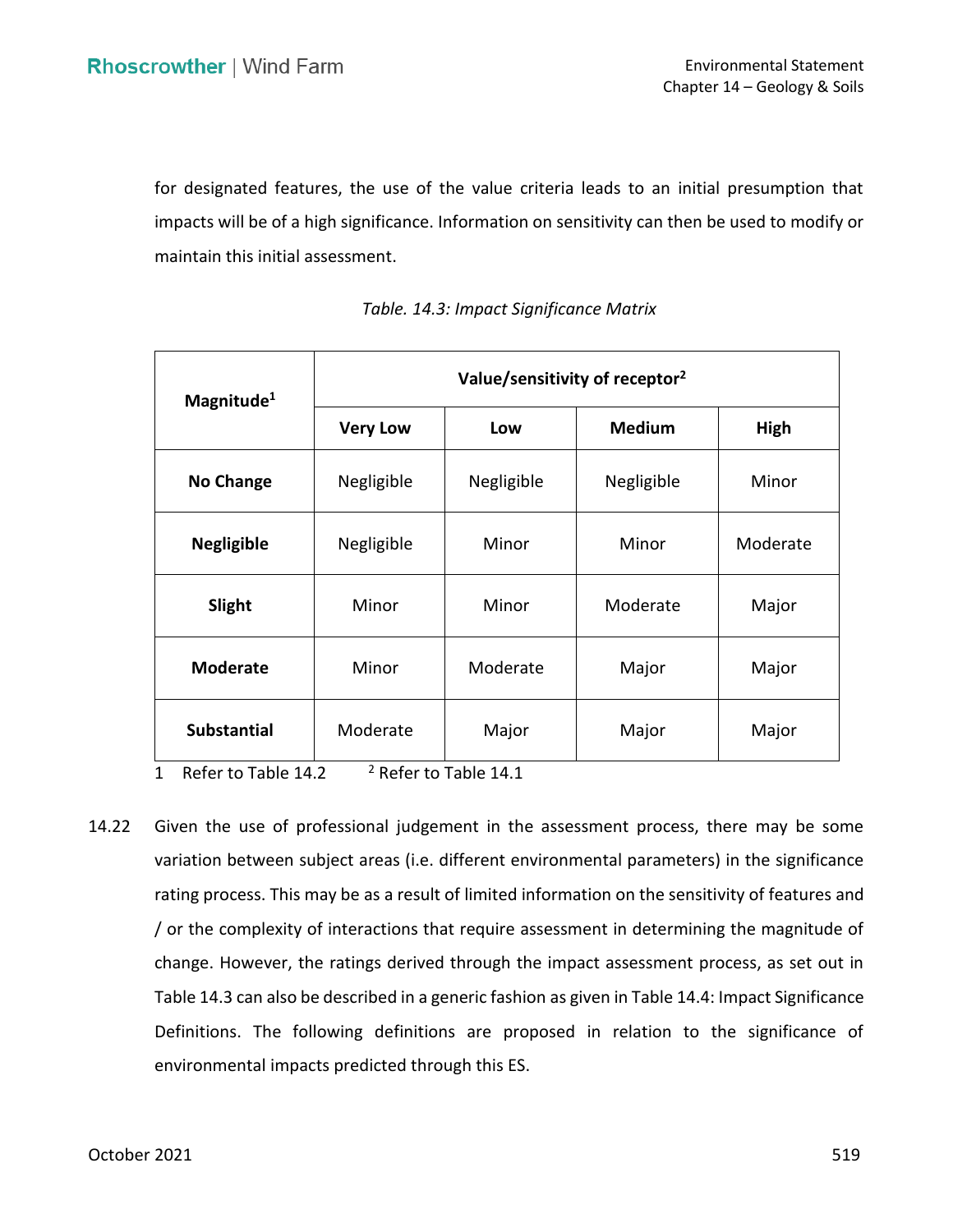| Level of<br><b>Significance</b> | <b>Description</b>                                                                                                                                                                                                                                                                                                                                                                                                                                               |  |  |
|---------------------------------|------------------------------------------------------------------------------------------------------------------------------------------------------------------------------------------------------------------------------------------------------------------------------------------------------------------------------------------------------------------------------------------------------------------------------------------------------------------|--|--|
| <b>Negligible</b>               | No discernible effect. An impact that is likely to have imperceptible<br>or insignificant impact.                                                                                                                                                                                                                                                                                                                                                                |  |  |
| Minor                           | Slight, very short or highly localised impact of no significant<br>consequence. These effects may be raised as local issues but on<br>their own are unlikely to be of importance in the decision-making<br>process. When combined with other effects these could have a<br>more material influence.                                                                                                                                                              |  |  |
| <b>Moderate</b>                 | Intermediate limited (extent / duration / magnitude) impact that<br>may be considered as significant. These effects are likely to be<br>important considerations at a local level. These could have<br>influence on decision making especially when combined with other<br>similar effects.                                                                                                                                                                      |  |  |
| <b>Major</b>                    | Very large or considerable impact (extent/duration/magnitude);<br>Effects, both adverse and beneficial, which are likely to be<br>important considerations at a regional or district level because they<br>contribute to achieving national, regional or local objectives, or,<br>could result in exceedance of statutory objectives and / or breaches<br>of legislation. In isolation, these could have a material influence on<br>the decision-making process. |  |  |

# *Table. 14.4: Impact Significance Definitions*

# **Impact Mitigation Measures**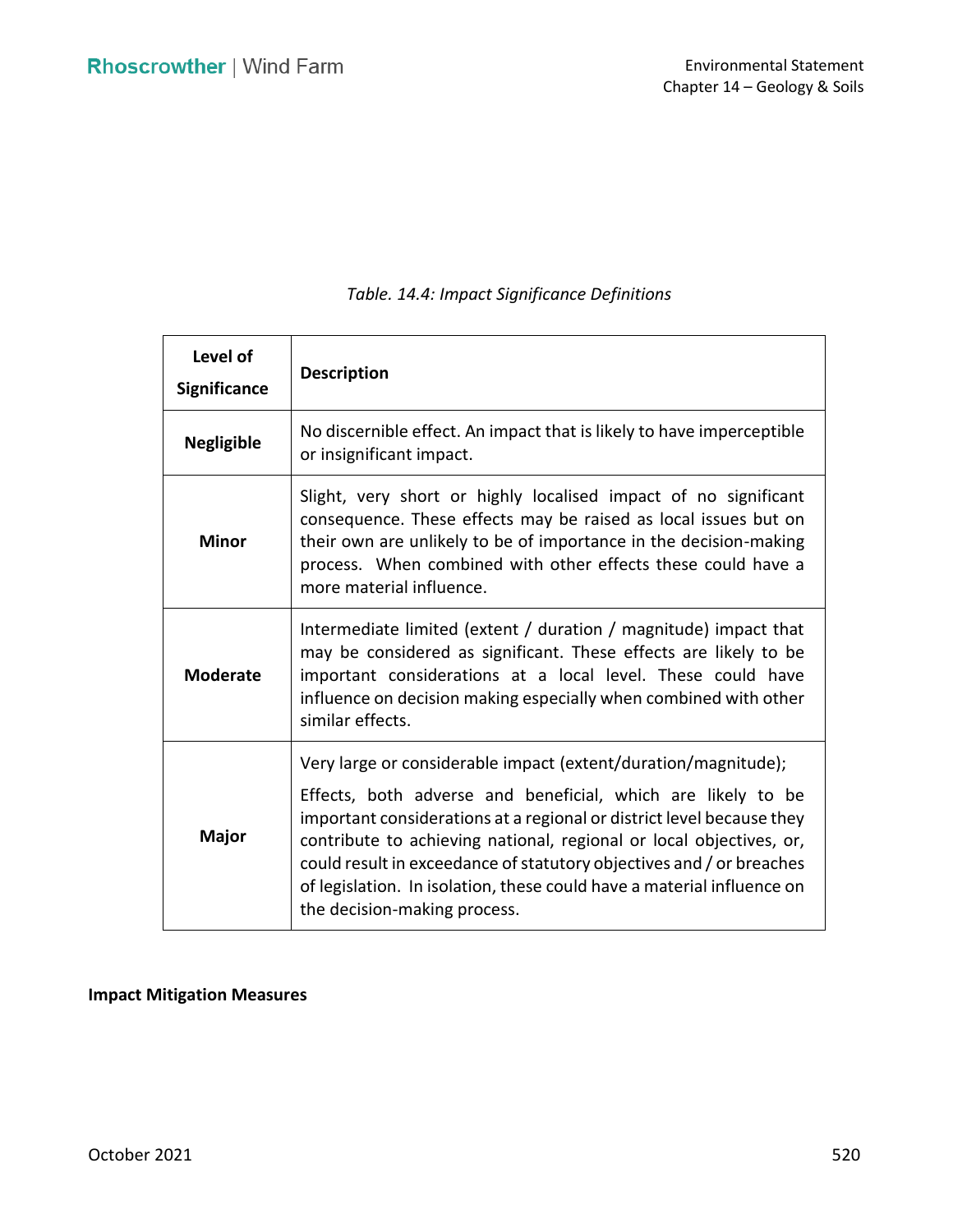- 14.23 In accordance with EIA regulations this ES includes a description of mitigation measures envisaged to prevent, remove and reduce the significant adverse effects from the development. Following the implementation of mitigation measures the identified impacts may be reduced to environmentally acceptable levels (or not).
- 14.24 It is best practice to consider mitigation measures for all impacts that are of a minor negative significance (i.e. slight, very short or highly localised impact of no significant consequence) or higher and this has been adopted for the purpose of this assessment.
- 14.25 The final details on the precise form and extent of each mitigation measure has taken into account the safety, operational and maintenance practicalities on or about the scheme.
- 14.26 The purpose of mitigation is to reduce the significance of the residual impact (see below) to a minor adverse or negligible level. Individual impacts assessed as being of minor adverse or negligible significance have not automatically been considered to require mitigation. However, where appropriate and possible, and taking into account views and comments received through consultation, consideration has been given to the implementation of mitigation measures designed to reduce minor adverse impacts to a negligible level.
- 14.27 Mitigation measures can be incorporated at various stages in the proposed development. The preferred hierarchy of mitigation is as follows:
	- i. Prevention: At the design stage: avoid, relocate, modify the design and / or do not process with the development;
	- ii. Reduction: introduce design modification or additional structures (e.g. screens), reduce size and scale of development etc.; and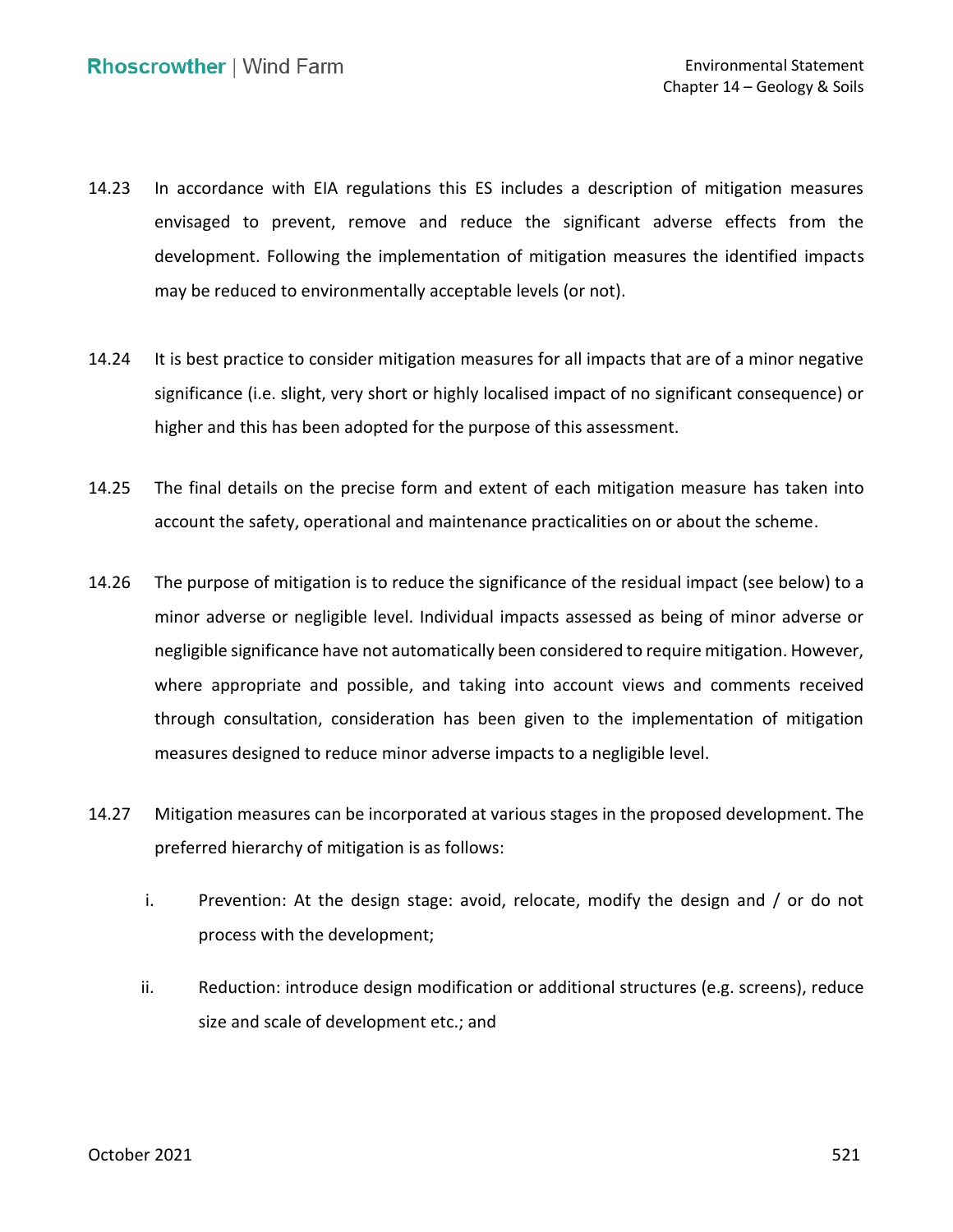iii. Compensation or remediation: compensation to provide like-for-like replacement for any lost environmental elements. When adverse impacts are unavoidable, it may also be possible to limit the duration of an impact by undertaking remedial works. For example, the impact on the landscape of mineral extraction is largely unavoidable, but the land can be progressively restored following the completion of extraction to complement or enhance the character of the landscape.

# **Methodology to Inform Baseline**

- 14.28 Key legislation that is relevant to the Chapter on Geology & Soils is listed below. The following legislation is considered relevant:
	- i. The Control of Pollution Act 1974;
	- ii. Environmental Protection Act 1990;
	- iii. The Town and Country Planning (Environmental Impact Assessment) Regulations 2017;
	- iv. Environment Act 1995.
- 14.29 The following guidance is considered relevant:
	- i. Institute of Environmental Management and Assessment (IEMA) Guidelines for Environmental Impact Assessment (IEMA, 2004 as amended 2006);
	- ii. Environment Agency, Land Contamination risk management (LCRM)
	- iii. CIRIA 552, Contaminated Land Risk Assessment: A Guide to Good Practice;
	- iv. CIRIA 692, Environmental Good Practice on Site, 3<sup>rd</sup> Edition;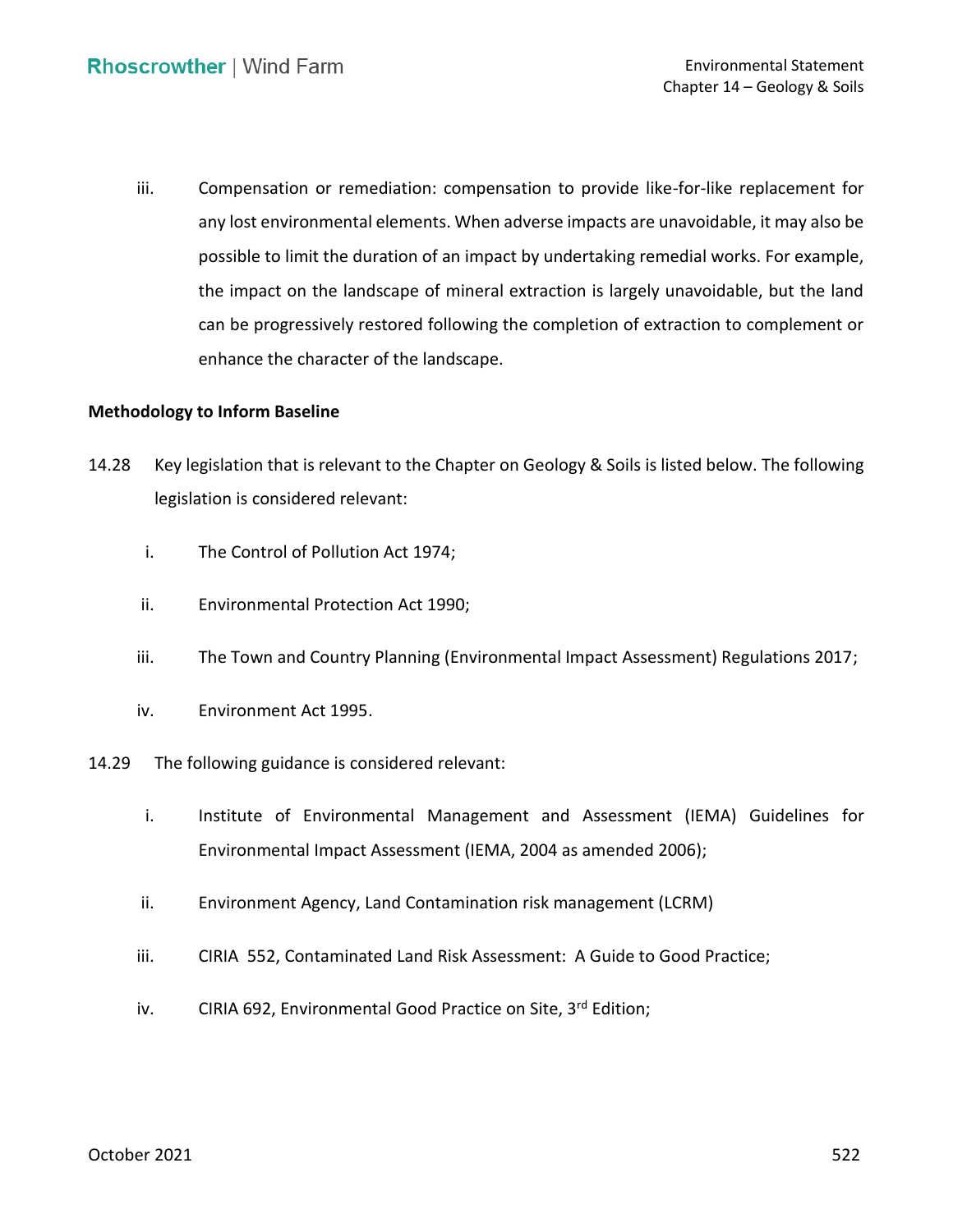- v. Environment Agency Pollution Prevention Guidance (PPG) and superseding Guidance for Pollution Prevention (GPP) notes, including:
	- a. GPP 1: Understanding your environmental responsibilities good environmental practices;
	- b. GPP 2: Above ground oil storage tanks;
	- c. GPP 5: Works and maintenance in or near water;
	- d. PPG 6: Working at construction and demolition sites;
	- e. GPP 21: Pollution incident response planning;
	- f. GPP 22: Dealing with spills;
	- g. GPP 26: Safe Storage drums and intermediate bulk containers;
- vi. CIRIA C665, Assessing risks posed by hazardous ground gases to buildings (Construction Industry Research & Information Association (CIRIA), 2007);
- vii. BS EN 10175:2011+A1:2013, Investigation of potentially contaminated sites. Code of practice. National Policy;
- viii. BS EN 5930:2015, Code of practice for ground investigations;
- ix. Contaminated Land Statutory Guidance (2012) WG19243
- x. Development Control Advice Note (DCAN) 10, Environmental Impact Assessment (1999);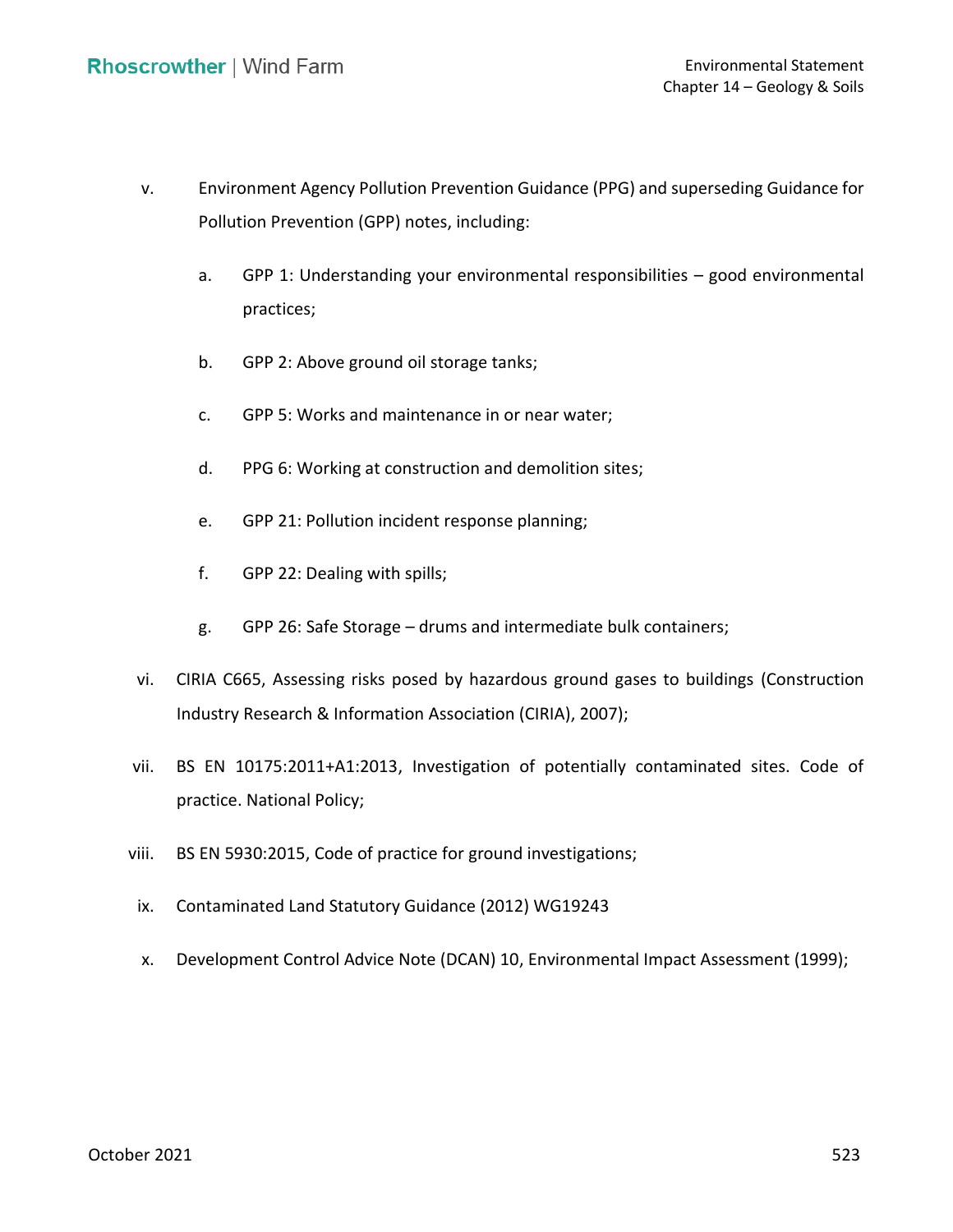- xi. Department for the Communities and Local Government, Amended Circular on EIA consultation paper 'Environmental Impact Assessment: A Guide to Good Practice and Procedures' (June 2006);
- xii. Department of the Environment, Draft Supplementary Planning Guidance to PPS 18 'Renewable Energy' - Anaerobic Digestion (June 2013); and,
- xiii. Department of the Environment, Best Practice Guidance to Planning Policy Statement 18 'Renewable Energy' (August 2009)
- 14.30 The following sources of information have been used to inform the baseline environment:
	- i. Published geological map (British Geological Survey GeoIndex Onshore) consulted on 26 June 2020;
	- ii. United Kingdom Soil Observatory (UKSO) Map Viewer, consulted on 29 June 2020;
	- iii. Multi-Agency Geographic Information for the Countryside (MAGIC) online viewer consulted on 29 June 2020;
	- iv. A review of current and historical Ordnance Survey maps;
	- v. Consultation with local County Council and Natural Resources Wales (NRW) (Water Management Unit) in June 2020 in respect of any abstractions, private water supplies, discharges and pollution incidents close to the site;
	- vi. Natural Resource Wales Environmental Data Viewer consulted on 29 June 2020;
	- vii. Results of a site walkover on (07 July 2020) by a suitably qualified environmental scientist.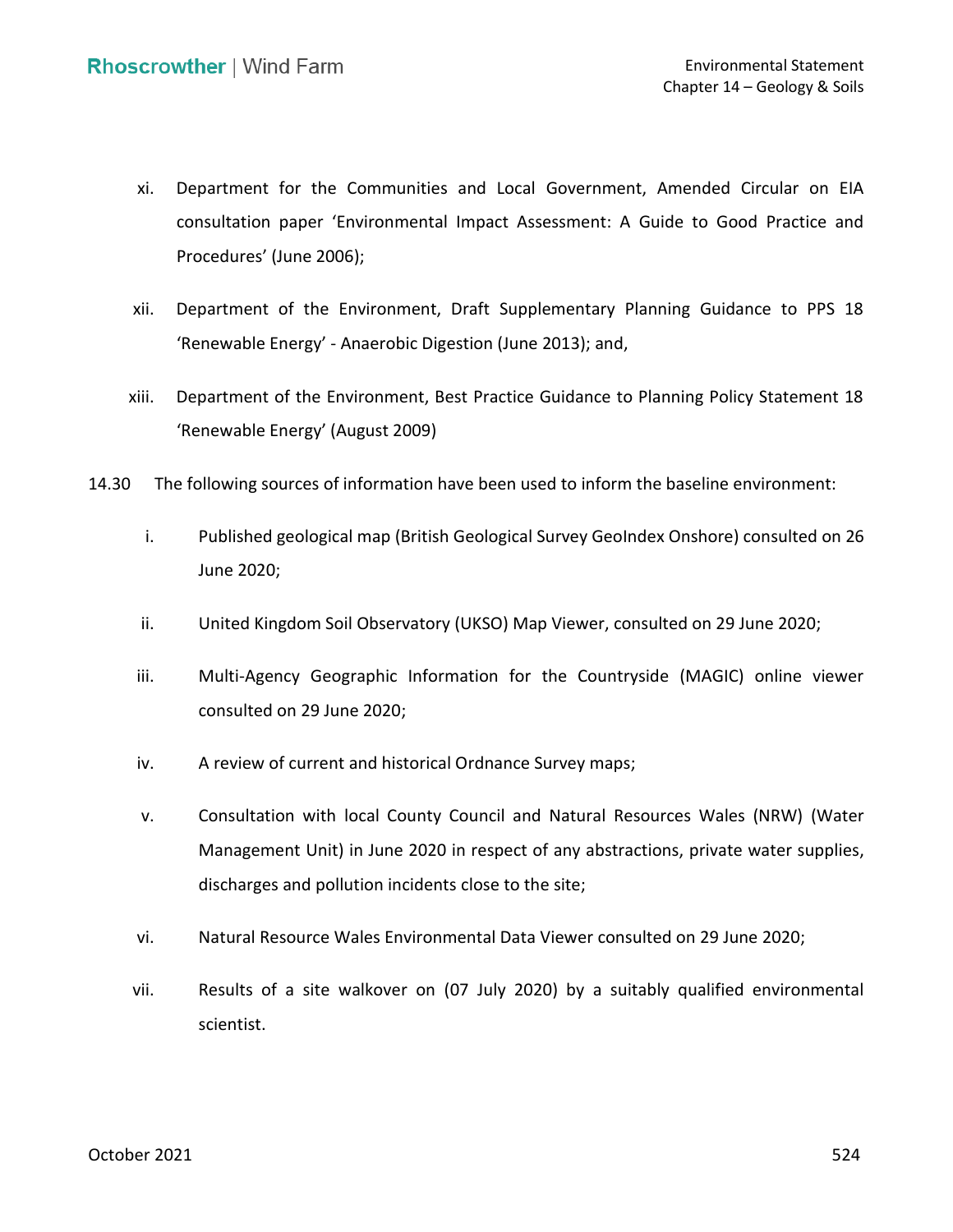## **Consultation**

 14.31 WYG submitted a request for environmental information to the Pembrokeshire County Council presented at ES Appendix 14.1. The information provided has been presented in the relevant and Natural Resources Wales (NRW) on 17 June 2020. Full consultation responses are sections within this chapter.

## **Explanation of Baseline Conditions**

## **Introduction**

 14.32 The area of ownership which will accommodate the proposed development occupies an area of approximately 80ha and is situated immediately southeast of Rhoscrowther (Figure 14.1 below); a small 14<sup>th</sup> Century village located 6No. miles west from Pembroke. The proposed development site is a c. 12.83ha portion of the lands and is located within a valley with natural drainage from the valley sides draining to a stream known as 'Angle Stream North' [Water Body ID: GB110061025060] running in a southeast to northwest direction as it dissects the lands.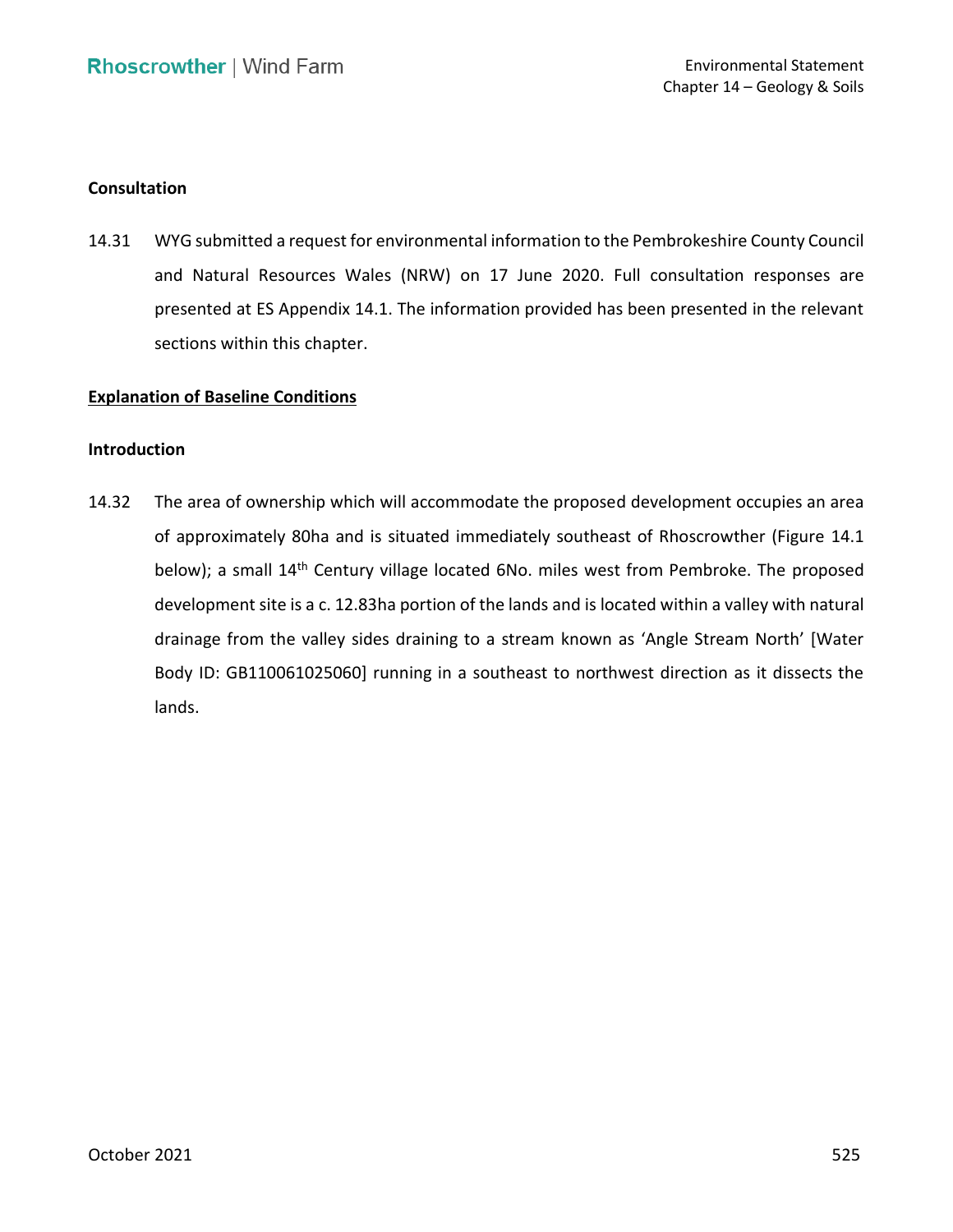*Figure 14.1: Site Location Plan - Blue line indicates ownership boundary while red boundary is proposed development boundary* 



- 14.33 The valley is gentle to moderately sloping, with no observed rock outcrops during the site walkover. An unnamed road bounds the north of the site and separates the development from Pembroke Refinery. The western site boundary is also bound by agricultural fields with an unnamed road beyond. The centre of the site is located at NGR 191379, 201972.
- 14.34 The proposed development land to the north of Angle Stream North drains in a north-north east to south-south westerly direction towards the stream. The northern portion of the site at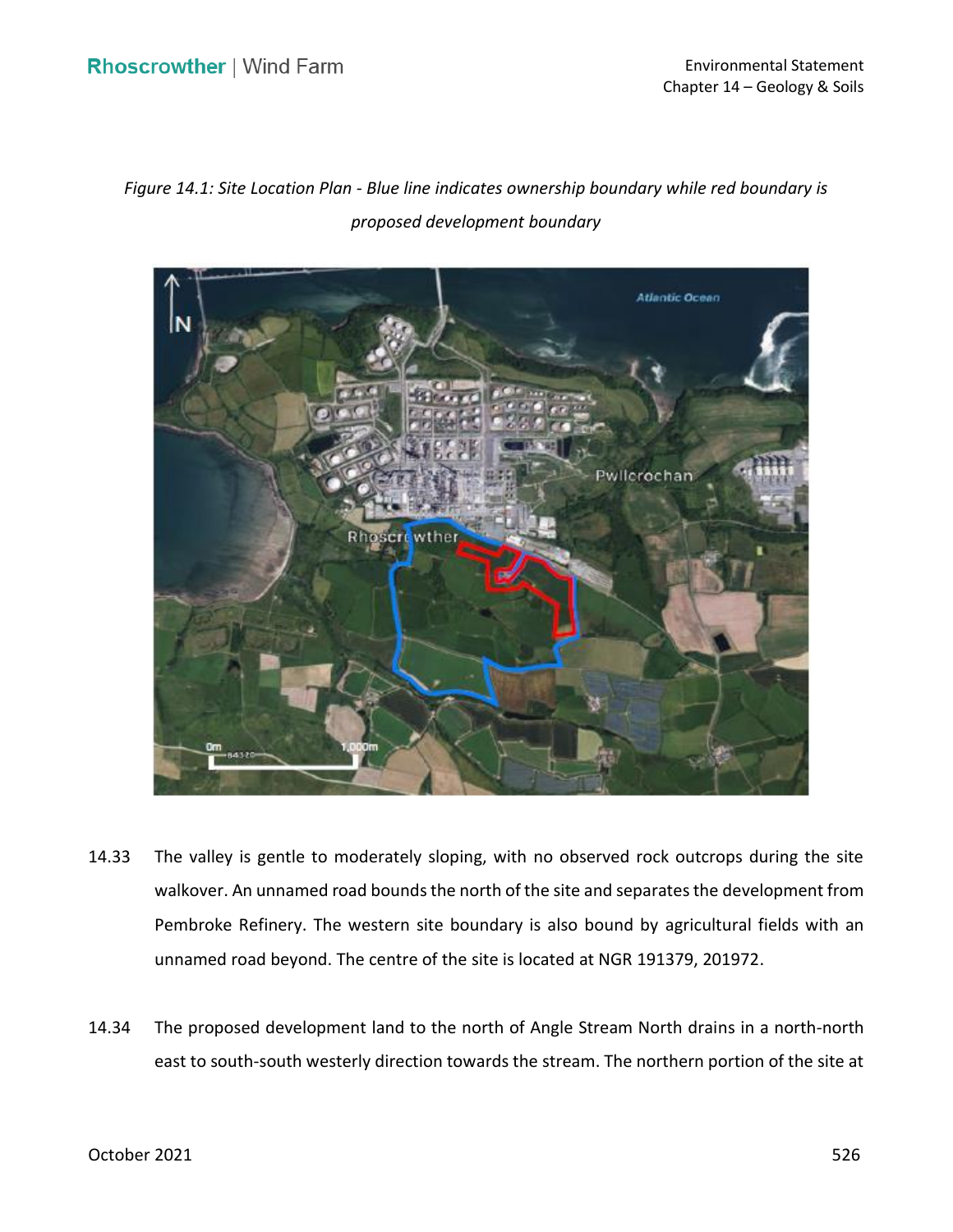its highest point has an approximate elevation of 63m Above Sea Level (ASL) and at its lowest point occupies an elevation of 10mASL along the north-western most boundary of the site, where the stream exits the ownership boundary, following the valley topography and varying gradients towards and into the Celtic Sea at Milford Haven.

- 14.35 Although ownership extents to the south of Angle Stream North, no development is currently proposed for this area. The southern portion of the lands (which drains in a south-south elevation of 53m Above Sea Level (ASL) at its highest point. At its lowest point the southern portion occupies an elevation of 10mASL along the north-western most boundary of the lands, where the stream exits the ownership boundary, following the valley topography and varying gradients towards and into the Celtic Sea at Milford Haven. easterly to north-north westerly direction towards the drainage feature) has an approximate
- 14.36 Lands at the proposed development site are predominantly green field and are currently used for animal grazing. A farm, known locally as Cheveralton Farm, with NGR 191151, 202030, is located close to the centre of the proposed development area, in the north of the site, and is bound to its south, west and east by the proposed development and access tracks.
- 14.37 The village of Rhoscrowther is situated west of the north-western boundary of the site, and has a small number of residential buildings, a church, a farm and a village hall. The line of Angle Stream North, which flows through the centre of the lands, to the south of the development site, is accompanied by woodland. Further detail in terms of the site's ecology are outlined in Chapter 7 and discussed in brief below.
- 14.38 The proposed application site includes the construction of the following components:
	- i. Extensive access tracks;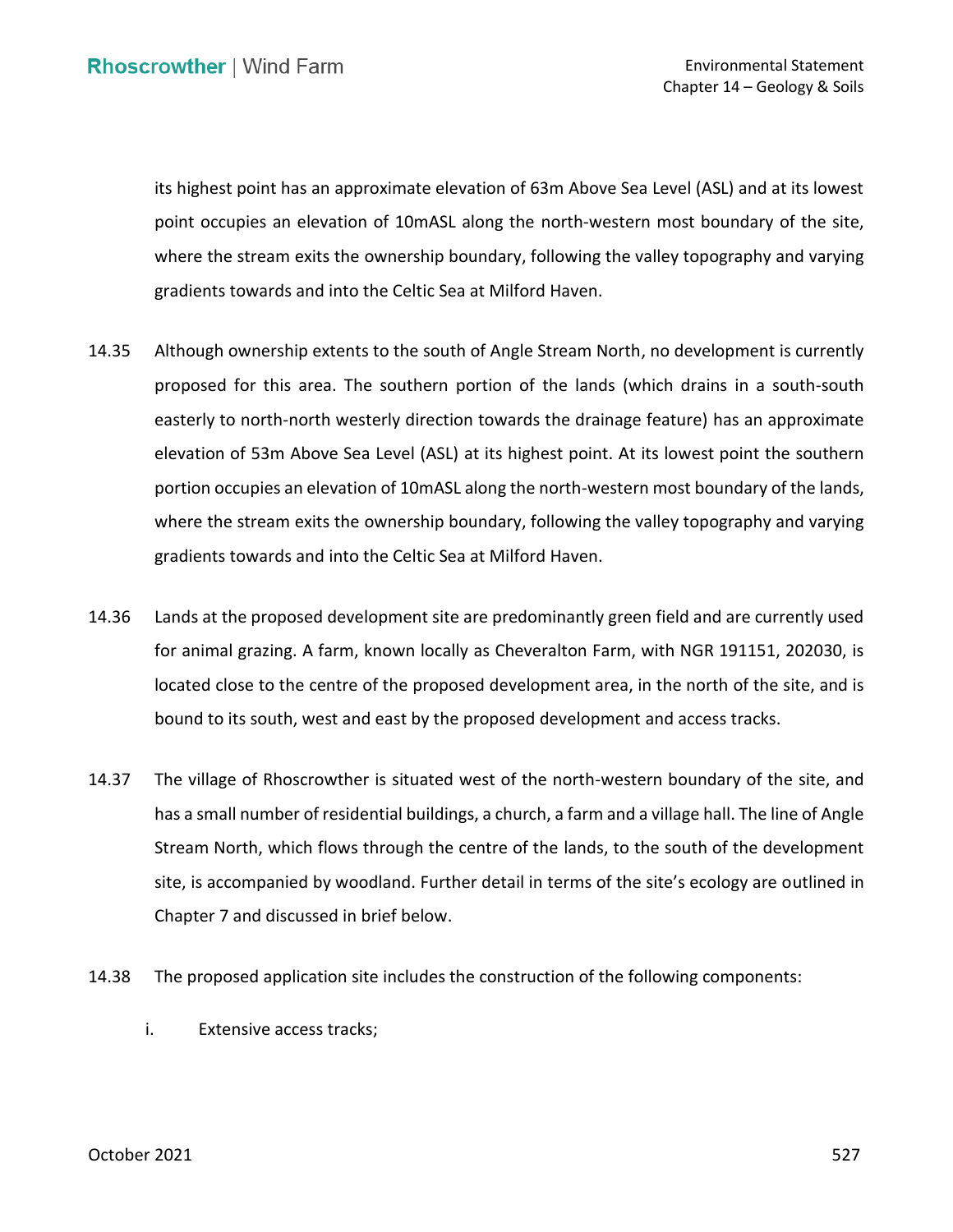- ii. Turbines;
- iii. Sub-station;
- iv. Construction compound;
- v. Associated earthworks.

### **Site Walkover Observations**

 14.39 The results of a site walkover completed on 07 July 2020 by a suitably qualified WYG environmental scientist are presented in Table 14.5. Photographs of site conditions are included at ES Appendix 14.2.

| Table 14.5: Site Walkover |  |
|---------------------------|--|
|                           |  |

| <b>Land Use</b>     | Arable (wheat) and agricultural (cattle grazing) land use                                                                                                                                                                                                                                                                                             |  |  |
|---------------------|-------------------------------------------------------------------------------------------------------------------------------------------------------------------------------------------------------------------------------------------------------------------------------------------------------------------------------------------------------|--|--|
| <b>Ground Cover</b> | To the northeast, the ground is covered with wheat. The<br>remainder of land is soft ground, vegetated with grasses with<br>dedicated cattle grazing to the North                                                                                                                                                                                     |  |  |
| <b>Drainage</b>     | There is low to moderate potential for natural infiltration due<br>onsite due to a lack of infrastructure; however, clay rich<br>shallow ground will naturally inhibit infiltration in areas of<br>soft ground. Therefore, precipitation is primarily expected to<br>drain from the site by overland flow in line with the<br>topography of the site. |  |  |
|                     | As there will be no domestic, commercial or industrial foul<br>flows from the development, a drainage network within the<br>application site is not required.                                                                                                                                                                                         |  |  |
| <b>Topography</b>   | The topography slopes downwards from the north to the<br>south of the site, towards the centre of the larger parcels of<br>lands (to Angle Stream North). Similarly, lands to the south,                                                                                                                                                              |  |  |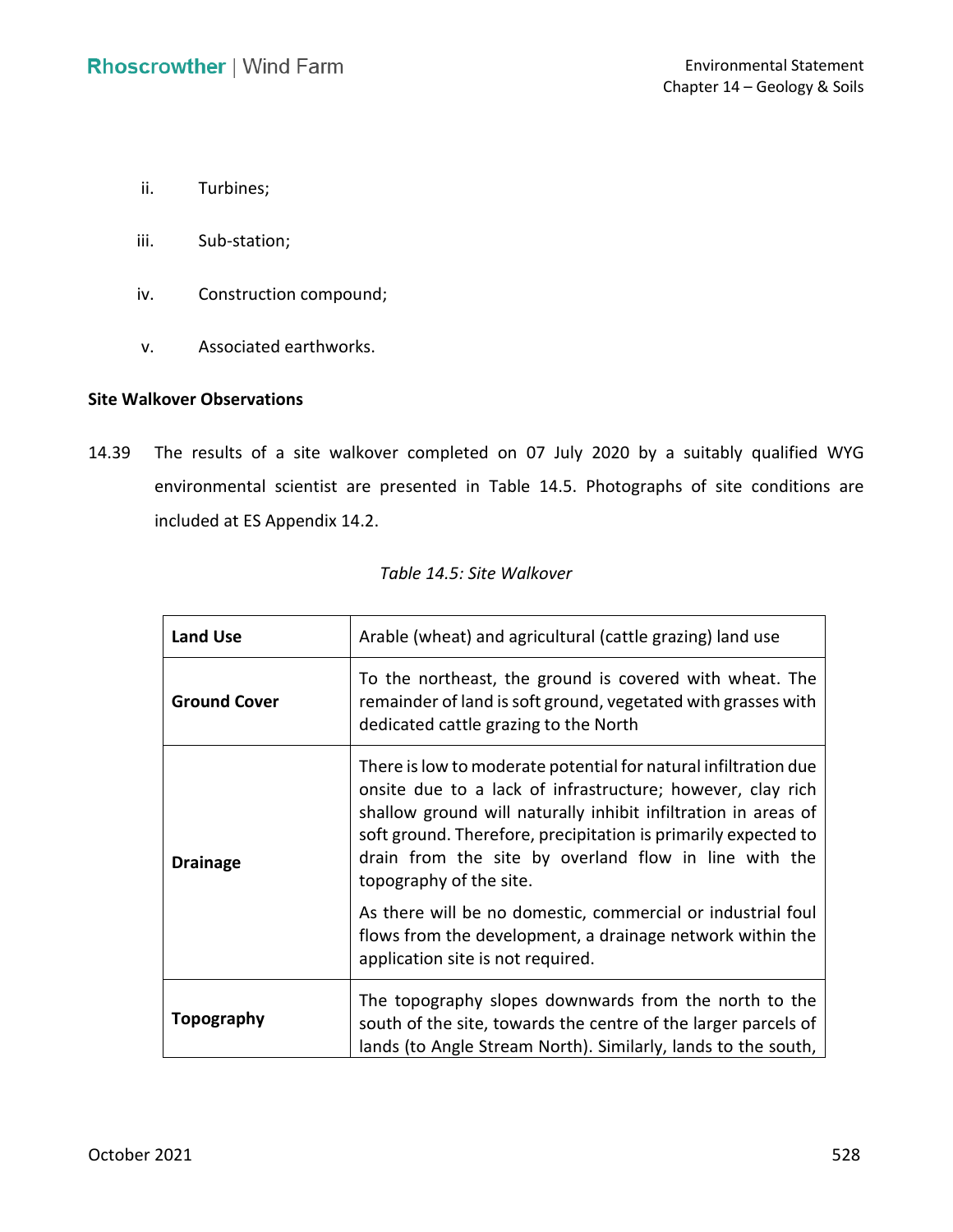|                                                              | slope from the south to the north, towards Angle Stream<br>North.                                                                                                                                                                                 |  |  |
|--------------------------------------------------------------|---------------------------------------------------------------------------------------------------------------------------------------------------------------------------------------------------------------------------------------------------|--|--|
| <b>Nearest Surface</b><br><b>Water Body</b>                  | A small stream, Angle Stream North is noted to flow broadly<br>southeast to northwest through the larger parcels of lands,<br>located to the south of the development site. The stream<br>continues northwest to the Celtic Sea at Milford Haven. |  |  |
| <b>Signs of Previous</b><br>Investigation                    | No signs of previous investigations observed                                                                                                                                                                                                      |  |  |
| <b>Site Boundary</b>                                         | The main site entrance has security gates. All other<br>boundaries are predominantly hedge rows or farm gates                                                                                                                                     |  |  |
| <b>Signs of Vegetative</b><br><b>Stress</b>                  | None observed                                                                                                                                                                                                                                     |  |  |
| <b>Evidence of</b><br>Contamination                          | None observed                                                                                                                                                                                                                                     |  |  |
| <b>Evidence of</b><br><b>Geological Features</b>             | None observed                                                                                                                                                                                                                                     |  |  |
| <b>Evidence of Tanks</b>                                     | None observed                                                                                                                                                                                                                                     |  |  |
| <b>Evidence of any</b><br>buildings                          | At the east and south of the site there are a grouping of<br>agricultural buildings housing farm equipment.                                                                                                                                       |  |  |
| <b>Surrounding present</b><br>day contaminative<br>land uses | Surrounding land is generally agricultural                                                                                                                                                                                                        |  |  |
| <b>Evidence of</b><br>groundwater                            | No evidence of groundwater issuing at the surface was<br>observed.                                                                                                                                                                                |  |  |

# **Site Investigations**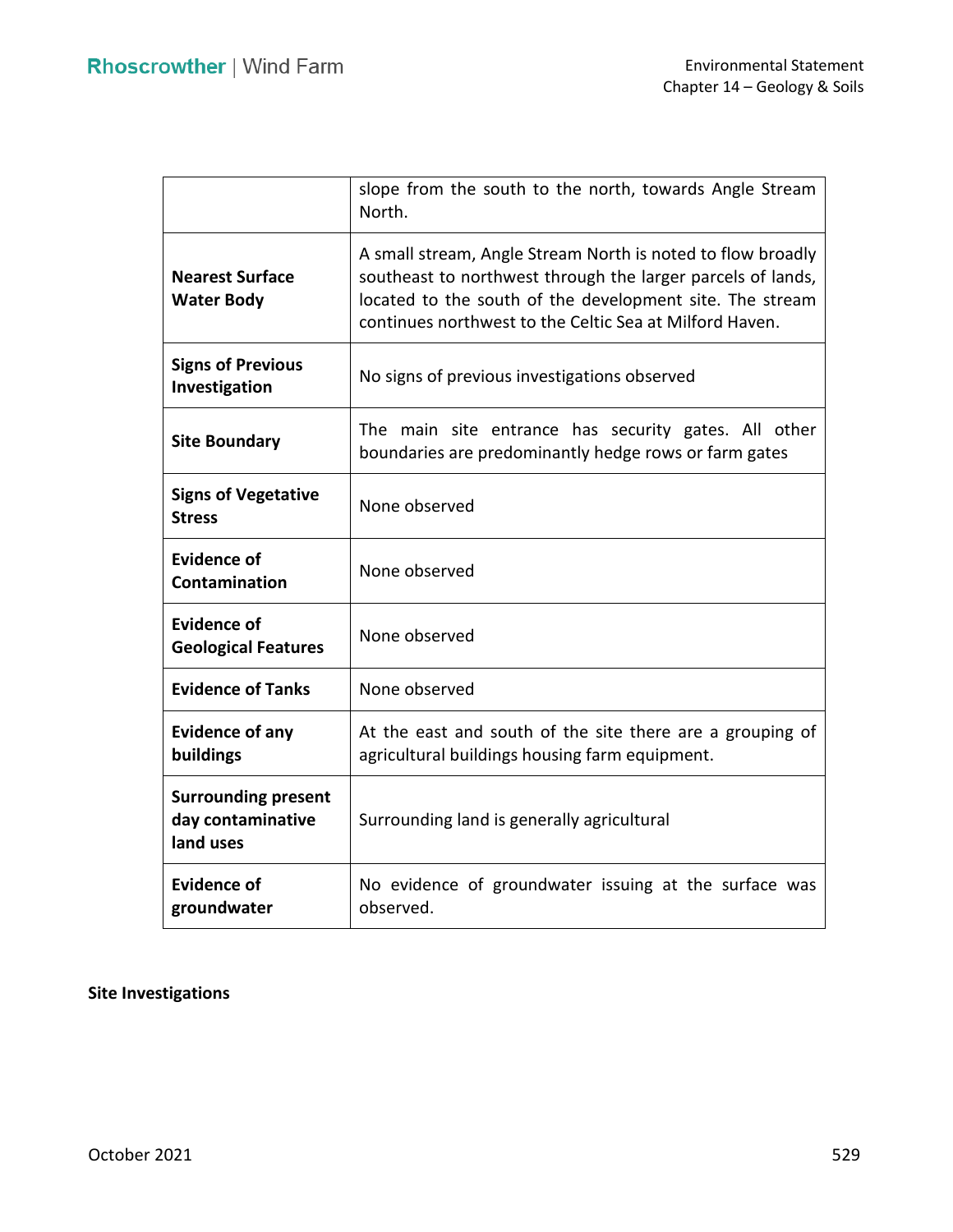14.40 There have been no known site investigations completed within the confines of the proposed site boundary.

## **Made Ground / Reclaimed Land**

 14.41 Based on the site visit on 07 July 2020, no areas suggestive of reclaimed or made ground were evident.

## **Soil Cover**

- 14.42 According to Land Utilisation Survey of Britain, land use has not changed significantly over the period of 1920s to 1940s; the site area has always been agriculturally used. A copy of the land use map (Figure 14.2 below) shows that the site areas in 1900's were represented by the following:
	- i. 5% New plantations in the centre of the site;
	- ii. 10% Heath, moorland, commons and rough pasture towards the southern site boundary;
	- iii. 50% Arable land including fallow, rotation grass and market gardens in the eastern portion of the site and north west edge;
	- iv. Houses with gardens, sufficiently large to be productive of fruit, vegetables, flowers, etc. existed in Rhoscrowther and in the area sitting outside the site boundary in the northern portion of the site the site.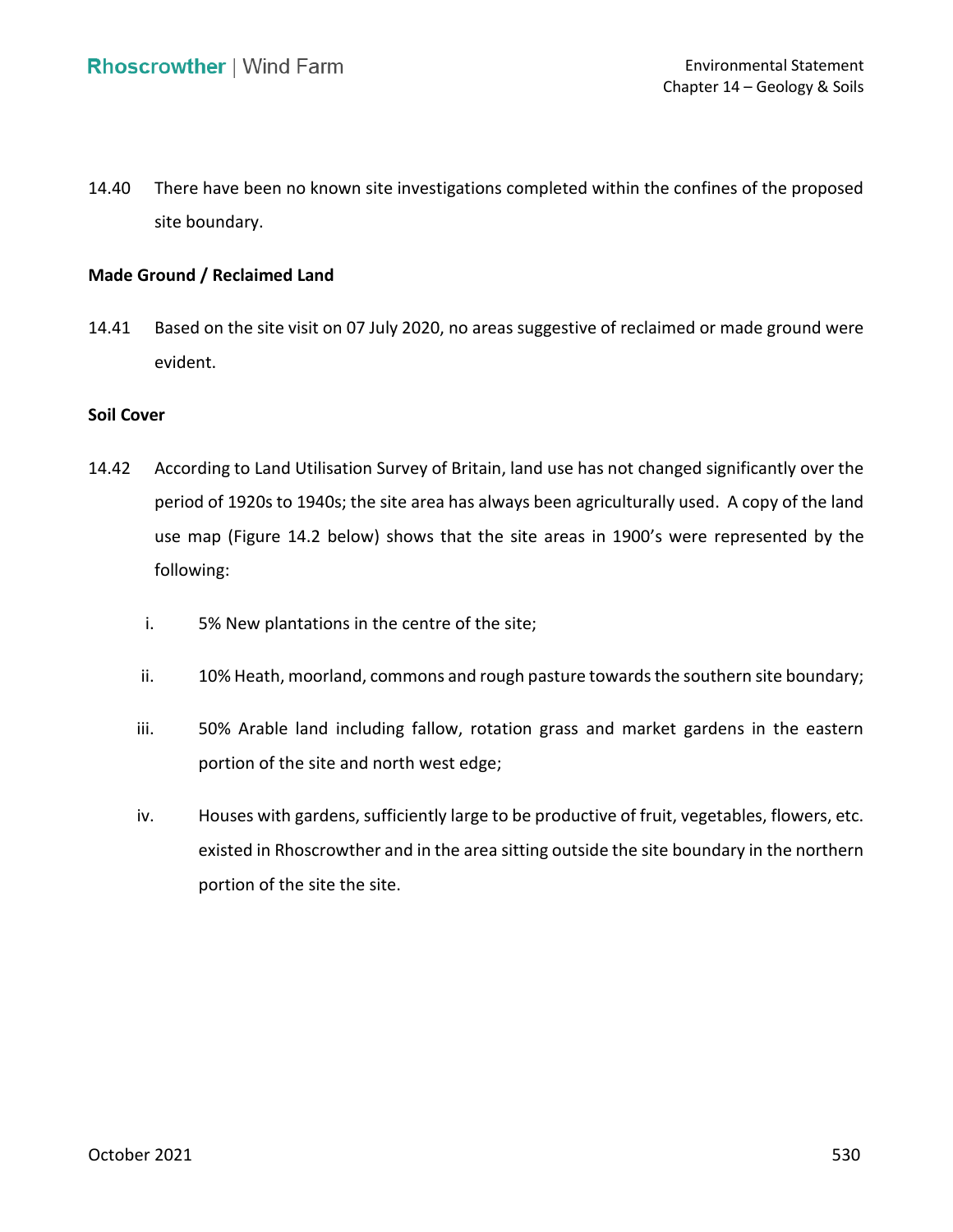*Figure 14.2: Land Utilisation Survey - Adapted map from Geographical Publications Limited Land Utilisation Survey of Britain, Sheet 99 – Pembroke and Tenby. Blue line indicates ownership boundary while red boundary is proposed development boundary* 



 14.43 The United Kingdom Soil Observatory provides soil landscapes for the UK. Based on the interactive mapping viewer, the site area is predominantly overlain by two types of soils. The made up of "freely draining slightly acid but base-rich soils" which have a loamy texture, provide arable and grassland land cover, are of high fertility and are associated with base-rich lower and central horizontal portions of the site where the localised catchment drains to is pastures and deciduous woodlands.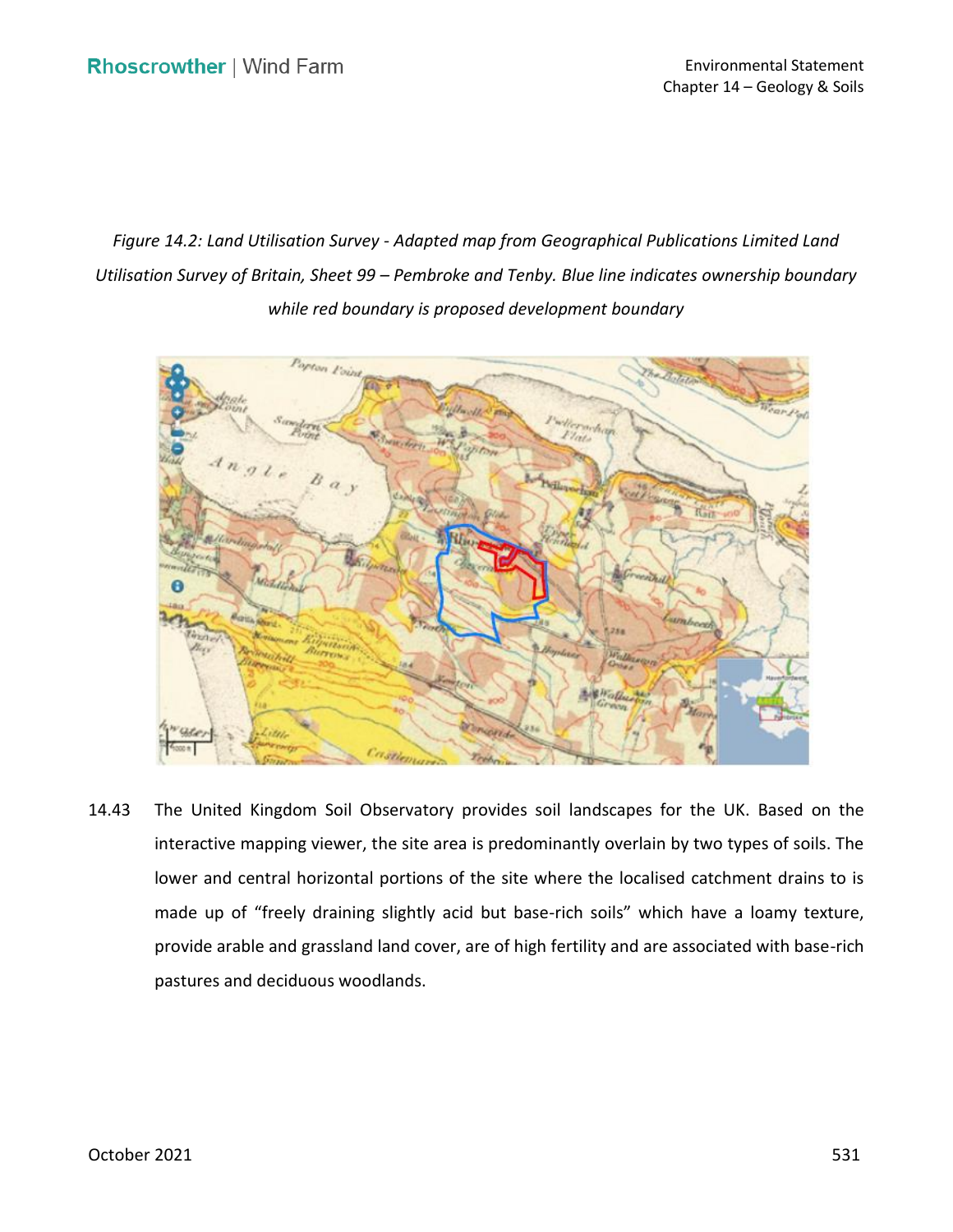- 14.44 The remainder of the site area, mostly the elevated northern and southern valley sides are covered with "freely draining slightly acid loamy soils", which have a loamy texture, are low in fertility, provide arable and grassland land cover. These soils are associated with neutral and acid pastures and deciduous woodlands; acid communities such as bracken and gorse in the uplands.
- 14.45 During the site visit on 07 July 2020, the nature of the soil was observed and described as "red brown silty gravelly clay, gravel has been identified as being potentially angular mudstone". Note must be taken that clay is relatively impermeable suggesting this acts as a protective cover (restrictive pathway) between the surface source and any subsurface receptor.

 *Figure 14.3: UKSO soil classification map - Blue line indicates ownership boundary while red boundary is proposed development boundary* 

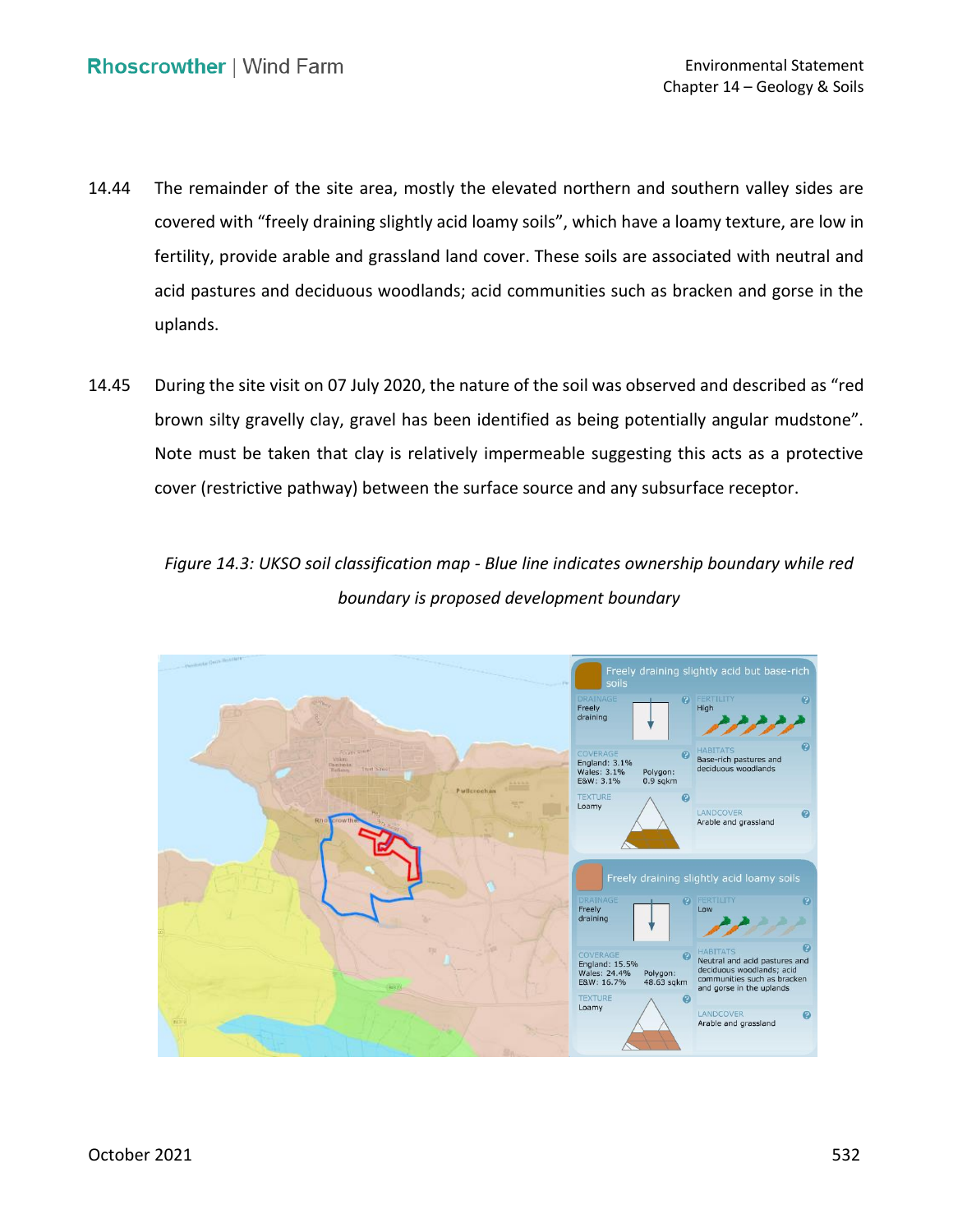## **Drift Geology**

- 14.46 The site area itself has been identified by the BGS as having only a very small area to the North West covered by superficial deposits. The tip of this superficial deposit begins at the exiting point of the site's stream, with the alluvial deposit building in size and areal extent as the tributary heads towards Angle Bay. The superficial deposit has been identified as alluvium of the Flandrian Age. Alluvium is normally soft to firm consolidated, compressible silty clay, but can contain layers of silt, sand, peat and basal gravel. A stronger, desiccated surface zone may be present; its parenting unit is a fluvial deposit.
- 14.47 The remainder of the site has been established to not be covered with any superficial deposits.

## **Bedrock Geology**

 14.48 Bedrock in the site area has been established as consisting of rocks aged between the Silurian and Carboniferous periods of the Palaeozoic era. A brief geological history representing the present rock types are as follows:

## **Late Silurian and Devonian (420 – 354 million years ago)**

 14.49 Caledonian Orogeny (mountain building event caused by closure of Iapetus Ocean) creates folds and faults seen in the rocks of north Pembrokeshire (e.g. at Ceibwr Bay). The Old Red Sandstone rocks of south Pembrokeshire represent sediments deposited on coastal plains with braided river channels and fringing 'saltmarsh' (early land plants were evolving at this time - examples from Freshwater East). Primitive armoured fish in rivers and amphibians burrowing on floodplains.

## **Early Carboniferous (354 – 323 million years ago)**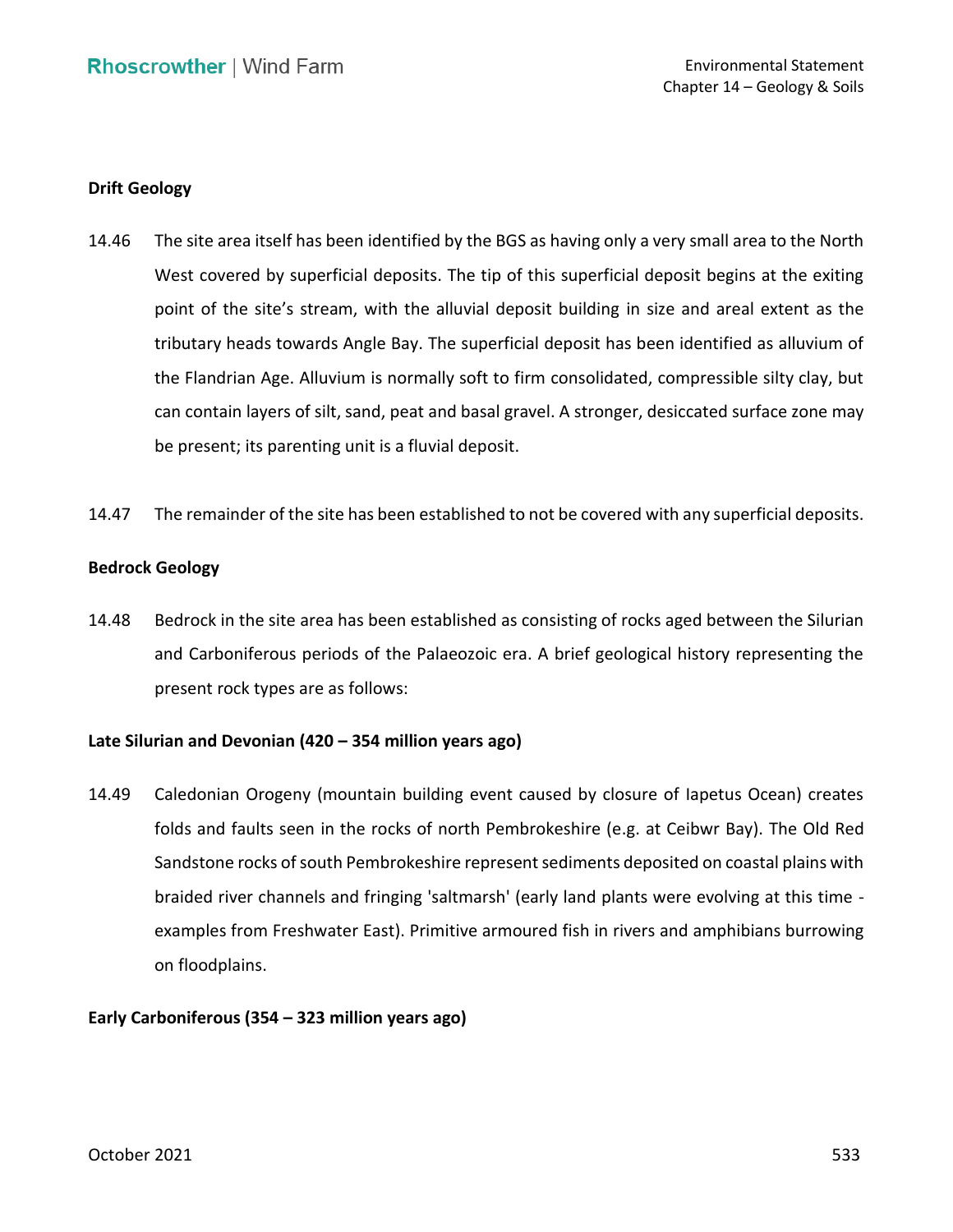- 14.50 Warm equatorial seas occupying broad gulf with abundant corals, crinoids (sea lily) and orthocones (squid-like creature with elongated conical shell). Transition from deeper water sediments (eg. muddy limestones of Castlemartin area) to fringing shoals (eg. oolitic limestones of Lydstep and Tenby) backed by lagoons.
- 14.51 The BGS GeoIndex Map Viewer was consulted on 26<sup>th</sup> June 2020 to establish the different rock types as described in further detail in Table 14.6; the oldest being the Milford Haven Group of the Ludlow to Pragian Age within the Silurian Period (427.4 – 407.6 million years ago (Mya)), this was then overlain Ridgeway Conglomerate Formation of the Pragian to Frasnian Age (410.8 – 372.2Mya), followed by Skrinkle Sandstone Formation of the Famennian Age to Tournaisian Age (372.2 – 346.7Mya) and overlain by the Avon Group of the Courceyan Age within the Visian Age (346.7 – 330.9Mya).
- 14.52 Generally, natural erosional processes, in particular drainage features and tributaries over this site have worn away the land topography over time creating a localised valley leading into Angle Bay. The younger strata rests on top of the older strata conformably, there is a north- north-west to south-south-east trending fault which appears to displace all strata except the Milford Haven Group suggesting the faulting occurred after the Mid-Devonian.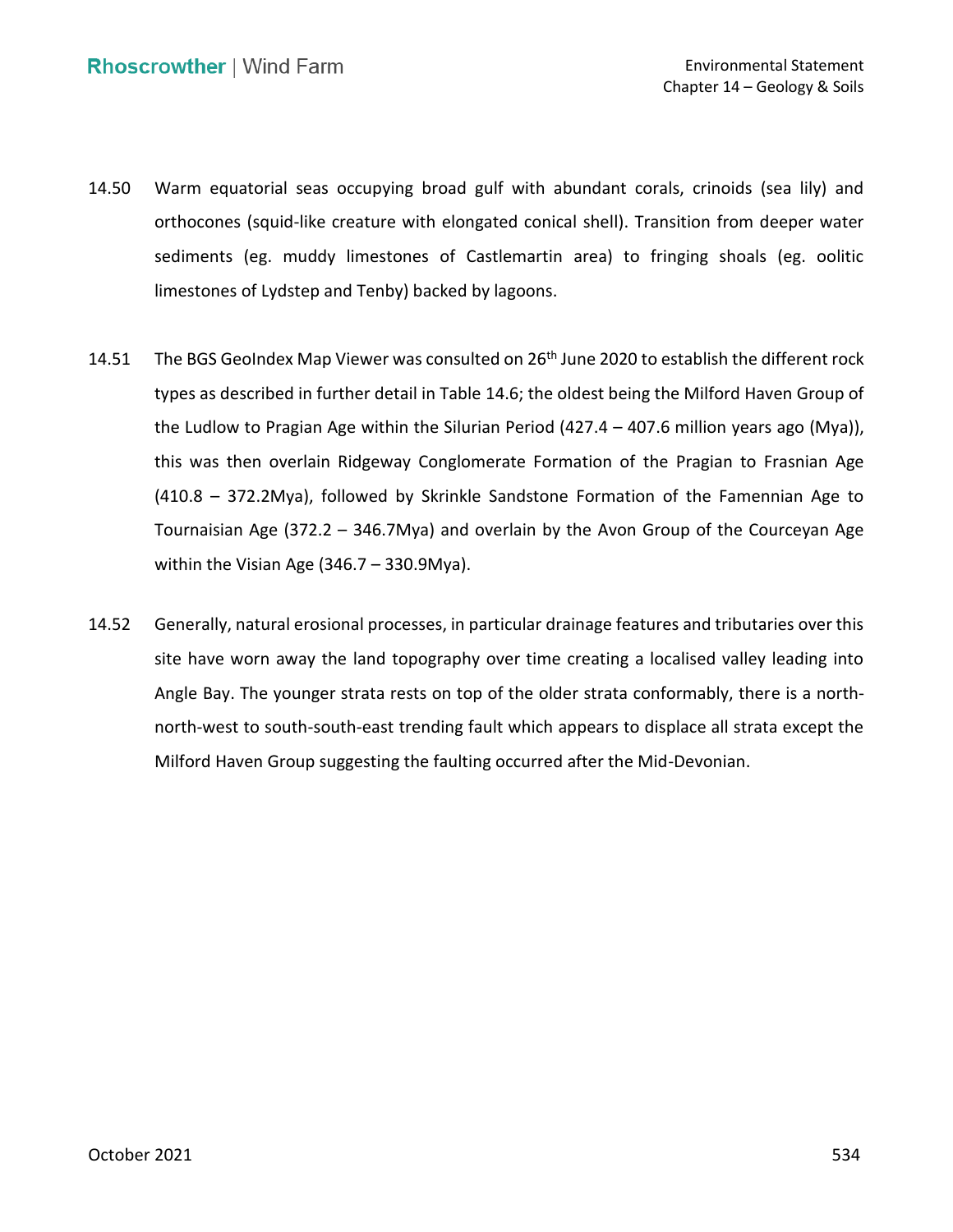| <b>Geological Group</b><br>/ Formation | <b>Age Range</b>                                                | <b>Lithological Description</b>                                                                                                                                                                                                                                                                                                                                       |  |
|----------------------------------------|-----------------------------------------------------------------|-----------------------------------------------------------------------------------------------------------------------------------------------------------------------------------------------------------------------------------------------------------------------------------------------------------------------------------------------------------------------|--|
| Milford Haven<br>Group                 | Ludlow to Pragian Age<br>$(427.4 - 407.6$ Ma)                   | Hard, red calcareous marls<br>with<br>sporadic red and green sandstones.<br>Basal beds of green marl, conglomerate<br>breccia<br>also<br>and<br>are<br>present.<br>(Correlative of Milford Haven Group-<br>Red Marl Group).                                                                                                                                           |  |
| Ridgeway<br>Conglomerate<br>Formation  | Pragian to Frasnian<br>Age<br>$(410.8-372.2Ma)$                 | (Parent Unit: Milford Haven Group)                                                                                                                                                                                                                                                                                                                                    |  |
| Skrinkle<br>Sandstone<br>Formation     | Famennian to<br><b>Tournaisian Age</b><br>$(372.2 - 346.7)$ Ma) |                                                                                                                                                                                                                                                                                                                                                                       |  |
| Avon Group                             | Courceyan Age /<br>Visian Age<br>$(346.7 - 330.9$ Ma)           | Interbedded grey mudstones and thin-<br>to medium-bedded skeletal packstones<br>with one to several thick units of ooidal<br>and skeletal grainstones. Thin units of<br>calcite mudstone and mudstone locally<br>present. Sparse thin ironstones.<br>Represents mid to inner shelf/ramp<br>deposits with coeval barrier, back<br>barrier and coastal plain sediments. |  |

|  |  |  |  | Table 14.6: Geological Descriptions for Rhoscrowther Site provided by BGS |
|--|--|--|--|---------------------------------------------------------------------------|
|--|--|--|--|---------------------------------------------------------------------------|

# **Geological Faults**

 14.53 A strike slip fault dissects the western half of the site and trends in a north-north-west to southsouth-east direction.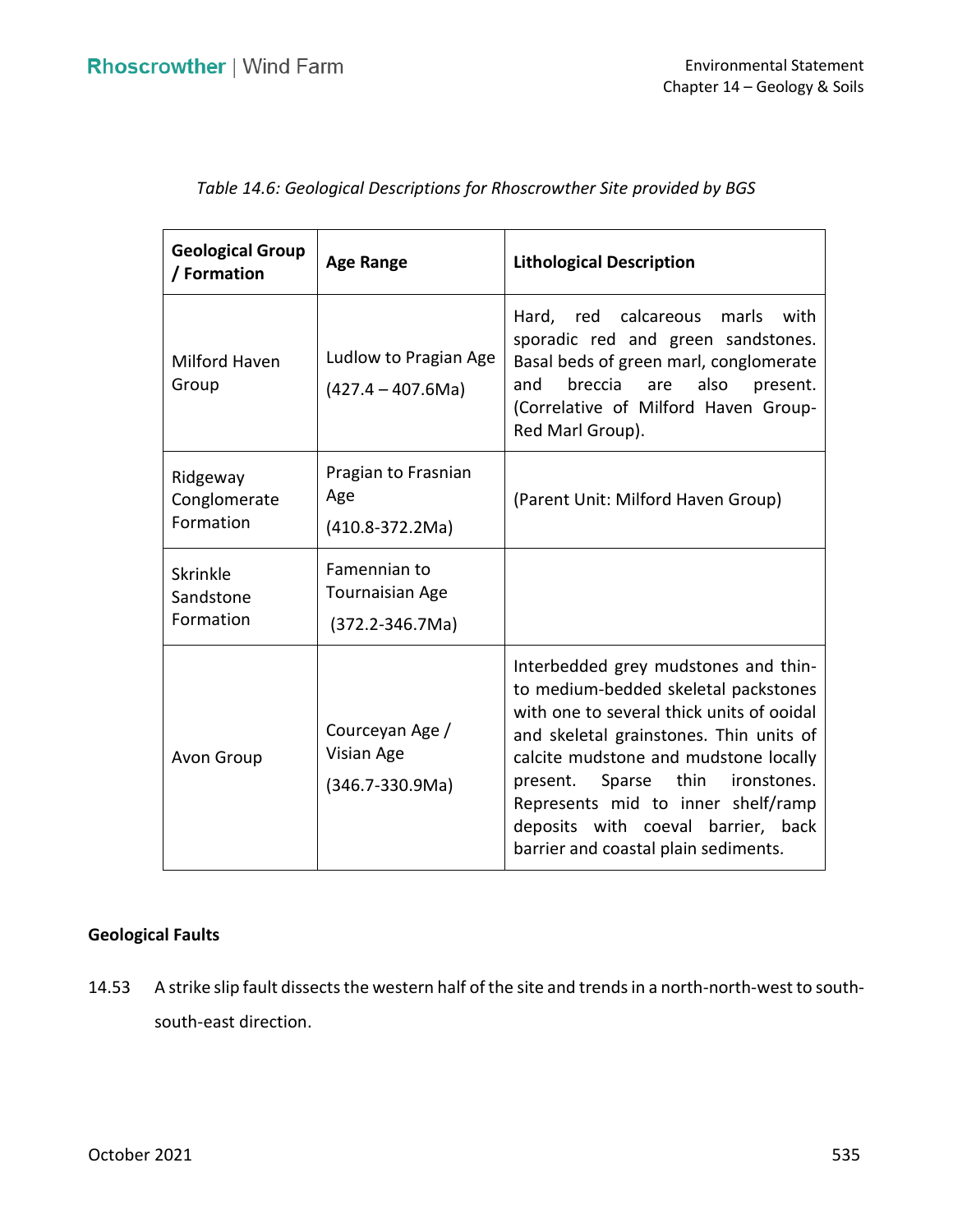### **Land Contamination**

- 14.54 In order to evaluate the potential for land contamination associated with historical land use, historical maps were reviewed in order to identify potentially contaminative historical activities. Information on the site's history was obtained through an inspection of available historical maps [\(https://maps.nls.uk/os/6inch-england-and-wales/\)](https://maps.nls.uk/os/6inch-england-and-wales/). The historical description below encompasses the period from 1862 to the present day.
- 14.55 A review of the historical maps show that the site has remained undeveloped from 1862 to present day. The proposed development site is generally consistent with the OSNI first edition (1862 -1864) map. The large refinery located to the north of the site was placed on lands which were marked as agricultural (1862 – 1952).
- 14.56 Pembrokeshire County Council was consulted on 17 June 2020 to which they provided a database of Environmental Pollution Incidents<sup>1</sup>. The dataset contains pollution incidents reported to NRW and only substantiated and closed environmental protection incidents are included. A total of 27No. events are recorded as occurring within the Pembrokeshire Unitary Authority. Of these, only 1No. event (ID: 1704667) occurred within 2km of the site: 1.07km northwest of the site boundary. The significant event is noted to have impacted the air with inorganic chemicals / products with no secondary impact.

### **Protected Areas**

 14.57 The Multi-Agency Geographic Information for the Countryside (MAGIC) online viewer was consulted on 29<sup>th</sup> June 2020 to further understand the Ecological designations in the vicinity of the proposed Rhoscrowther wind farm. The site area itself is not under any designations of

 $^1$  Natural Resources Wales, Environmental Pollution Incidents, Lle: A Geo-portal for Wales [consulted 24<sup>th</sup> June 2020]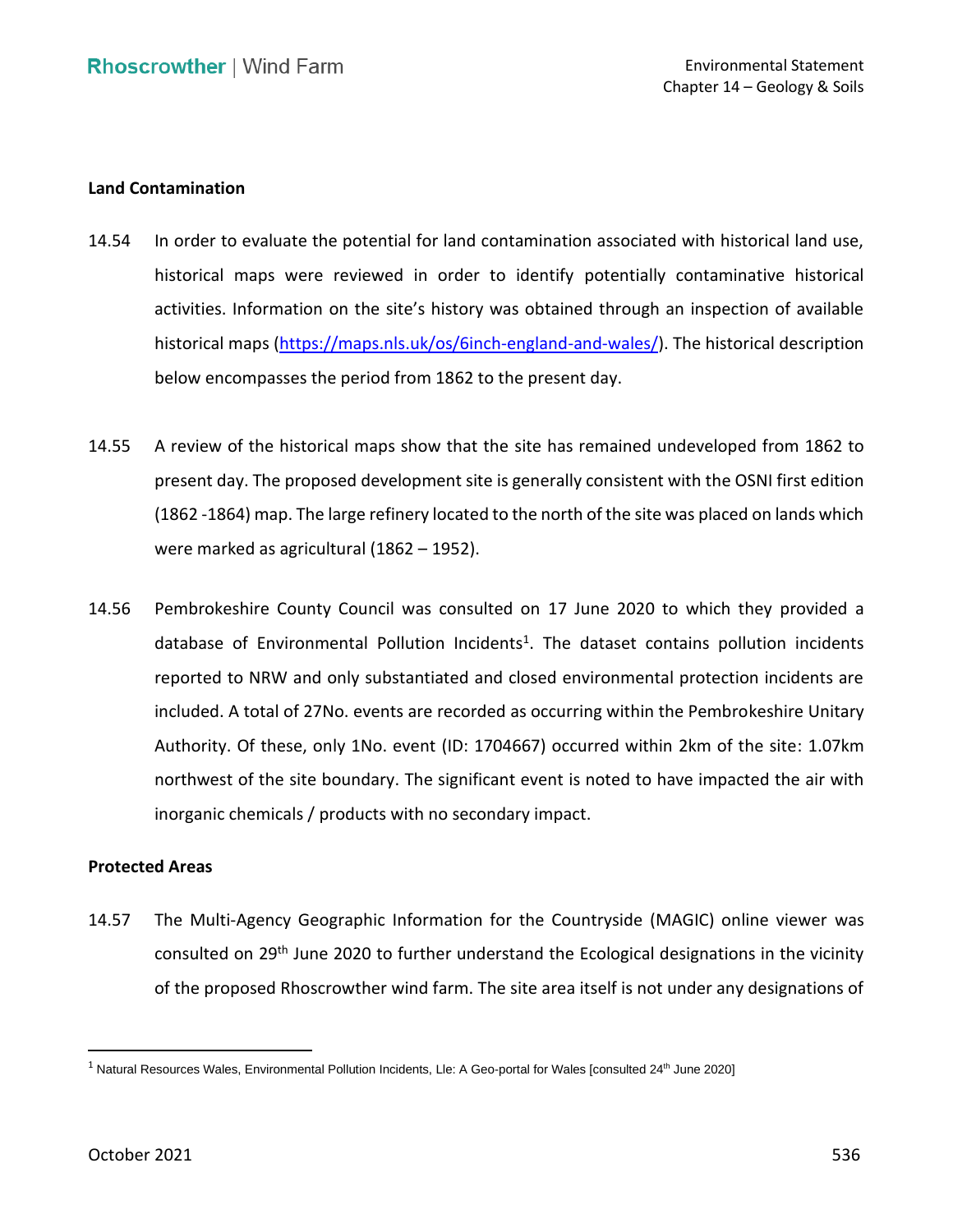ecological value; however, approximately 1.1km northwest and 1.5km southwest of the site, further down gradient of the small catchment area lie a number of designations as identified by MAGIC shown in Table 14.7 below.

| <b>Ecological</b><br><b>Designation</b>          | <b>Type of Designation</b>                                                               | <b>Distance away from</b><br>site/ description                          |  |
|--------------------------------------------------|------------------------------------------------------------------------------------------|-------------------------------------------------------------------------|--|
| Woodland<br>Habitat                              | <b>Broadleaved Forest</b>                                                                | 0.1km southwest of site<br>area                                         |  |
| Milford Haven<br>Waterway                        | Sites of Special Scientific Interest (SSSI)<br>$-$ Code: 32WO3                           | 1.1km west of site area<br><b>Eastings: 189682</b><br>Northings: 202202 |  |
| Pembrokeshire<br>Marine                          | Special Areas of Conservation -<br>Reference: UK0013116                                  | 1.1km west of site area                                                 |  |
| Pembrokeshire<br>Marine                          | Inshore Special Area of Conservation<br>with Marine Components - Reference:<br>UK0013116 | 1.1km west of site area                                                 |  |
| Seagrass Bed                                     | Seagrass, CCW Phase 1 Intertidal Survey<br>(1996-2003) - Reference: 7                    | 1.1km west of site area                                                 |  |
| Sand -<br>Seagrass Bed                           | Intertidal Substrate, CCW Phase 1<br>Intertidal Survey (1996-2003) -<br>Reference: 4689  | 1.1km west of site area                                                 |  |
| <b>Broomhill</b><br><b>Burrows</b>               | Sites of Special Scientifics Interest                                                    | 1.5km southwest of site<br>area                                         |  |
| Limestone<br>Coast of South<br><b>West Wales</b> | <b>Special Protection Area</b>                                                           | 1.5km southwest of site<br>area                                         |  |

 *Table 14.7: Ecological Designations in the vicinity of Rhoscrowther wind farm by MAGIC*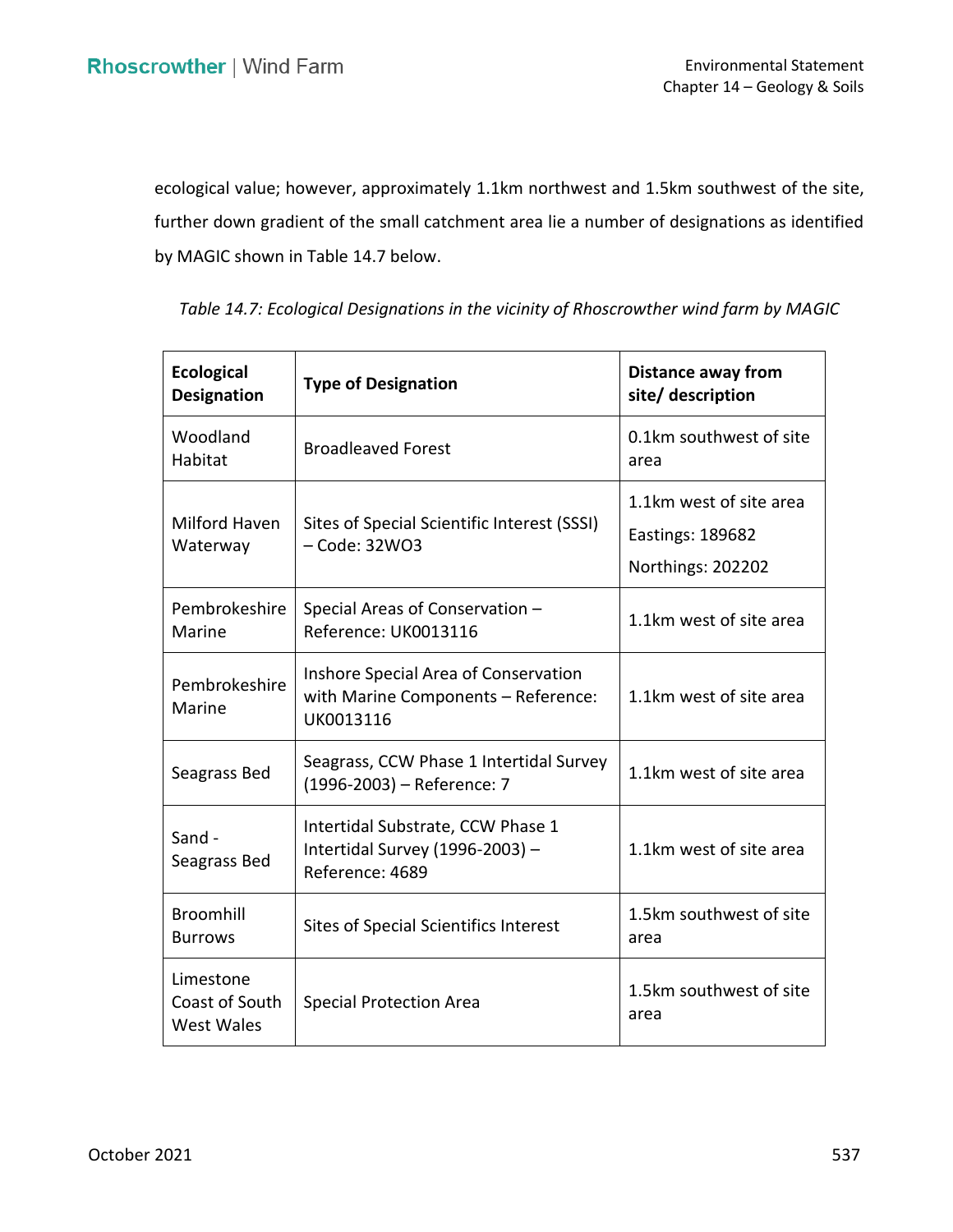| Limestone<br>Coast of South<br>West Wales | Special Area of Conservation   | 1.5km southwest of site<br>area |
|-------------------------------------------|--------------------------------|---------------------------------|
| Kilpaison<br><b>Burrows</b>               | <b>Special Protection Area</b> | 1.7km southwest of site<br>area |

 14.58 EA has designated the northwest running stream through the middle of the site as Angle Stream North – headwaters to tidal limit; its current ecological quality is of moderate status. Angle Stream North has a hydrology status of not high and good morphology status providing the over hydro morphological quality to be not high.

### **Landfill / Waste Sites**

- 14.59 Natural Resources Wales have highlighted that there is a historical inert landfill site ("Cheveralton Landfill") within the proposed development site. The landfill is classified as having received inert material between December 1992 and October 1995 under licence number 34195 and licensee, W. J. A. Williams & Son. The total site area expected to contain waste is circa 1.1ha. The landfill occupies an area of land to the south east of Cheveralton Farm.
- 14.60 The landfill is recorded as inert but there is evidence that industrial, commercial and household waste may have also been accepted.
- 14.61 It is possible that if the landfill contains industrial, commercial and household waste that there may be the potential for gas generation / migration. The current site development plan indicates that a track will trend north of the landfill and a hardstanding associated with a wind turbine is to be sited at the northwest corner of the landfill but outside of the landfill boundary.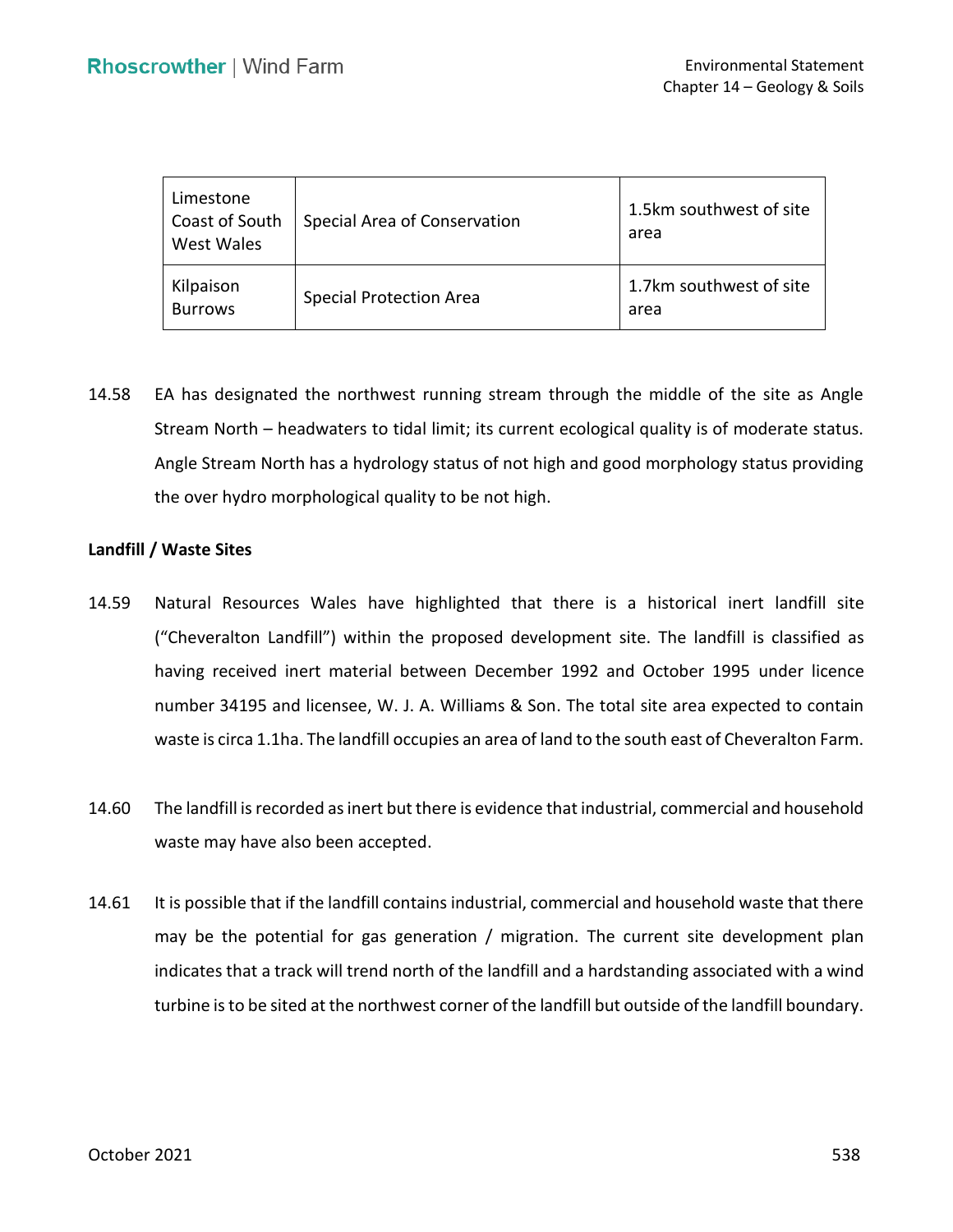Earthworks relating to the hardstanding are proposed to extend marginally into the boundary of the historical landfill.

- 14.62 It is proposed that a preliminary risk assessment (PRA) will be completed for the site and supplemented with site investigation works following the completion of an investigation design as part of the PRA. The site investigation works would then be undertaken as part of a Generic Quantitative Risk Assessment (GQRA), in line with Guiding Principles for Land Contamination, and it is hoped that the GQRA works would be conditioned to the Planning Application.
- 14.63 A spring line is noted to the north west of the landfill between the landfill and Cheveralton Farm. The spring flows south along the western boundary of the suspected landfill. This spring therefore has the potential to generate leachate should it interact with the landfill. This risk will be afforded full consideration as part of the Preliminary Risk Assessment (PRA) and Generic Quantitative Risk Assessment (GQRA) investigations.

## **Natural Hazards and Mining**

 14.64 The BGS GeoIndex database of historic mine working, shaft and adits was consulted. There are no known historical mining features located within 1km of the site. Regarding natural hazards, a historical earthquake is noted from 1892 c. 1.39km northwest of the north site boundary.

## **Temporal Change**

 14.65 The future baseline in relation to geology and soils is unlikely to change significantly in the short, medium or long term unless there is a significant change in land use within the vicinity of the site. Use of the site as a wind farmwill result in little change to the baseline soil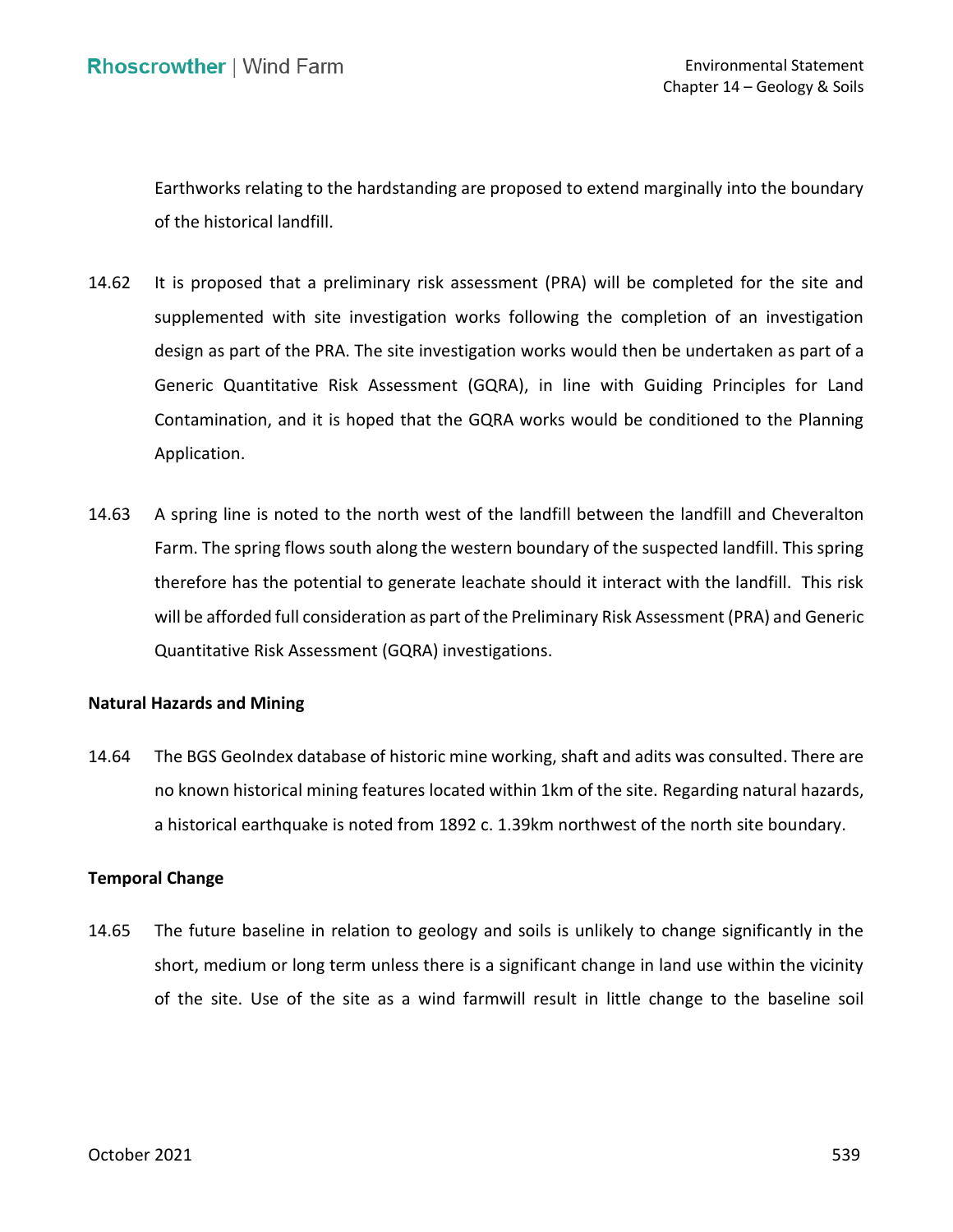environment and geological environments. This is discussed further within the assessment section below.

### **Design Optimisation**

- 14.67 This section outlines the mitigation and offsetting measures that have been incorporated during the design and planning of the Rhoscrowther Wind Farm layout. Where possible, wind farm structures are sited such that they avoid the requirement for unnecessary earthworks. Where co-location is unavoidable, mitigation measures are to be introduced during their construction and operation. Such measures will be implemented as a matter of course at all construction locations, regardless of their location within the wind farm site. The measures described are essential to pollution prevention and control and reflect current industry best practice.
	- i. Re-location of Turbine(s) and crane pads a minimum of 50m from water course on site;
	- ii. Steam crossing relocated to less sensitive location, and making use of existing Ford;
	- iii. Re-location and maintenance of minimum 25m distances from wells and springs on site.

### **Proposed Development**

 14.69 Wind farm track layout will be designed so that where possible the siting of tracks will avoid steep slopes. Based upon the wind farm development site plan (ES Appendix 14.3) provided of approximately 5m, and rectangular hardstanding adjacent to turbine localities for turning, works access etc, thereby minimising the land take and thus ground disturbance, where by Rhoscrowther Wind Farm Limited (dated 07/09/21), the tracks will have a maximum width possible.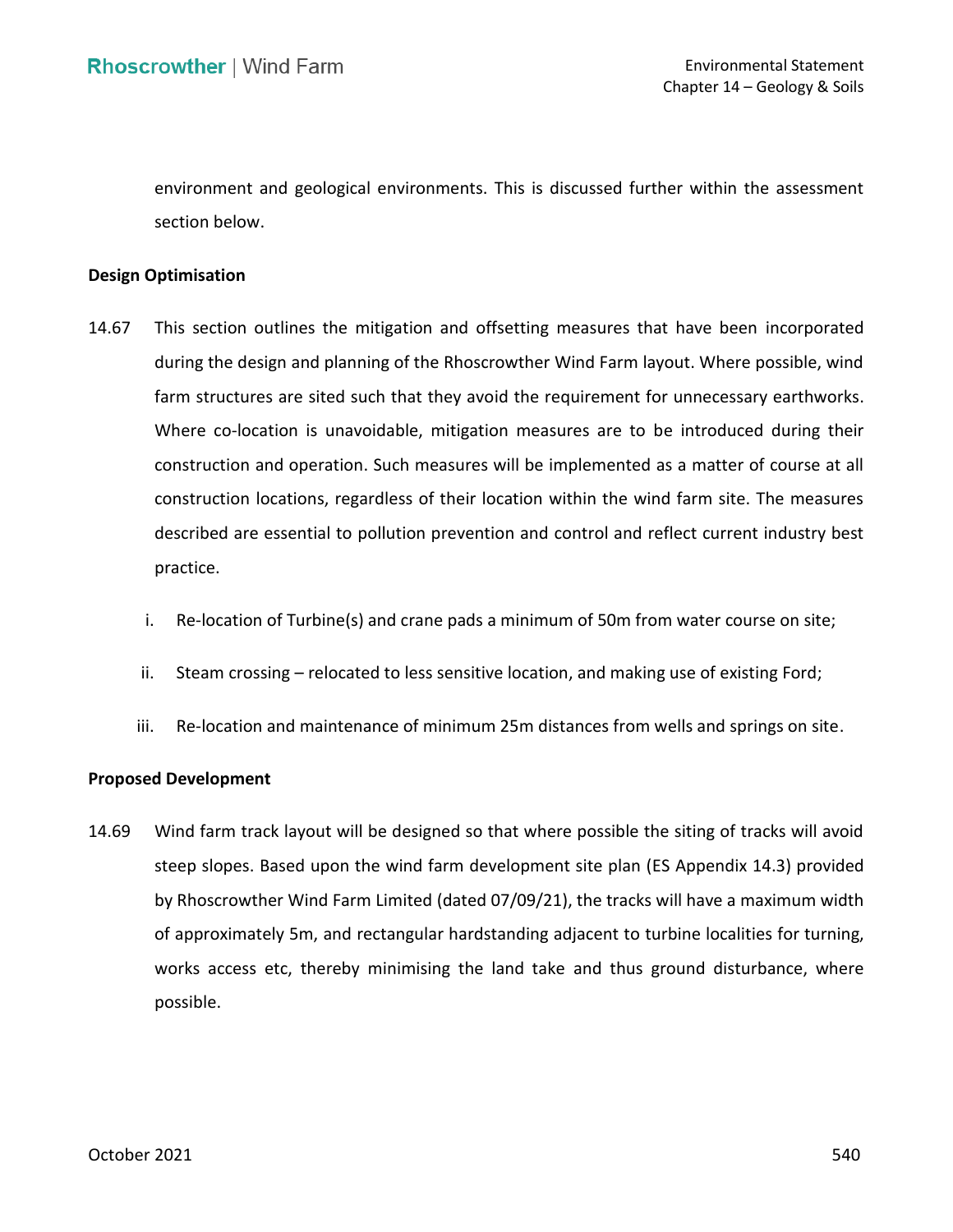- 14.70 Cable trench is considered likely to be laid on the site, with some sections housing up to four cables running in parallel. Cable laying has the potential to damage soils and introduce new drainage pathways in the trenches that could generate silty runoff. To minimise disturbance impacts, it is intended that cables will be laid in small trenches along the side of wind farm tracks as far as possible.
- 14.71 Based upon understanding of the site plan, each crane pad for turbine access and construction is expected to cover an area of 50m by 30m. These will be located at co-ordinates 191098, 202098; 191423, 201926 and 191577, 201601 During the initial design phase the impact of turbine and crane pad construction was considered, resulting in a decision not to locate any such facilities in the boggy grasses found close to the headwaters of on-site streams.
- 14.72 Road stone required for the upgrading / construction of wind farm tracks will be sourced from an off-site quarry.

## **Predicted Environmental Effects and Their Significance - Construction Period**

 14.73 This section of the assessment outlines the potential, i.e. without additional mitigation, impacts of the wind farm construction on soils and geology.

## **Wind Farm Tracks**

 14.74 In order to access the wind farm site for construction, it is understood that new tracks will be used to form two routes from the un-named road north of the development; one directly from the road via an existing track, the other from a lay-by. The wind farm tracks between turbines associated with the development will be newly constructed.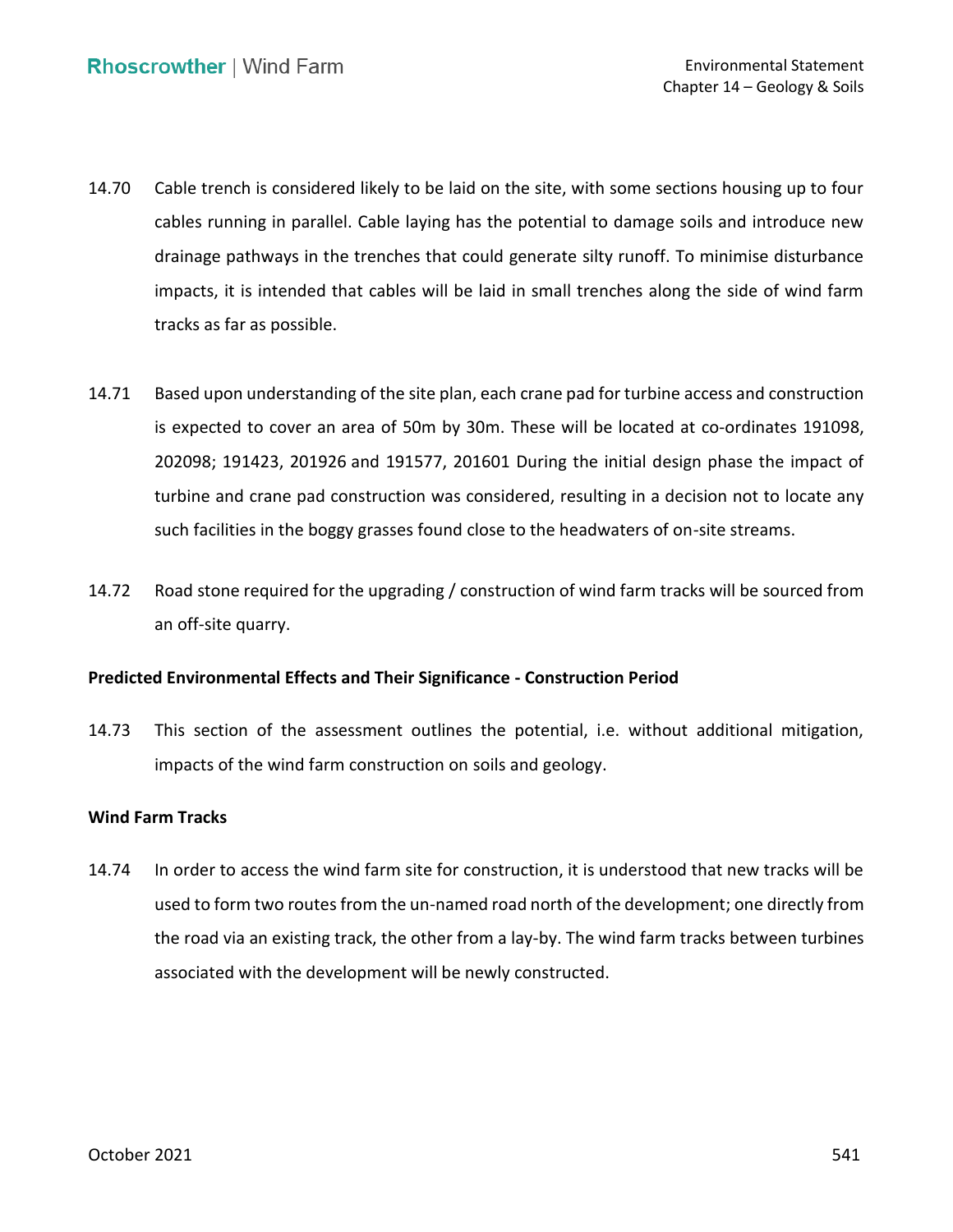14.75 Potential impacts from the construction of these tracks include erosion of exposed ground. The increased area of bare ground could also disrupt natural flow pathways and reduce infiltration rates.

## **Electric Cable Laying**

 14.76 The electric cable laying has the potential to damage soils and introduce new drainage pathways that could generate silty runoff while the trenches are open, and also to disrupt sub- surface flows even after the trenches have been closed. Although not directly cutting through landfill waste, the tracks and cable laying will be installed close to the north of the historic landfill. If contamination is encountered, it will be investigated and a remedial strategy develop as required.

# **Wind Turbine and Crane Pad Construction**

 14.77 The removal of soils for the turbine foundations could lead to the short-term drainage of surrounding soils, particularly if soils are saturated. Where drainage into these excavations does occur, slumping of soils could result in the damage of soil structure and changes to local soil water hydrology. Although not directly located over the historical landfill, a turbine and associated hardstanding are proposed close to the north of the historic landfill. If contamination is encountered, it will be investigated and a remedial strategy develop as required.

## **Site Working Practices**

 14.78 As with all similar construction operations, there will be heavy plant and machinery on site, and this will result in the need to store oils and diesel. There is a potential for accidental spillages and leaks during storage, refilling, and maintenance operations.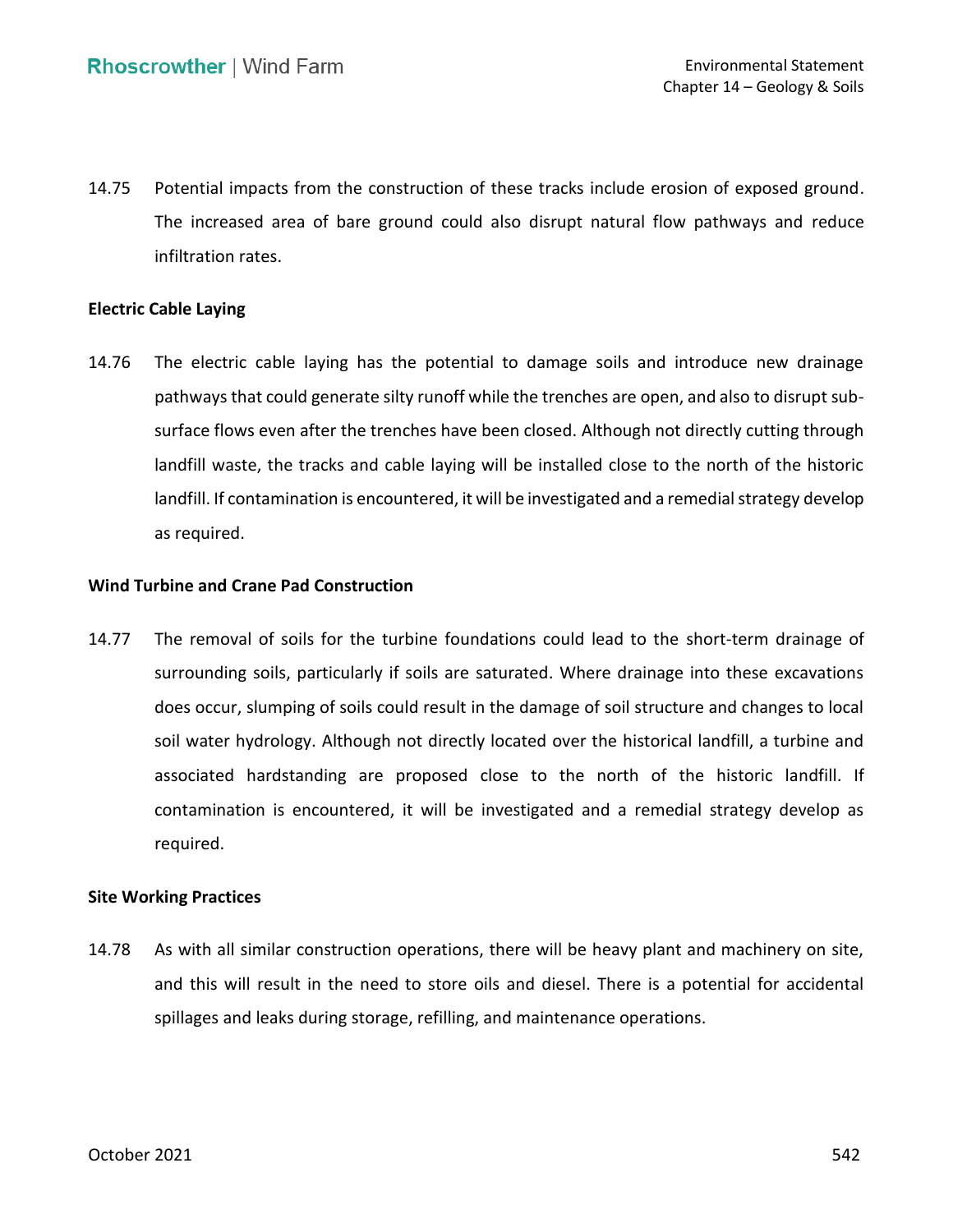14.79 The main potential environmental effects reasonably expected during the construction phase have been tabulated in Table 14.7.

| Receptor                                               | <b>Potential Environmental Effects</b>                                                                                                                                                                                                                         | Magnitude<br>of impacts | <b>Impact Significance</b><br>and Discussion                                           |
|--------------------------------------------------------|----------------------------------------------------------------------------------------------------------------------------------------------------------------------------------------------------------------------------------------------------------------|-------------------------|----------------------------------------------------------------------------------------|
| Shallow<br>soils (Low)                                 | There is the potential for alteration<br>the<br>soil<br>characteristics<br>to<br>properties including soil structure,<br>texture, pH and organic content<br>during the construction stage of site<br>buildings and access roads.                               | Slight                  | <b>Minor</b><br>No mitigation<br>measures required                                     |
|                                                        | Potential contamination of shallow<br>soils as a result of onsite re-fuelling<br>facilities and vehicle servicing during<br>the construction stage.                                                                                                            | Moderate                | <b>Moderate</b> (without<br>mitigation)<br>Mitigation is<br>proposed in Table<br>14.10 |
|                                                        | The<br>exposure of bare soil and<br>stockpiling during construction is<br>likely to result in an increased risk of<br>soil erosion, caused by wind and<br>water.                                                                                               | Slight                  | <b>Minor</b><br>No mitigation<br>measures required                                     |
| Underlying<br>drift and<br>bedrock<br>geology<br>(Low) | Alteration of underlying drift and<br>bedrock characteristics (including<br>soil<br>structure, texture, pH<br>and<br>organic content) due to site levelling,<br>landscaping (cut and fill) and deep<br>excavation operations during the<br>construction stage. | Slight                  | <b>Minor</b><br>No mitigation<br>measures required                                     |

## *Table 14.7: Construction Phase Potential Environmental Effects*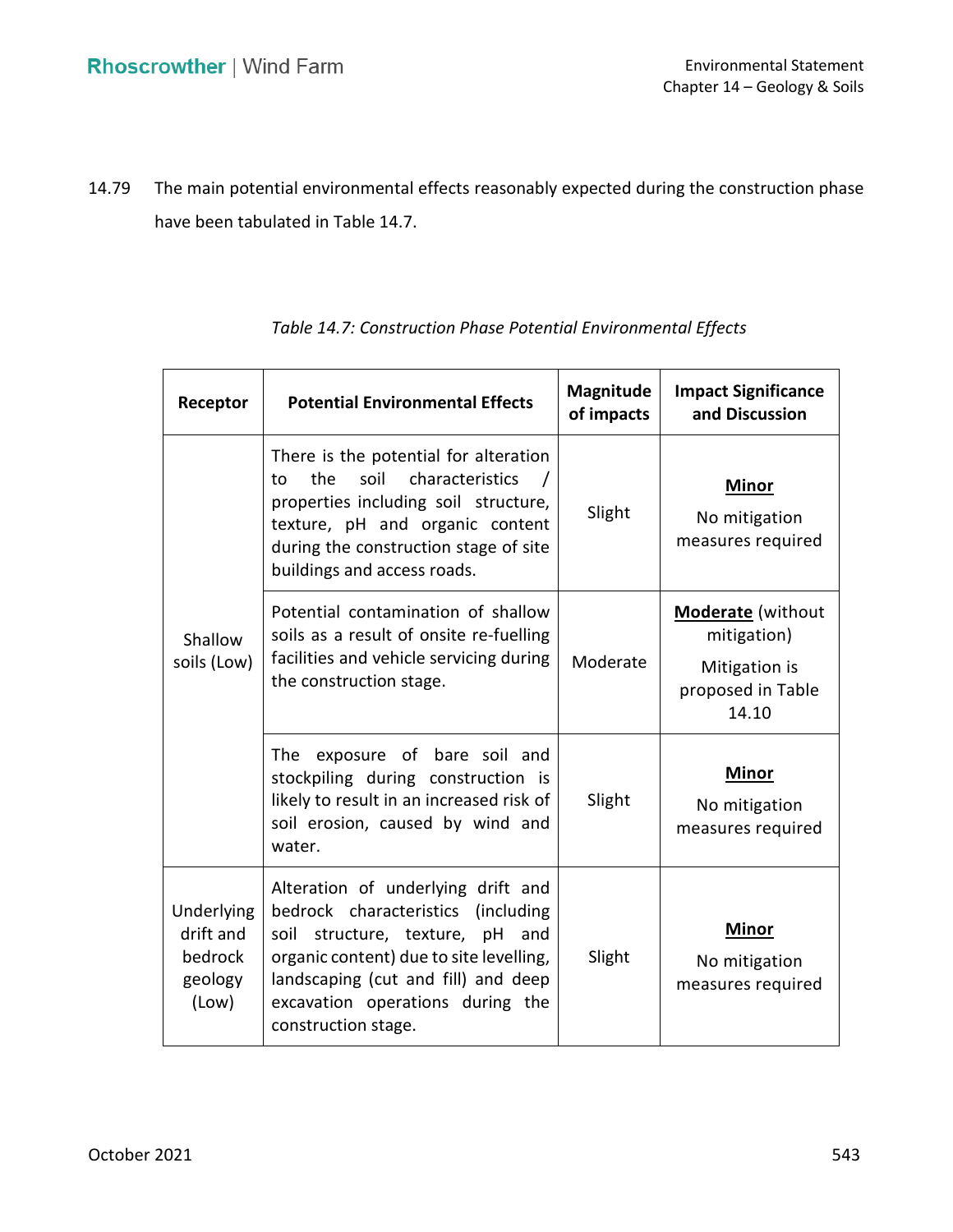## **Predicted Environmental Effects and Their Significance – Operational Period**

 14.80 This section of the assessment outlines the potential, i.e. without additional mitigation, impacts of the wind farm during operation on soils and geology.

### **Wind Farm Tracks**

 14.81 Erosion of track surfaces and disruption of natural flow pathways could continue throughout the operation phase.

### **Electric Cable Laying**

 14.82 Restored soils will have different structure to those already existing on site. This has the potential to create preferential flow pathways.

## **Wind Turbine and Crane Pad Pads**

 14.83 The introduction of wind turbines on the site will lead to an increase in hard-standing that could alter the run-off characteristics of the site. The concrete used for the turbine bases could erode and potentially cause pollution to ground.

### **Substation and Temporary Construction Compound**

 14.84 In the same way as the turbine foundations, the substation will provide permanent hard- standing, which will change run-off characteristics. The restoration of the compound area could damage the soil profile and lead to localised surface water ponding.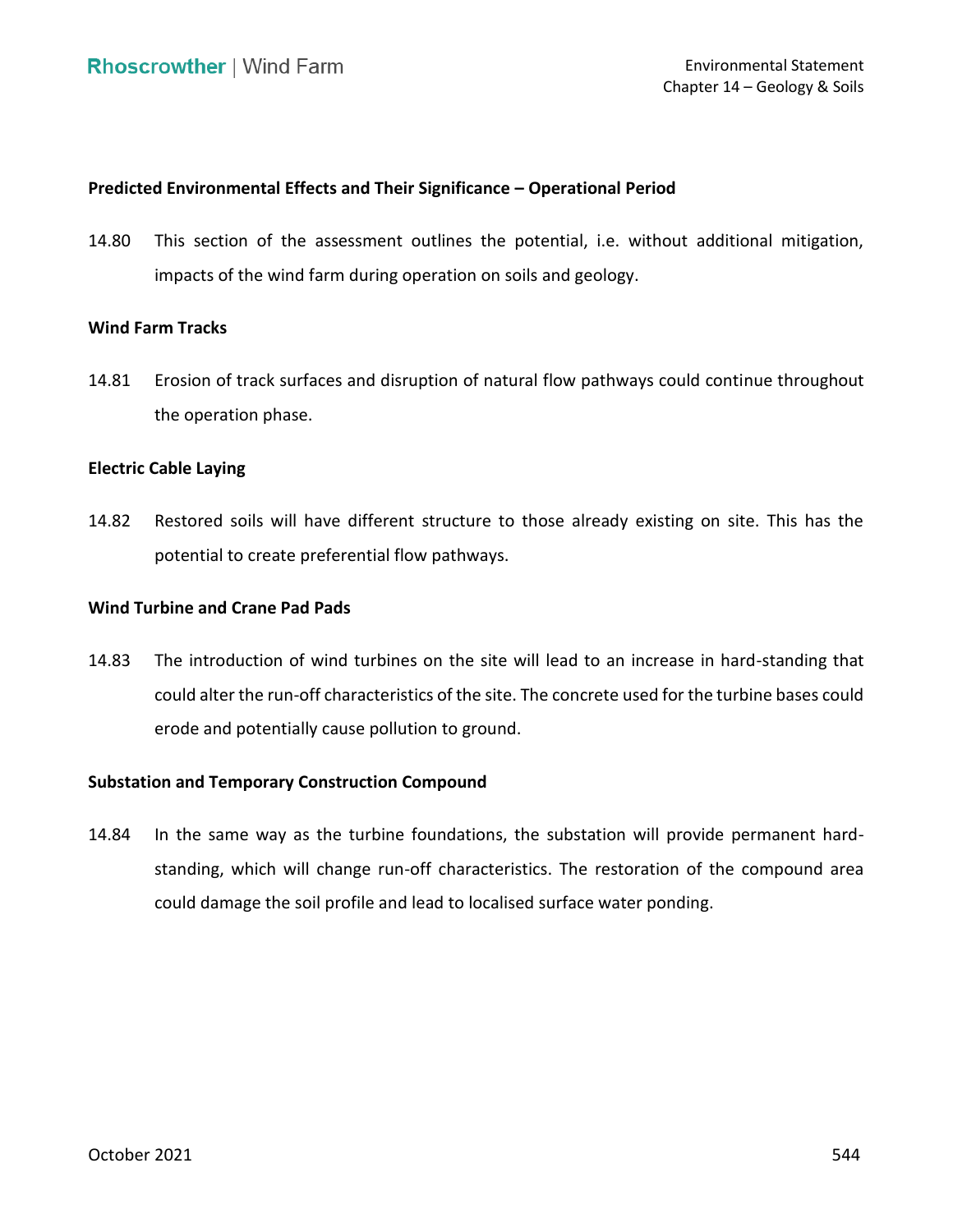## **Site Working Practices**

- 14.85 During the operation and maintenance of the site there will be the need to store and use oils, greases and other substances. This will create the potential for accidental spillages, and pollution of the ground.
- 14.86 The potential environmental effects during the operational phase are tabulated in **Table 14.8.**

| Receptor                                               | <b>Potential Environmental Effects</b>                                                                                                                   | <b>Magnitude</b><br>of impacts | <b>Impact Significance</b><br>and Discussion                                           |
|--------------------------------------------------------|----------------------------------------------------------------------------------------------------------------------------------------------------------|--------------------------------|----------------------------------------------------------------------------------------|
| Shallow<br>soils (Low)                                 | Potential contamination or<br>alteration of shallow soils as a result<br>of leaks/spills of waste and land<br>spreading during the operational<br>phase  | Moderate                       | <b>Moderate</b> (without<br>mitigation)<br>Mitigation is<br>proposed in Table<br>14.11 |
| Underlying<br>drift and<br>bedrock<br>geology<br>(Low) | Potential contamination or<br>alteration of drift deposits as a<br>result of leaks/spills of waste and<br>land spreading during the<br>operational phase | Negligible                     | <b>Negligible</b><br>No mitigation<br>measures required                                |

*Table 14.8: Operational Phase Potential Environmental Effects* 

# **Predicted Environmental Effects and Their Significance – Decommissioning Period**

 14.87 The future of the wind farm beyond the design life is uncertain. Decommissioning of the site is one option involving removal of the turbines and possible dismantling / breaking up of other structures. The potential impacts on soils and geology during decommissioning are similar to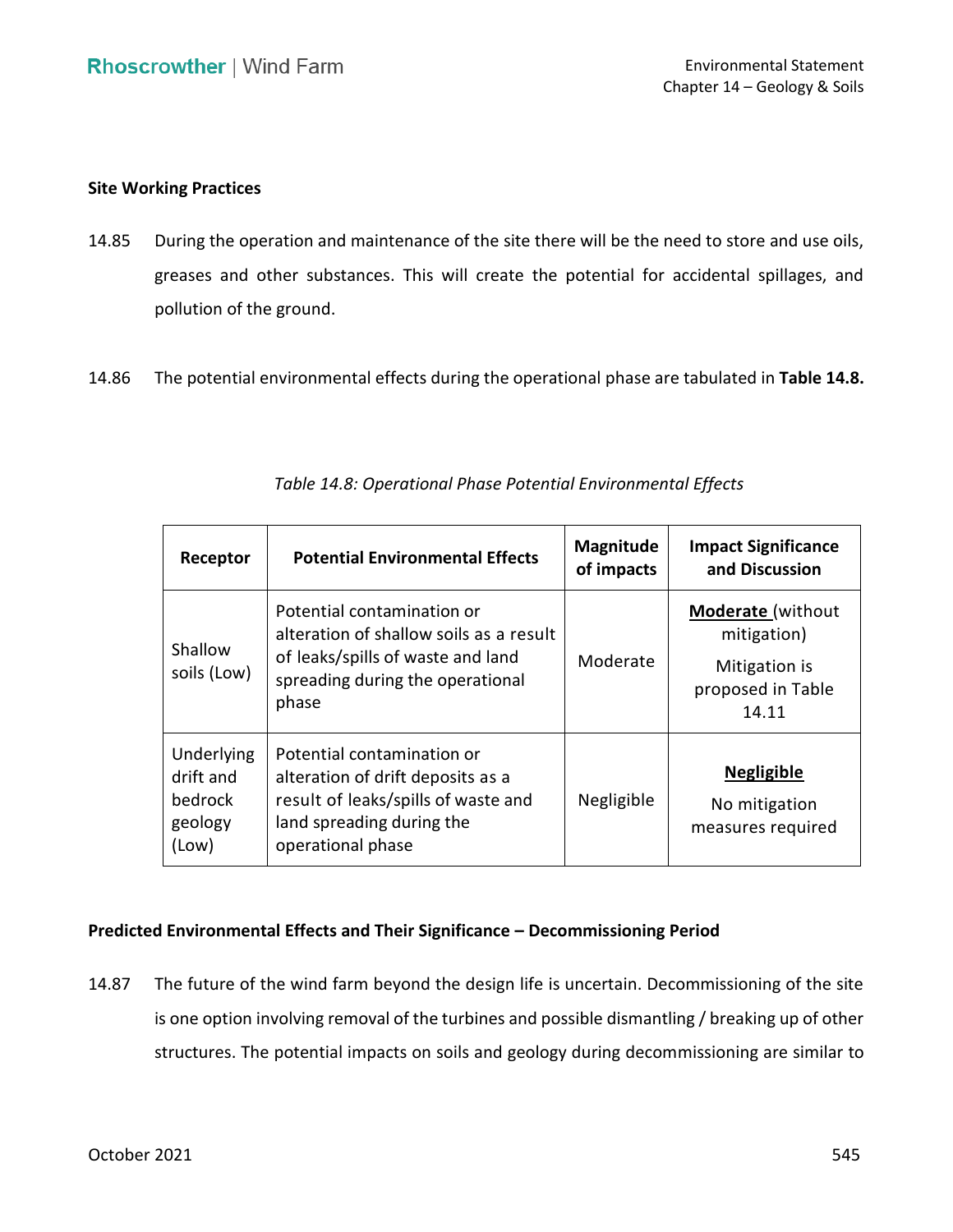those during the construction phase, although risks will be lowered as many elements of the site will remain undisturbed, such as turbine bases, wind farm tracks and underground cabling. Any new legislation or guidelines published prior to decommissioning will be adhered to and incorporated into mitigation design prior to decommissioning taking place.

### **Proposed Mitigation Measures**

### **Construction Phase**

- 14.89 This section outlines the specific mitigation measures that will be incorporated during the construction of the wind farm in order to prevent significant impacts on the soil and geological environment. Mitigation will be implemented as a matter of course at all construction locations, regardless of their location within the wind farm site. The measures described are essential to pollution prevention and control and reflect current industry best practice.
- 14.90 Construction Method Statements (CMSs) will be produced for all aspects of site work listed below. These will contain mitigation measures to prevent, as far as possible, any detrimental effects on the geological environment from the construction of the wind farm and will require approval from the EA prior to commencement of site works.

### **Wind Farm Tracks**

- 14.91 New wind farm tracks will be constructed specifically for the wind farm development. The tracks will typically be 5m wide with an extra allowance (estimated to be 10%) on bends to allow for long vehicles.
- 14.92 The following measures will be implemented to minimise impacts on soils and geology during construction: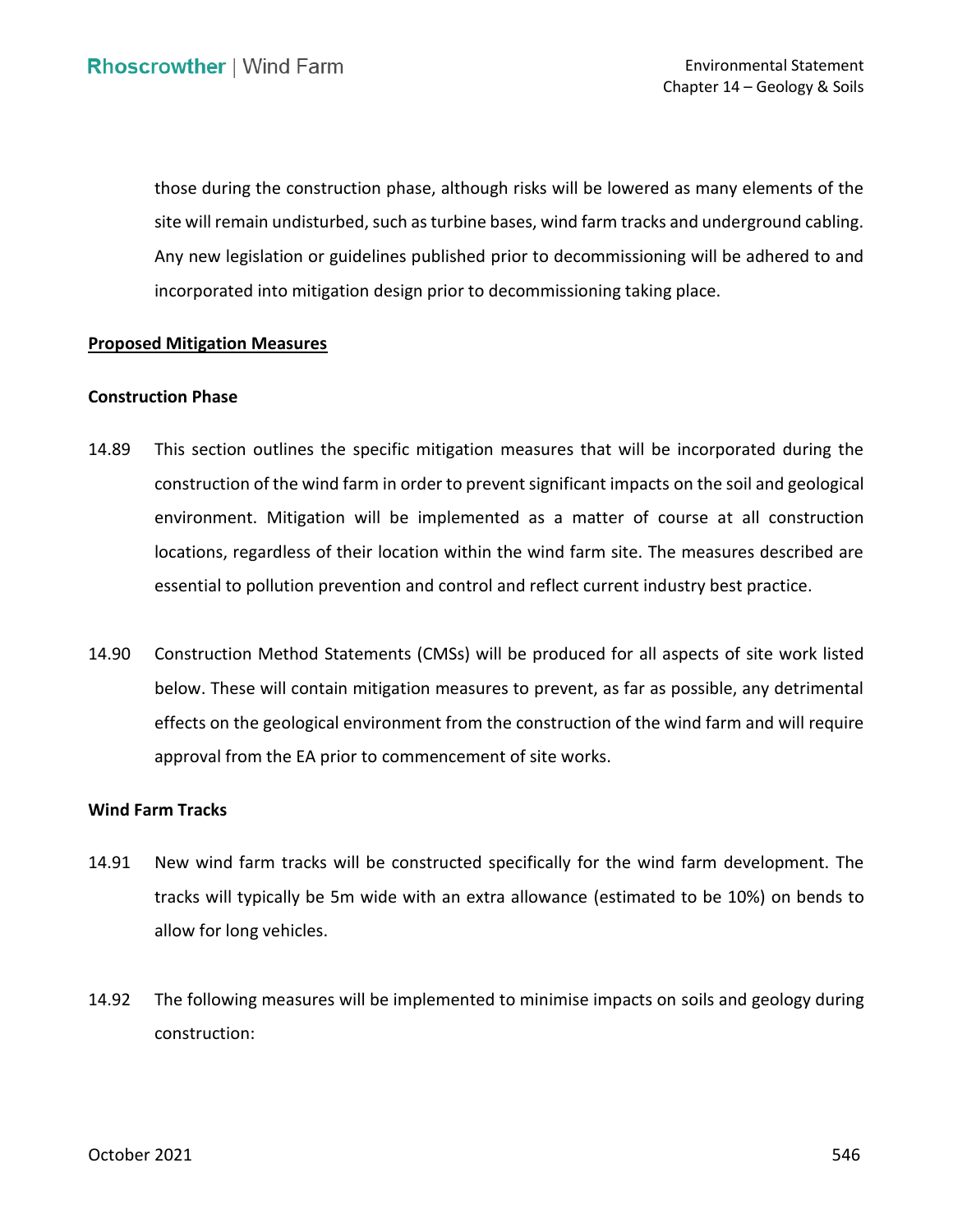- i. During construction of new tracks on sloping ground, drainage will be controlled by placing excavated soils on the downhill slopes and lateral drainage ditches on the uphill slopes, and working on small stretches of track at any one time;
- ii. Temporary drainage routes will be provided while upgrading existing tracks, where necessary to minimise erosion;
- iii. Sustainable urban drainage measures will be incorporated into the design of track drainage, such as track-side vegetated swales and ditches, providing temporary storage for run-off and reducing run-off rates;
- iv. A geotextile base will be used to minimise compaction and drying out of the surface material;
- v. Construction of suitable passage on a temporary and permanent basis will be undertaken to facilitate naturally occurring drainage beneath the tracks;
- vi. Construction will be carried out according to SEPA/EA GPP and PPG and CIRIA guidance for site works (C692); and,
- vii. Construction activities will primarily take place during summer months when the weather is at its driest, to prevent working erosion of soils via overland flow and to prevent instability due to saturated conditions;

## **Electric Cable Laying**

 14.93 It is important to minimise ground disturbance, loss of soil structure and the risk of generating silt laden runoff during construction. Therefore, it is intended that cables will be laid in small trenches along the side of wind farm tracks as far as possible. The trenches will be dug during drier periods, in sections and kept open for short periods to reduce the possibility of them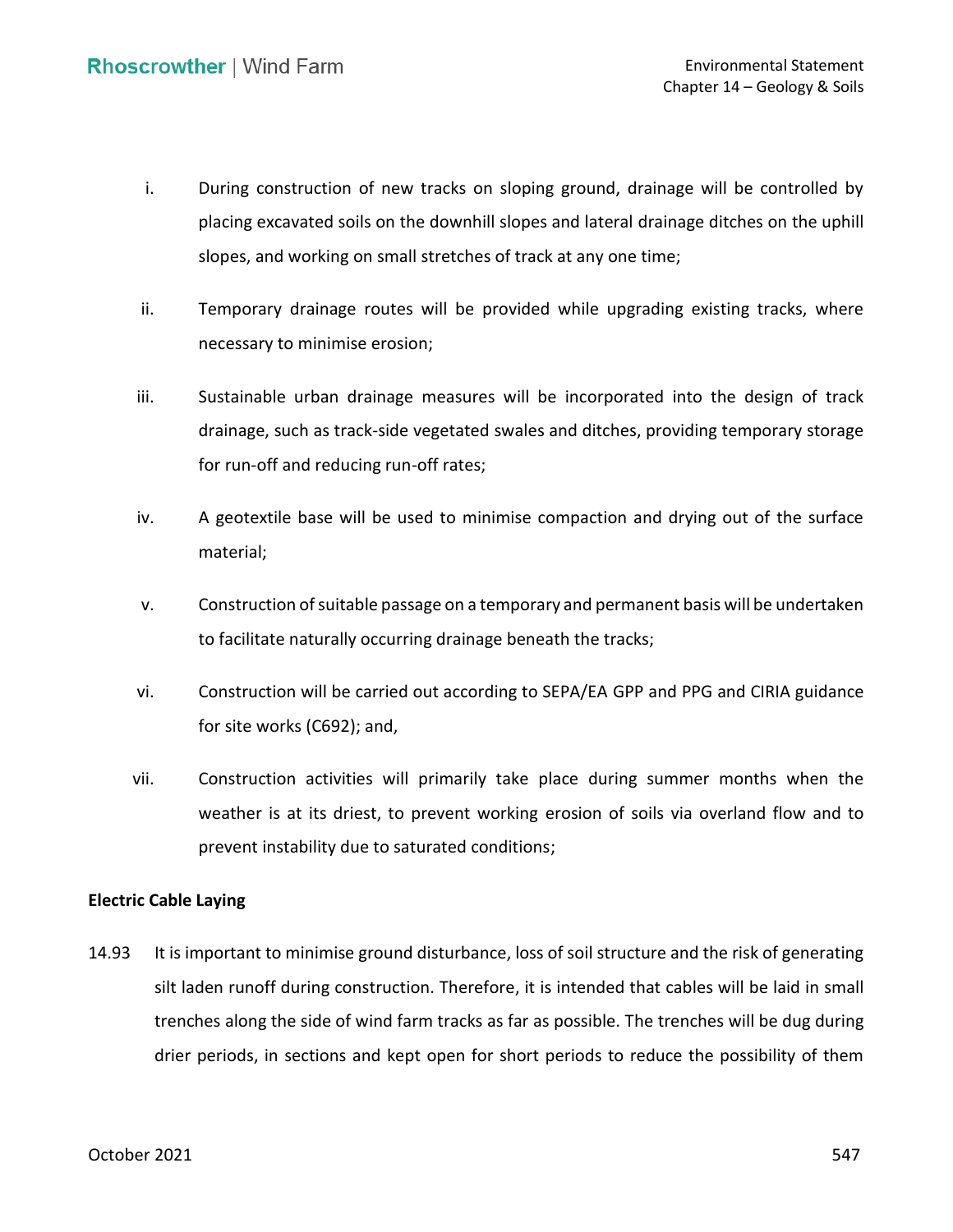water stops may be required but this can only be ascertained during the construction phase. acting as alternative drainage channels. On some lengths of the cable trenches permanent

## **Wind Turbine and Crane Pad Foundations**

- 14.94 Each turbine and neighbouring crane pad will disturb an area of approximately 60m by 20m.
- 14.95 Shallow concrete pad foundations will be used where possible to minimise excavation works. This design will be supplemented by mitigation measures as described in the SEPA/EA's pollution prevention guidance and special requirements, including the following:
	- i. Scheduling construction activities to minimise the area and period of time that soil will be exposed, particularly during winter periods;
	- ii. Installation of cut-off drains around the working areas to intercept uncontaminated surface runoff and divert it around the works;
	- iii. Minimising the stockpiling of materials; and,
	- iv. Re-vegetation of foundation and crane pad working areas where appropriate as soon as possible after construction.
- 14.96 Other generic mitigation measures will include a 30m micrositing tolerance to avoid sensitive local features, whereby the proposed turbine locations may be moved slightly during initial field visits. The use of sulphate-resistant concrete will minimise leaching, and spill response measures will be prepared for any accidental spillages. Wooden supports or impermeable barriers on excavation sides can be used where necessary to prevent slumping or drainage of surrounding soils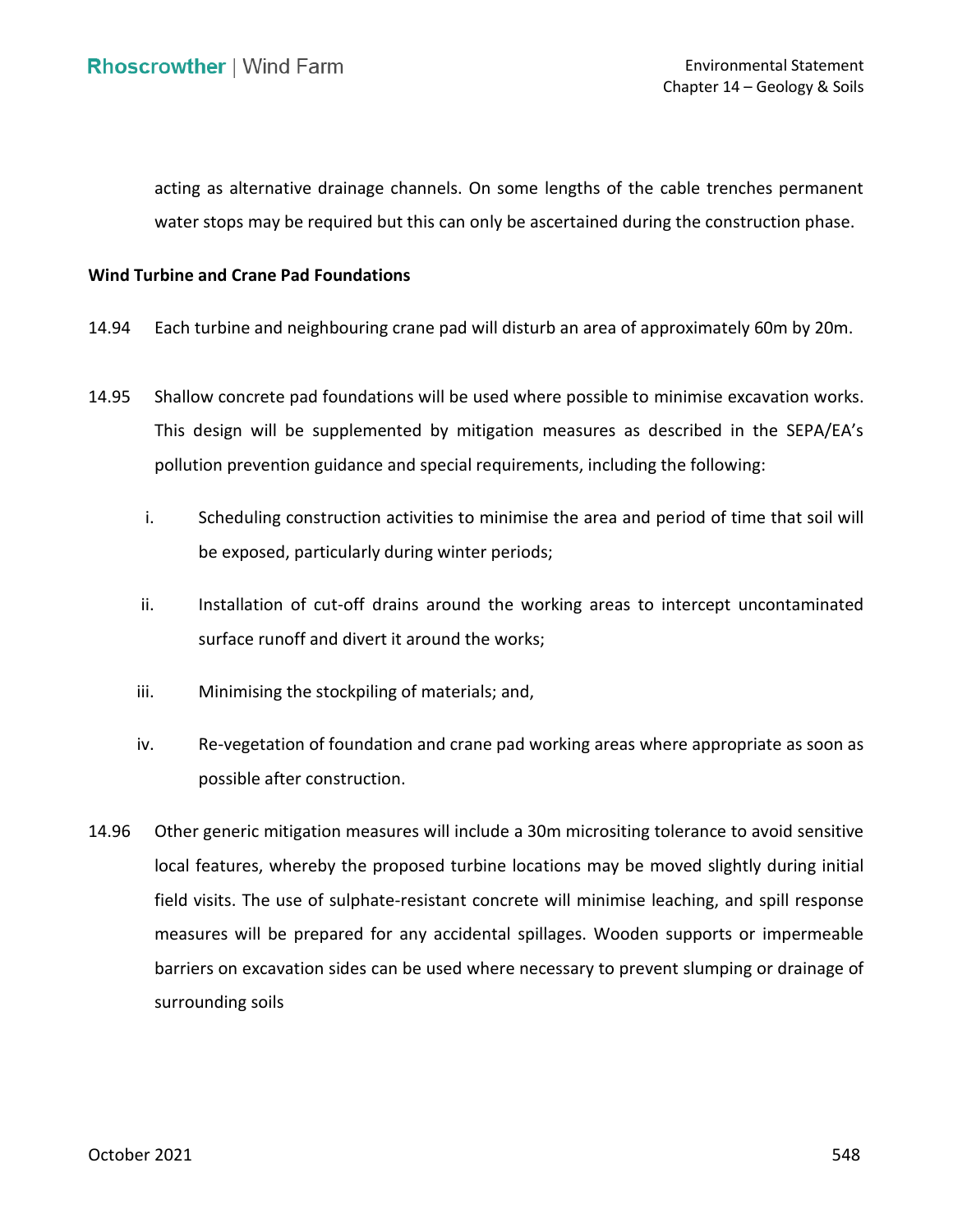## **Substation and Temporary Construction Compound**

- 14.97 The substation will likely comprise of a building of approximately 15m by 25m, although the construction area will be larger than this. It is proposed that suitable sustainable drainage measures are incorporated into the design of the substation, such as silt traps, sulphate-resistant concrete, careful stockpiling and the adoption of spill response measures.
- 14.98 The temporary site compound will comprise an area of approximately 20m by 20m; again, the construction area will be slightly larger than this. Mitigation measures will be similar to those proposed for the substation.

### **Site Working Practices**

- 14.99 During the tendering process the expected level of environmental control will be included in the tender documents, so that all contractors allow for mitigation measures in their costs and method statements.
- 14.100 The site induction for contractors will include a specific session on good practice to control ground pollution from construction activities. Contractors will be made aware of their statutory responsibility not to "cause or knowingly permit" ground pollution.
- 14.101 The requirements for mitigating effects of dust and vehicle movements include the use of dust covers over vehicles and stockpiles, dampening down of areas which could potentially produce dust and the provision of wheel washing facilities. Areas where these activities occur will also provide sustainable drainage measures for sediment entrained run-off, such as silt traps.
- 14.102 As with all similar construction operations, there will be heavy plant and machinery on site, and this will result in the need to store oils and diesel. With such storage, and during refilling and maintenance operations, there is the potential for accidental spillages. To mitigate these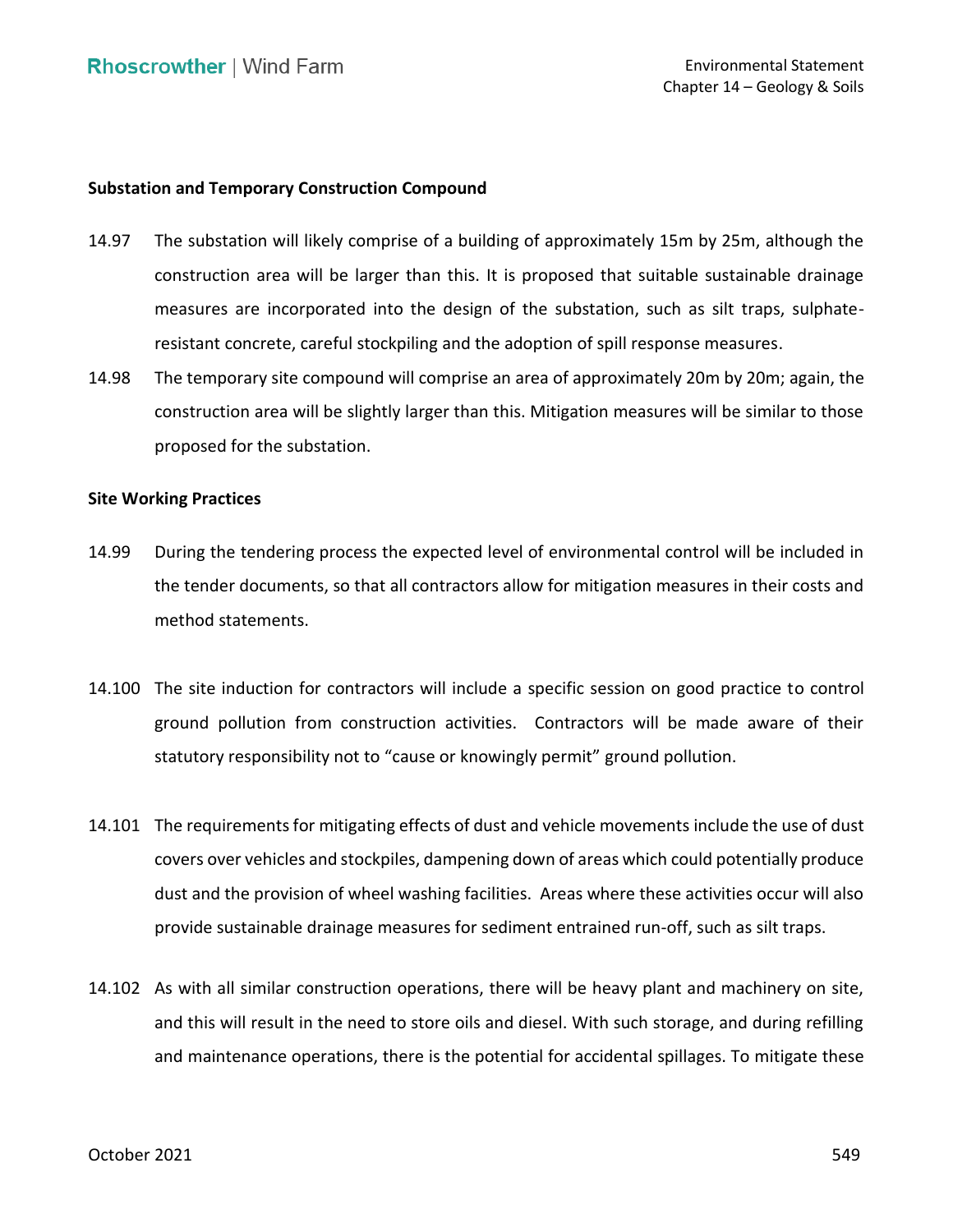effects, all chemical storage areas will be within areas of hardstanding and will be bunded to a capacity of 110%. The chemical storage area will be located at least 20m away from any surface watercourses or drains.

- 14.103 Plant and machinery used during the construction phase will be well maintained to minimise the risks of oil leaks or similar. Maintenance and refuelling of machinery will be undertaken off-site or within designated areas of temporary hardstanding. In these designated areas contingency plans will be implemented to ensure that the risks of spillages are minimised. Placing a drip tray beneath plant and machinery during refuelling and maintenance to contain small spillages will be a requirement.
- 14.104 Throughout the construction phase best working practices will be adopted including emergency spill response plans, and measures to protect the water environment will be taken by adopting recommendations set out in the SEPA / EA's PPG and GPP Notes.

### **Summary**

 14.105 Table 14.10 summarises the measures so far detailed above. It identifies the impacts for each element of the construction and indicates the extent to which this impact will be mitigated according to predetermined criteria. The practical mechanism by which the mitigation measures will be implemented on site is identified, as are any monitoring requirements thought necessary to ensure the ongoing effectiveness of the measures.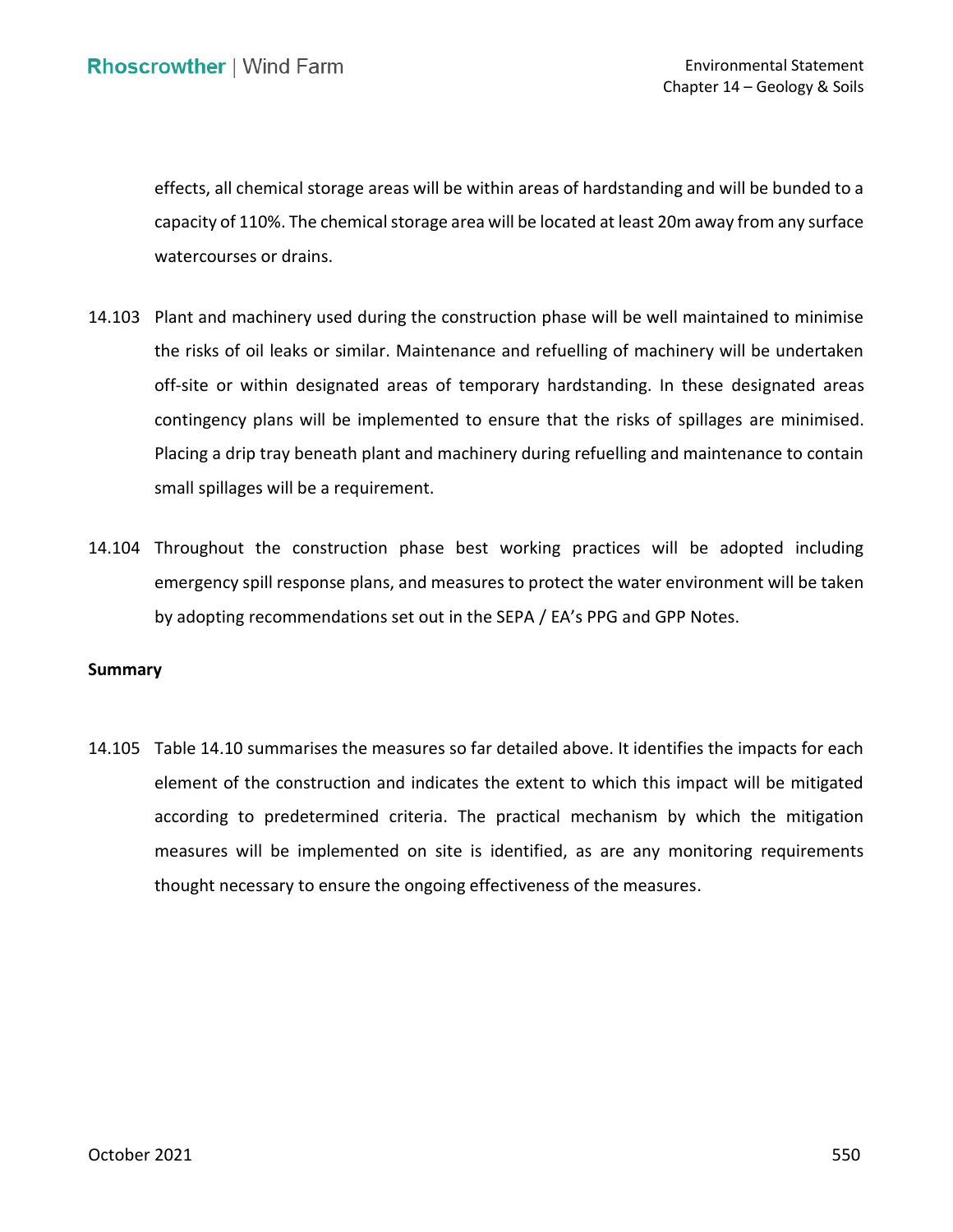## *Table 14.10: Construction Phase Potential Environmental Effects*

| <b>Potential</b><br>Environment<br><b>Effect</b>                                                        | Impact of<br><b>Significance</b> | Receptor                      | <b>Mitigation</b>                                                                                                                                                                        | Impact of<br><b>Significance</b><br><b>Following</b><br><b>Mitigation</b> |
|---------------------------------------------------------------------------------------------------------|----------------------------------|-------------------------------|------------------------------------------------------------------------------------------------------------------------------------------------------------------------------------------|---------------------------------------------------------------------------|
|                                                                                                         |                                  | <b>Moderate Shallow Soils</b> | Use spill kits, fill point drip trays, bunded pallets and secondary<br>containment units                                                                                                 | <b>Negligible</b>                                                         |
|                                                                                                         |                                  |                               | The clay rich soil is expected to restrict the vertical movement of<br>contamination                                                                                                     |                                                                           |
|                                                                                                         |                                  |                               | Adherence to GPP1, GPP2, GPP5, PPG6, GPP21, GPP22 and<br>GPP26 will help to prevent any works from giving rise to<br>contamination                                                       |                                                                           |
| Potential<br>contamination of                                                                           |                                  |                               | Deliveries are to be off loaded within the contractor's compound                                                                                                                         |                                                                           |
| shallow soils as a<br>result of onsite<br>re-fueling,<br>vehicle servicing<br>and concrete<br>spillages |                                  |                               | Control measures specified in COSHH assessments to be<br>implemented and monitored                                                                                                       |                                                                           |
|                                                                                                         |                                  |                               | All COSHH Data Sheets to be retained in the relevant appendix<br>of the construction stage health and safety plan and provided by<br>the principal contractor as the contract progresses |                                                                           |
|                                                                                                         |                                  |                               | All materials stored and used in accordance with manufacturer's<br>instructions and corresponding COSHH assessments                                                                      |                                                                           |
|                                                                                                         |                                  |                               | A Waste Management Plan to be produced before the<br>commencement of work                                                                                                                |                                                                           |
|                                                                                                         |                                  |                               | Sulphate resistant concrete of suitable consistency used                                                                                                                                 |                                                                           |
|                                                                                                         |                                  |                               | Emergency planning in place                                                                                                                                                              |                                                                           |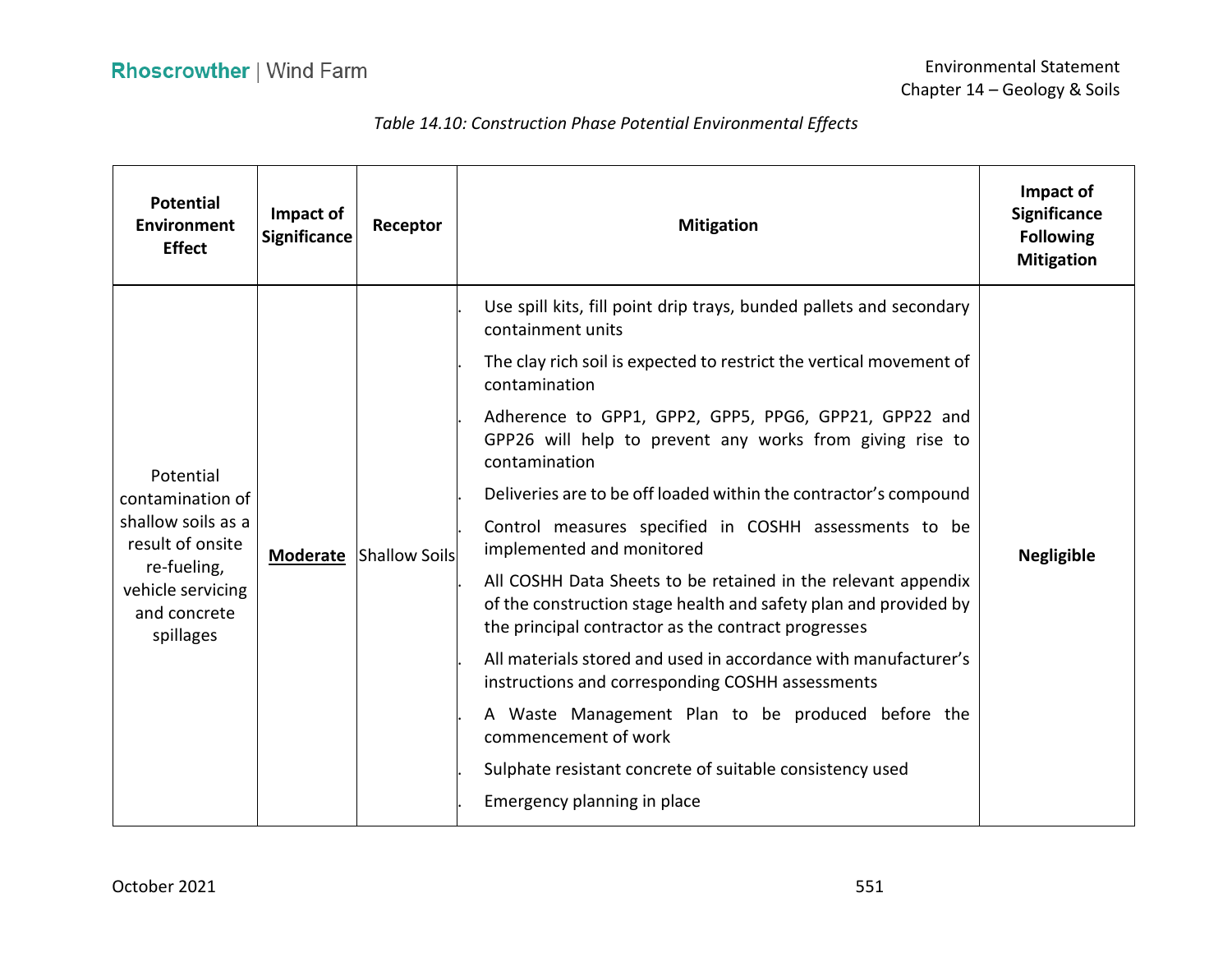## **Operational Period**

- 14.106 This section outlines the specific mitigation measures that will be incorporated during the operation of the wind farm in order to prevent significant impacts on the soil and geological environment. Mitigation will be implemented as a matter of course at all operational locations, regardless of their location within the wind farm site. The measures described are essential to pollution prevention and control and reflect current industry best practice.
- 14.107 Standard Operating Procedures (SOP) will be produced for all aspects of site work listed below. These will contain mitigation measures to prevent, as far as possible, any detrimental effects on the geological environment from the operation of the wind farm.

### **Wind Farm Tracks**

- 14.108 The proposed mitigation for the construction of the wind farm tracks will continue to function throughout the operational phase of the site. Methods incorporated into the scheme are designed to be sustainable and to cope with storm events.
- 14.109 Only routine maintenance is envisaged to be necessary for the track network within the site during the operational phase. Such maintenance will generally be carried out in the summer months when the tracks are more likely to be dry, reducing further the potential impact on soil erosion.

## **Electric Cables**

 14.110 Once the electric cables have been installed, and the soil profile restored, the cable runs will return to close to their natural, pre-construction condition. Consequently, no mitigation measures regarding electric cable laying will be required during the operational phase of the development.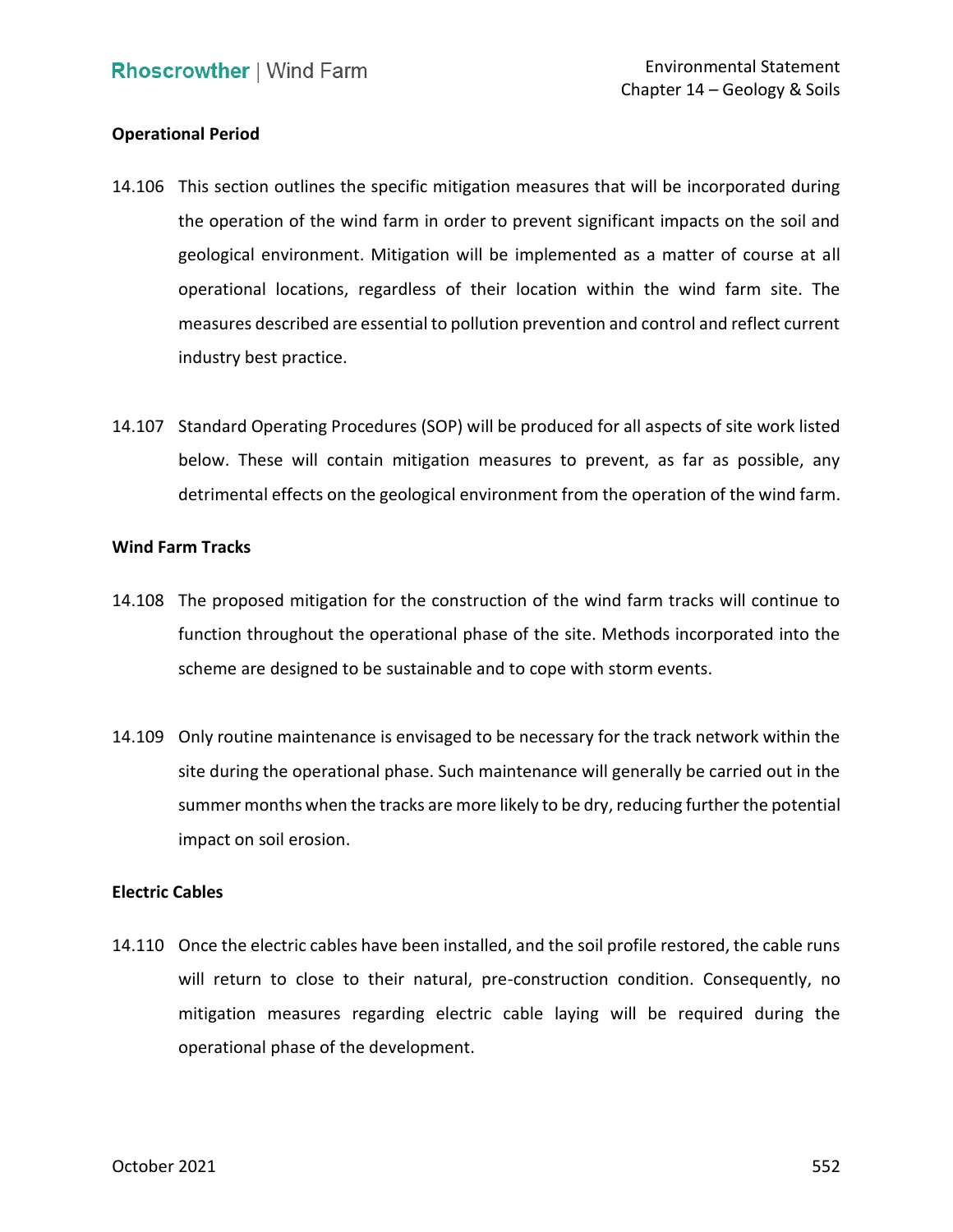## **Wind Turbine and Crane Pad Foundations**

 14.111 No continuing impact from the turbine and crane pad foundations is envisaged once the construction work is complete. Soils and vegetation will be restored on part of the site, and the remaining hard surfaced areas are sufficiently small that any surface runoff is not considered to have any significant adverse effect on soil erosion.

### **Substation**

 14.112 Once construction and commission has taken place, no further works will be required, other than routine maintenance. Consequently, no further mitigation measures regarding the substation will be required during the operational phase.

### **Site Working Practices**

 14.113 There will be very little in the way of on-site activities during the operation of the wind farm. However, there will still be the need to carry out regular maintenance or emergency repair of the wind turbines, and this will require access by maintenance crews. Nevertheless, throughout the site operation best working practices will continue to be adopted. Measures to protect the soil and geological environment will be taken by properly briefing all site workers on the recommendations set out in the SEPA / EA PPG and GPP Notes.

#### **Summary**

 14.114 Table 14.11 summarises the measures so far detailed above. It identifies the impacts for each element of the construction and indicates the extent to which this impact will be mitigated according to predetermined criteria. The practical mechanism by which monitoring requirements thought necessary to ensure the ongoing effectiveness of the the mitigation measures will be implemented on site is identified, as are any measures.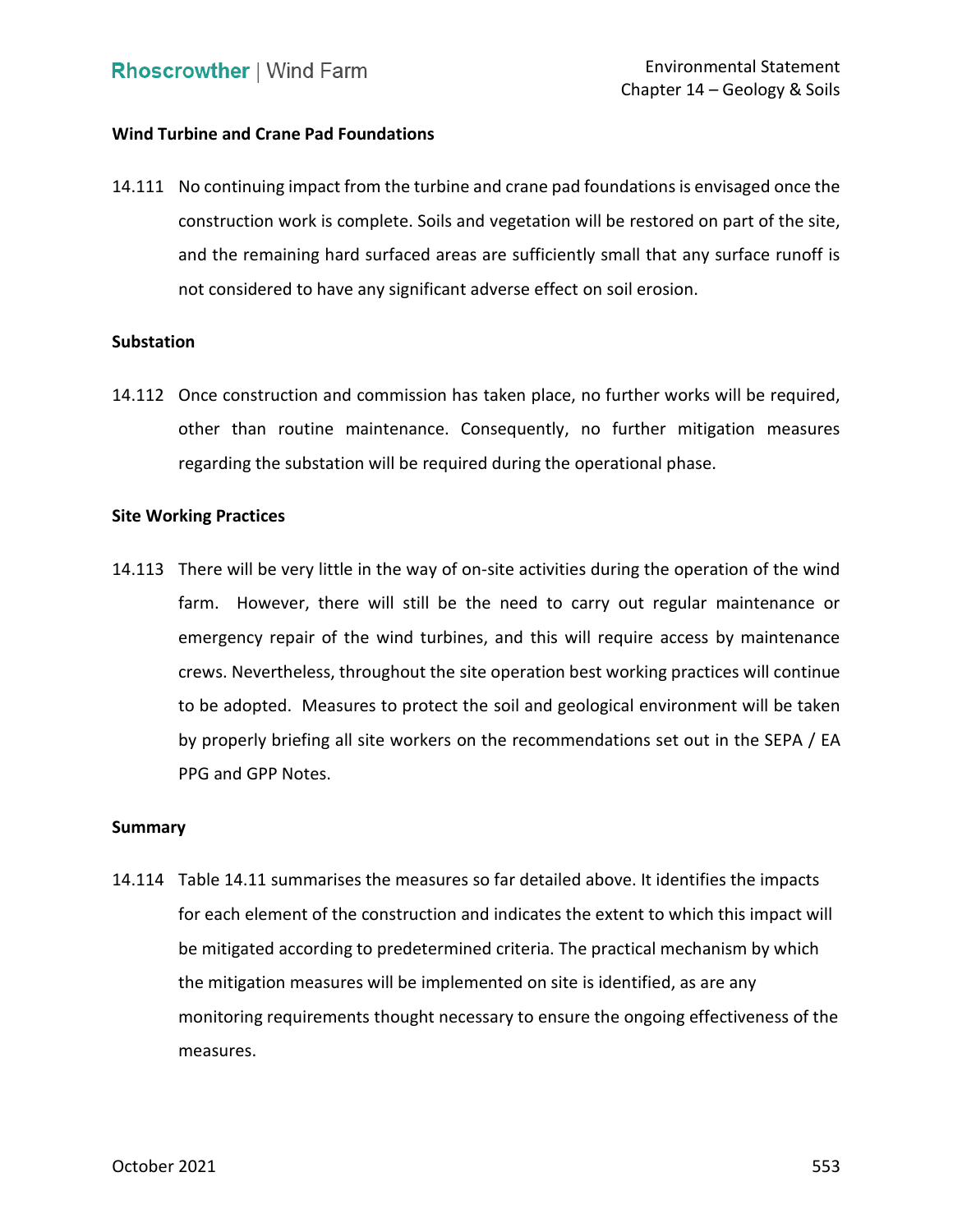| <b>Potential</b><br><b>Environment</b><br><b>Effect</b>                                                                                            | Impact of<br><b>Significance</b> | Receptor         | <b>Mitigation</b>                                                                                                                                                                                                                                                                                                                                                                                                                                                                                                                                                                                                                                                                                                                                                                                                                                                                                                                                                           | Impact of<br><b>Significance</b><br>with<br><b>Mitigation</b> |
|----------------------------------------------------------------------------------------------------------------------------------------------------|----------------------------------|------------------|-----------------------------------------------------------------------------------------------------------------------------------------------------------------------------------------------------------------------------------------------------------------------------------------------------------------------------------------------------------------------------------------------------------------------------------------------------------------------------------------------------------------------------------------------------------------------------------------------------------------------------------------------------------------------------------------------------------------------------------------------------------------------------------------------------------------------------------------------------------------------------------------------------------------------------------------------------------------------------|---------------------------------------------------------------|
| Potential<br>contaminatio<br>n of shallow<br>soils as a<br>result of<br>onsite re-<br>fueling,<br>vehicle<br>servicing and<br>maintenance<br>works | <b>Moderate</b>                  | Shallow<br>Soils | Use spill kits, fill point drip trays, bunded pallets and secondary<br>containment units<br>The clay rich soil is expected to restrict the vertical movement of<br>contamination<br>Adherence to GPP1, GPP2, GPP5, PPG6, GPP21, GPP22 and GPP26 will<br>help to prevent any works from giving rise to contamination<br>Deliveries are to be off loaded within the contractor's compound<br>Control measures specified in COSHH assessments to be implemented<br>and monitored<br>All COSHH Data Sheets to be retained in the relevant appendix of the<br>construction stage health and safety plan and provided by the<br>principal contractor as the contract progresses<br>All materials stored and used in accordance with manufacturer's<br>instructions and corresponding COSHH assessments<br>Waste Management Plan to be produced before the<br>A<br>commencement of work<br>Sulphate resistant concrete of suitable consistency used<br>Emergency planning in place | <b>Negligible</b>                                             |

# *Table 14.11: Operational Phase Potential Environmental Effects*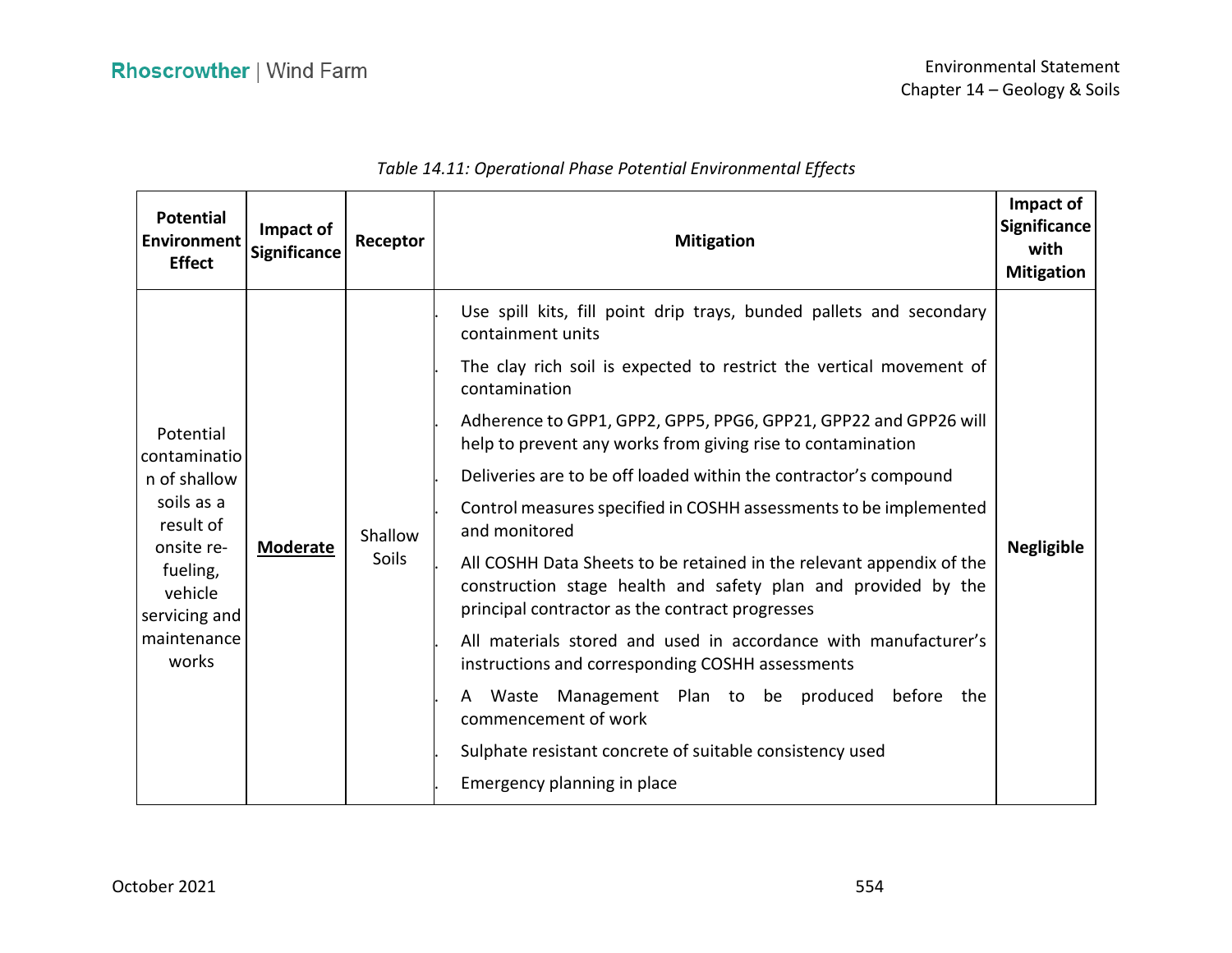### **Decommissioning Phase**

- 14.115 The future of the wind farm beyond the design life is uncertain. Decommissioning of the site is one option involving removal of the turbines and possible dismantling / breaking up of other structures. decommissioning are similar to those during the construction phase, although risks will wind farm tracks and underground cabling. Any new legislation or guidelines published prior to decommissioning will be adhered to and incorporated into mitigation design The potential impacts on controlled waters during be lowered as many elements of the site will remain undisturbed, such as turbine bases, prior to decommissioning taking place.
- 14.116 Table 14.12 summarises the measures so far detailed above. It identifies the impacts for each element of the construction and indicates the extent to which this impact will be mitigated according to predetermined criteria. The practical mechanism by which the mitigation measures will be implemented on site is identified, as are any monitoring requirements thought necessary to ensure the ongoing effectiveness of the measures.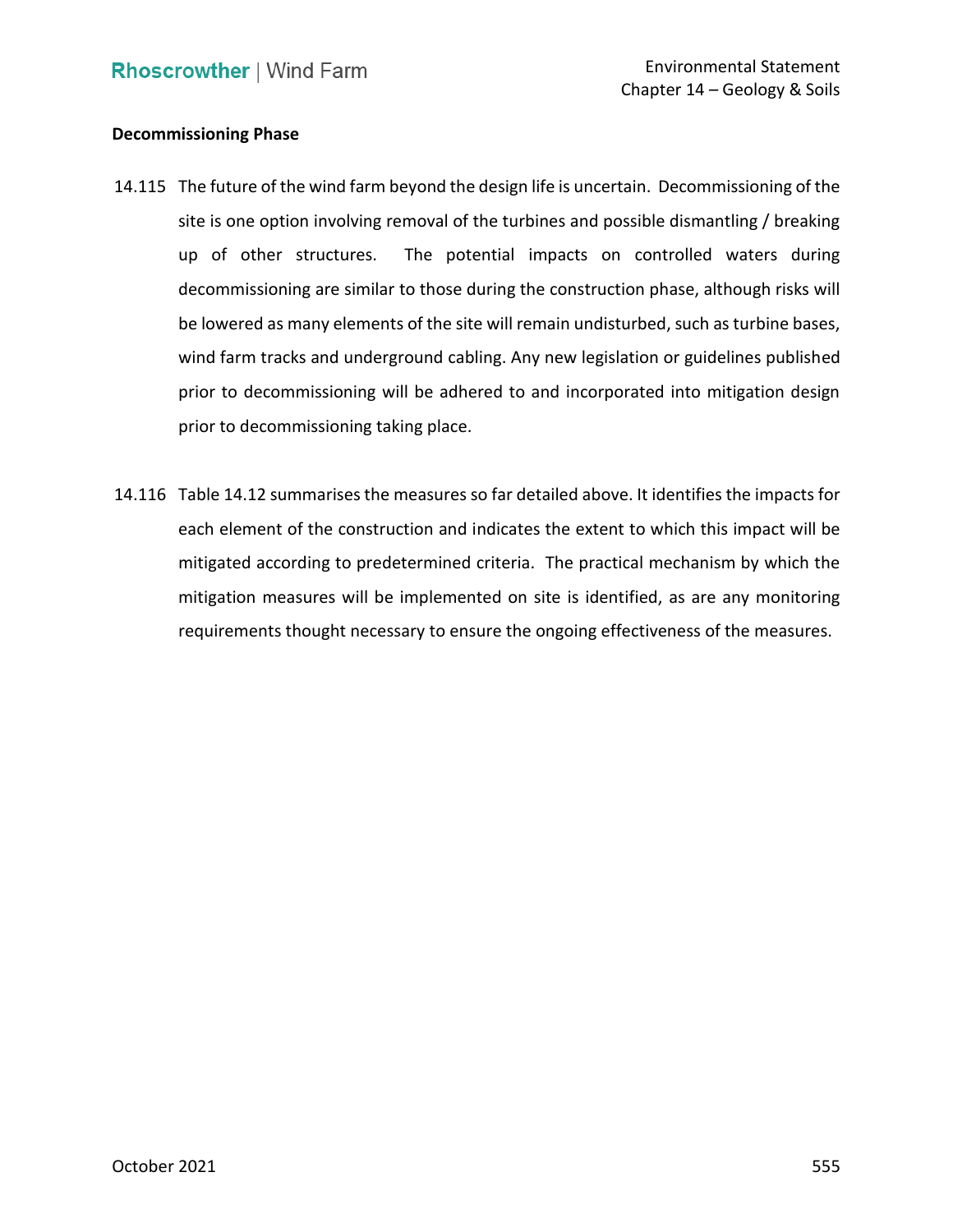## *Table 14.12: Construction Phase Potential Environmental Effects*

| <b>Potential</b><br><b>Environment</b>                                                                                                   | Impact of<br><b>Significance</b> | Receptor                      | <b>Mitigation</b>                                                                                                                                                                        | Impact of<br><b>Significance</b> |
|------------------------------------------------------------------------------------------------------------------------------------------|----------------------------------|-------------------------------|------------------------------------------------------------------------------------------------------------------------------------------------------------------------------------------|----------------------------------|
| Potential<br>contamination of<br>shallow soils as a<br>result of onsite<br>re-fueling,<br>vehicle servicing<br>and concrete<br>spillages |                                  | <b>Moderate Shallow Soils</b> | Use spill kits, fill point drip trays, bunded pallets and secondary<br>containment units<br>The clay rich soil is expected to restrict the vertical movement<br>of contamination         |                                  |
|                                                                                                                                          |                                  |                               | Adherence to GPP1, GPP2, GPP5, PPG6, GPP21, GPP22 and<br>GPP26 will help to prevent any works from giving rise to<br>contamination                                                       |                                  |
|                                                                                                                                          |                                  |                               | Deliveries are to be off loaded within the contractor's<br>compound                                                                                                                      | <b>Negligible</b>                |
|                                                                                                                                          |                                  |                               | Control measures specified in COSHH assessments to be<br>implemented and monitored                                                                                                       |                                  |
|                                                                                                                                          |                                  |                               | All COSHH Data Sheets to be retained in the relevant appendix<br>of the construction stage health and safety plan and provided by<br>the principal contractor as the contract progresses |                                  |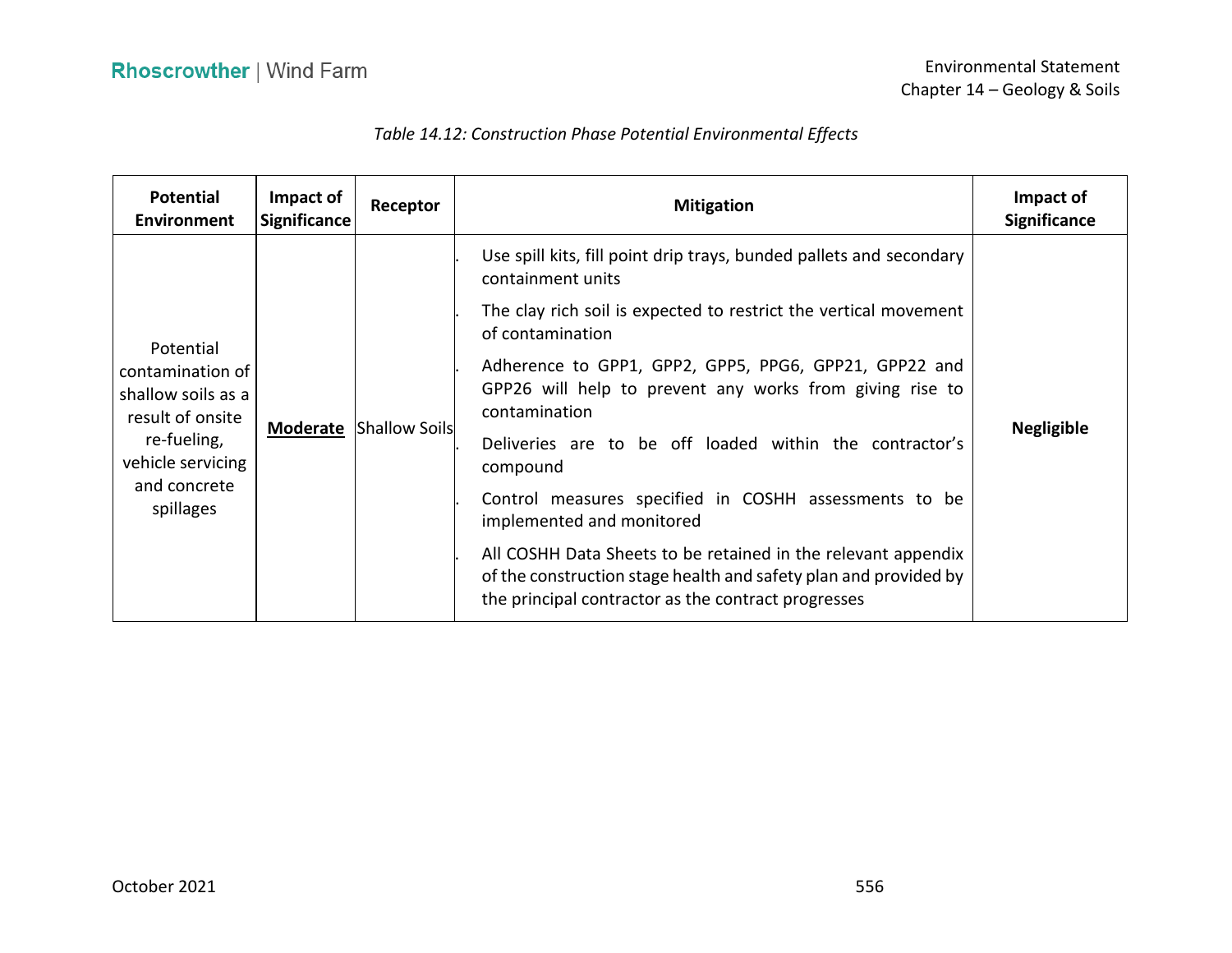# **Description of Residual Effects and their Significance**

### **Construction Phase**

 14.118 This section assesses the residual impacts of the proposed development, i.e. the impacts following implementation of the design mitigation and specific mitigation measures, during the wind farm construction on controlled waters.

## **Wind Farm Tracks**

 14.119 Even with mitigation measures in place, extreme rainfall events may result in some sediment eroded from wind farm tracks entering local watercourses. However, the mitigation will remove the majority of suspended sediments, whilst the dilution potential of the watercourses will also be at its greatest during these high flow periods.

### **Culverts**

 14.120 The proposed mitigation of containment and temporary diversion along with the short duration of the construction phase to install the culvert prevents long term damage or changes in drainage for Angle Stream North.

## **Electric Cable Laying**

 14.121 The proposed mitigation including the opening of trenches over a short period and clay bunding will prevent long term damage to the soils and potential for flow diversions.

## **Wind Turbine and Crane Pad Foundations**

 14.122 The risk of pollution from suspended sediments will be reduced as far as practicable by the provision of drainage measures and silt traps. Mitigation is also included for further risks of pollution from accidental spillages of lubricants so that any unforeseen incident that does occur is both small in magnitude and quickly ameliorated. Sulphate resistant concrete will be used to prevent the infiltration of concrete residues into shallow groundwater.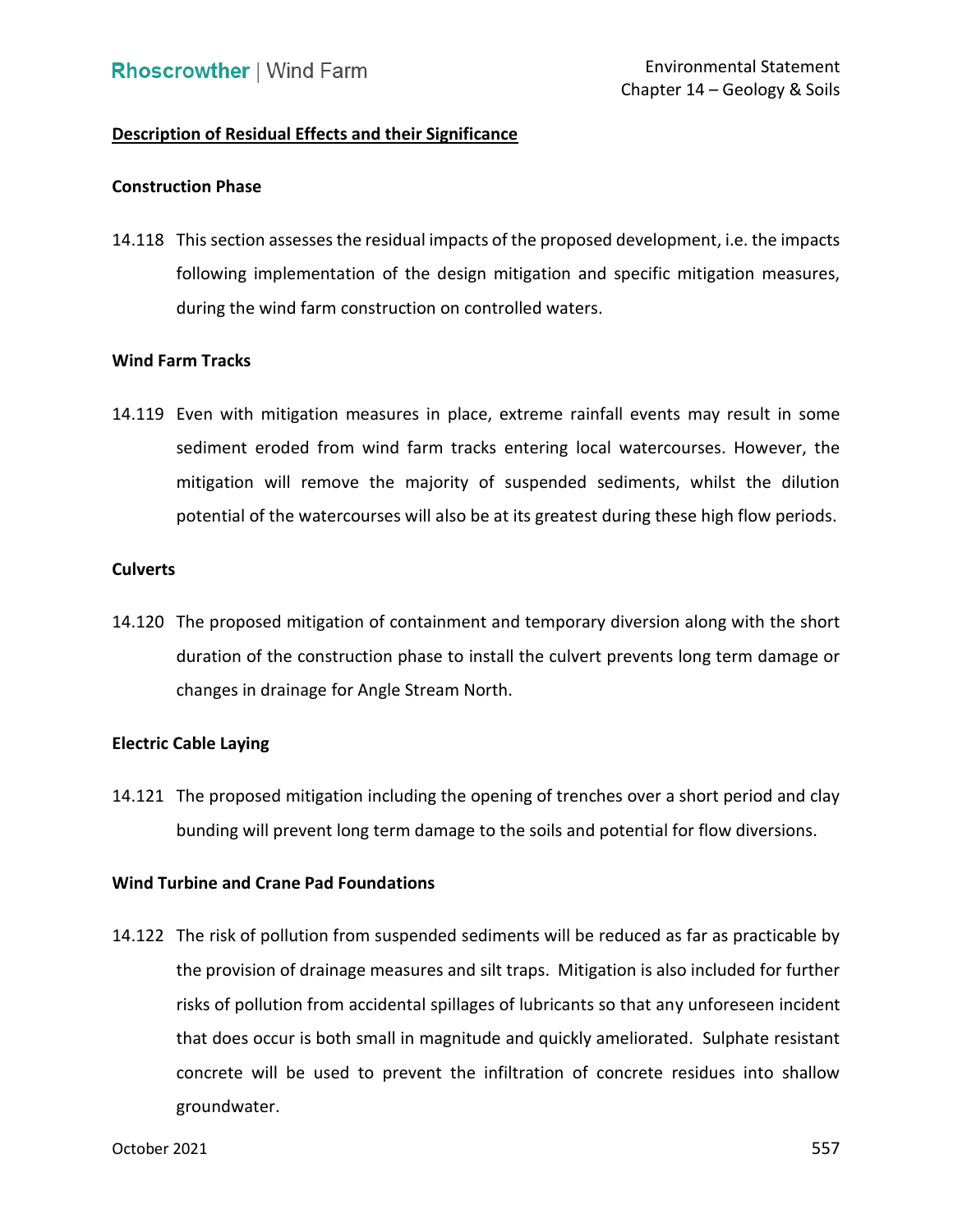## **Substation and Temporary Construction Compound**

 14.123 The areas involved are small, and the mitigation measures will ensure that any impacts are minor and quickly controlled. The substation will be replacing natural grassland with an area of hardstanding, but the limited land take is not expected to alter the hydrological response of the land significantly. The site of the temporary compound will be restored to near pre-construction conditions when the construction phase is completed.

### **Landfill**

 14.124 It is proposed that a preliminary risk assessment (PRA) will be completed for the site and supplemented with site investigation works following the completion of an investigation design as part of the PRA. The site investigation works would then be undertaken as part of a Generic Quantitative Risk Assessment (GQRA), in line with Guiding Principles for Land Contamination, and it is hoped that the GQRA works would be conditioned to the Planning Application.

## **Site Working Practices**

 14.125 Following mitigation, the impacts of site working practices on the geology and soils are anticipated to be small and negligible. Spill response measures will intercept and control accidental spillages as best as practicably possible.

### **Operational Phase**

 14.126 This section assesses the residual impacts of the proposed development, i.e. the impacts following implementation of the design mitigation and specific mitigation measures, during the wind farm operation on the soil and geological environment.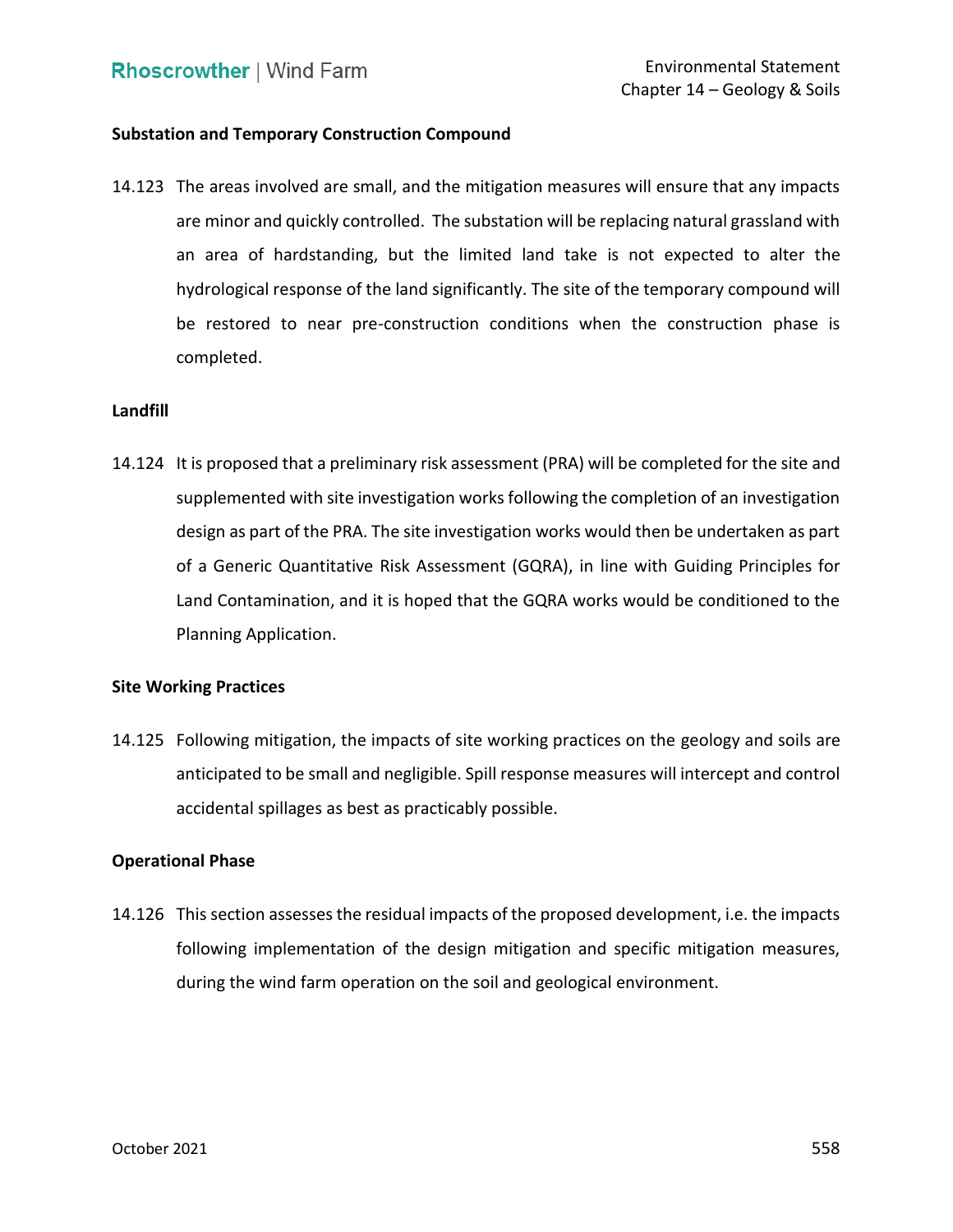14.127 Following construction there will be no further impacts from the cables, wind turbine and crane pad foundations and the temporary compound. However, remaining impacts are discussed below.

### **Wind Farm Tracks**

 14.128 During heavy rainfall events there is therefore the potential for the erosion of track surfaces and excavated soil material, which could lead to sediment entrainment within runoff. However, any sediment will be filtered by the track materials and naturally by the adjoining vegetation, and it is also unlikely that significant track runoff will enter watercourses, as the tracks are some distance away.

# **Substation**

 14.129 Changes in the hydrological response of the area occupied by the substation will continue throughout the operational phase. This effect will be very small and will not fundamentally affect the hydrological regime of the area.

### **Site Working Practices**

 14.130 Due to the small scale of site works during this period, spillages related to site working practices are likely to be very small and readily contained, so the risk to water bodies is very low. Appropriate method statement procedures will be followed at all times.

### **Decommissioning Phase**

 during the construction phase but would depend on the exact nature of the decommissioning activities that take place. However, it is likely that the ground disturbance would be less. The most likely impacts are from spillages and leaks associated with plant and machinery. Mitigation similar to that implemented during the construction phase, though updated to reflect changes in legislation/guidance, and would ensure that the significance of such impacts is very low. 14.131 Potential residual impacts during decommissioning are likely to be similar to those